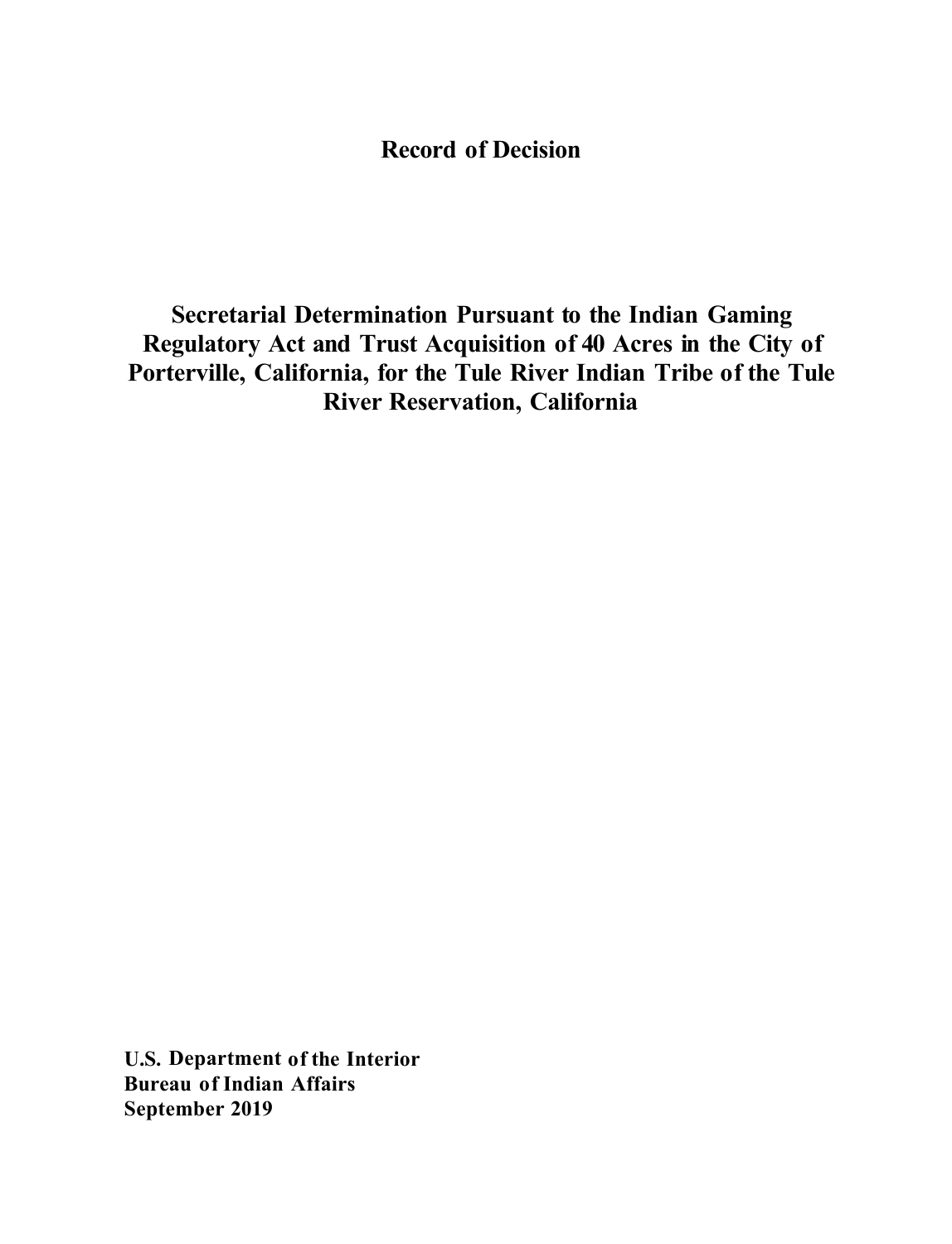### **U.S. Department of the Interior**

Agency: Bureau of Indian Affairs

- **Action:** Issuance of a Record of Decision (ROD) for a Secretarial Determination pursuant to the Indian Gaming Regulatory Act (IGRA) for the 40-acre  $Ai_{r,p}$  ark Site in the City of Porterville, Tulare County, California, for the Tule River Indian Tribe of the Tule River Reservation, California (Tribe).
- **Summary:** In September of 2016, the Tribe submitted a fee-to-trust application to the Bureau of Indian Affairs (BIA), requesting that the Department of the Interior (Department) accept trust title to land totaling approximately 40 acres in the City of Porterville, Tulare County, California (the Airpark Site) for gaming and other purposes. Additionally, in September 2018, the Tribe submitted an application requesting that the Department issue a Secretarial Determination pursuant to IGRA, determining whether the  $Ai_{r,p}$  ark Site is eligible for gaming. The Tribe proposes to develop the  $Ai_{r,p}$  ark Site with a class III casino-resort and relocate the Eagle Mountain Casino to the Airpark Site (Proposed Project).

The proposed fee-to-trust acquisition and Secretarial Determination (Proposed Action) were analyzed in an Environmental Impact Statement (EIS) prepared pursuant to the National Environmental Policy Act under the direction and supervision of the BIA Pacific Regional Office. The BIA issued the Draft EIS for public review and comment on September 21, 2018. After a comment period, public hearing, and consideration and inco<sub>rp</sub> oration of comments received on the Draft EIS, the BIA issued the Final EIS on May 31, 2019. The Draft and Final EIS evaluated a reasonable range of alternatives that would meet the purpose and need for the Proposed Action, analyzed the potential effects of those alternatives, and identified feasible mitigation measures.

With this ROD, the Department announces that Alternative A, which includes the issuance of a Secretarial Determination and the fee-to-trust transfer of the 40-acre Airpark Site and subsequent development of a casino-hotel complex, is the Preferred Alternative to be implemented. The Department has considered potential effects to the environment, including potential impacts to local governments and other tribes. The Department has adopted all practicable means to avoid or minimize environmental harm, and has determined that potentially significant effects will be adequately addressed by these mitigation measures, as described in this ROD.

This decision is based on the thorough review and consideration of the Tribe's fee-to-trust application, request for a Secretarial Determination, and materials submitted pursuant to IGRA; the applicable statutory and regulatory authorities governing acquisition of trust title to land and eligibility of land for gaming; the Draft EIS; the Final EIS; the administrative record; and comments received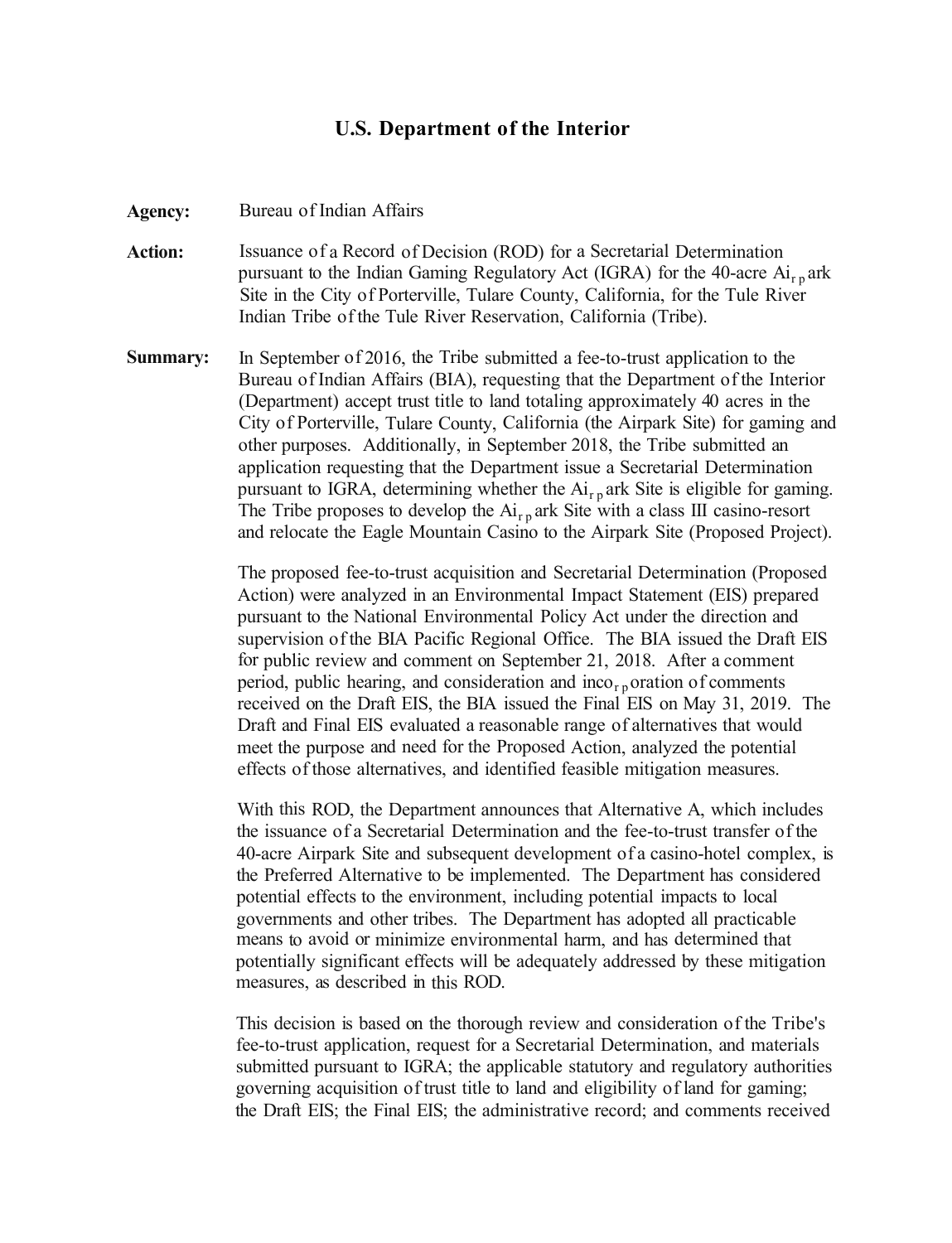from the public, federal, state, and local governmental agencies; and potentially affected Indian tribes.

This ROD announces the Secretary's Determination that a gaming establishment at the  $Ai_{r,p}$  ark Site would 1) be in the best interest of the Tribe and its members, and,  $2)$  would not be detrimental to the surrounding community. *See*  $25$  U.S.C.  $\S 2719$  (b)(1)(A). A decision whether to accept the 40-acre Ai<sub>r p</sub> ark Site in trust pursuant to the Indian Reorganization Act,  $2\overline{5}$ U.S.C. § 5108, and its implementing regulations at 25 C.F.R. Part 151 will be made at a later date.

#### **For Further Information Contact:**

Mr. Chad A. Broussard Environmental Protection Specialist, Division of Environmental, Cultural Resources Management and Safety Bureau of Indian Affairs 2800 Cottage Way, Room W-2820 Sacramento, CA 95825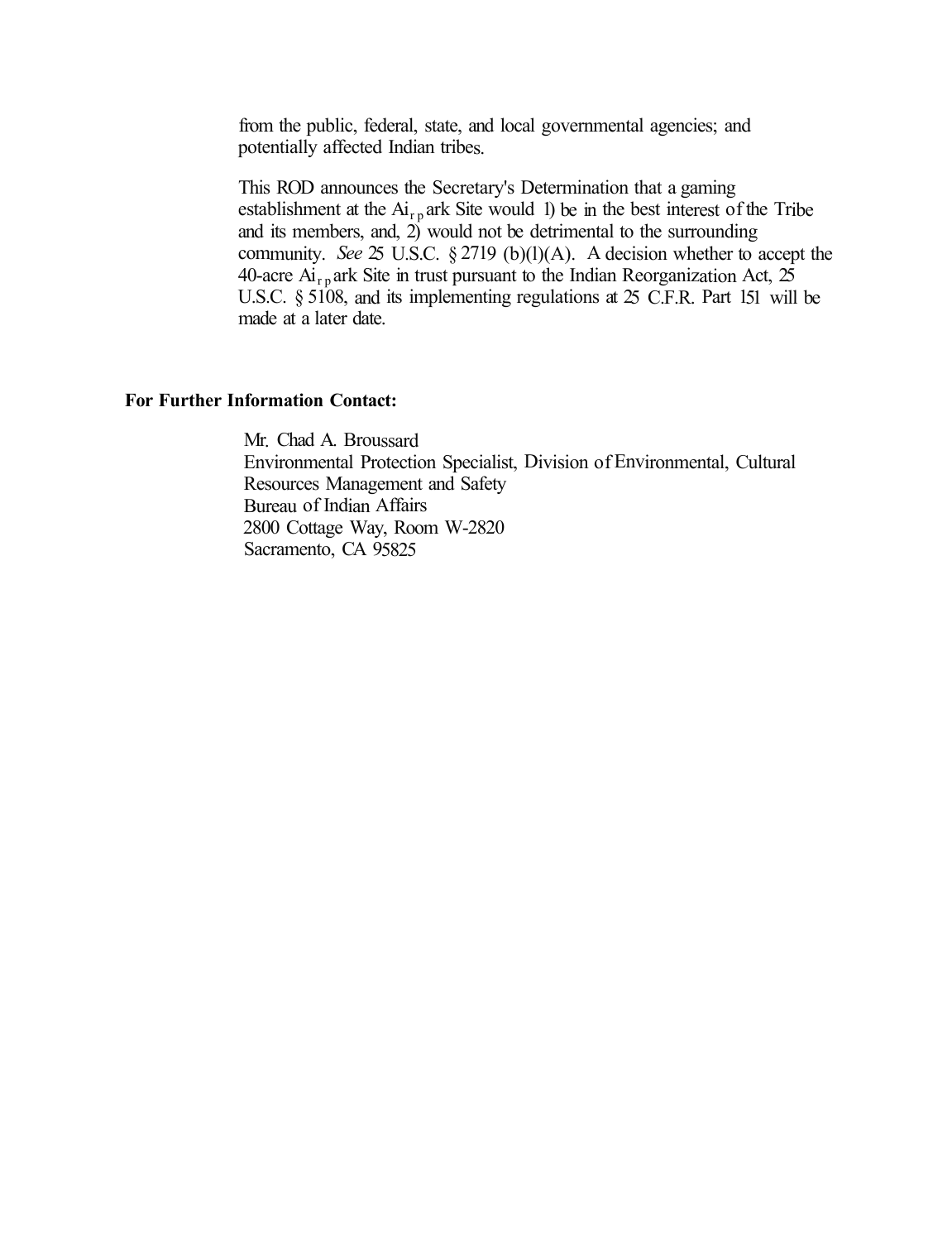# **TABLE OF CONTENTS**

| 1.0    |                                                                             |  |
|--------|-----------------------------------------------------------------------------|--|
| 1.1    |                                                                             |  |
| 1.2    |                                                                             |  |
| 13     |                                                                             |  |
| 1.3.1  |                                                                             |  |
| 1.4    |                                                                             |  |
| 2.0    |                                                                             |  |
| 2.1    |                                                                             |  |
| 2.2    |                                                                             |  |
| 2.2.1  |                                                                             |  |
| 2.2.2  | Alternative B - Proposed Project with On-Site Water & Wastewater Systems. 7 |  |
| 2.2.3  | Alternative C - Reduced Intensity Hotel and Casino on Airpark Site  7       |  |
| 2.2.4  | Alternative D - Non-Gaming Hotel and Conference Center on Airpark Site  8   |  |
| 2.2.5  | Alternative E - Expansion of Existing Eagle Mountain Casino  8              |  |
| 2.2.6  |                                                                             |  |
| 3.0    |                                                                             |  |
|        |                                                                             |  |
| 4.0    |                                                                             |  |
| 5.0    | <b>ENVIRONMENTAL IMPACTS AND PUBLIC COMMENTS  10</b>                        |  |
| 5.1    |                                                                             |  |
| 5.1.1  |                                                                             |  |
| 5.1.2  |                                                                             |  |
| 5.1.3  |                                                                             |  |
| 5.1.4  |                                                                             |  |
| 5.1.5  |                                                                             |  |
| 5.1.6  |                                                                             |  |
| 5.1.7  |                                                                             |  |
| 5.1.8  |                                                                             |  |
| 5.19   |                                                                             |  |
| 5.1.10 |                                                                             |  |
| 5.1.11 |                                                                             |  |
| 5.1.12 | Aesthetics                                                                  |  |
| 5.1.13 |                                                                             |  |
| 5.1.14 |                                                                             |  |
| 5.1.15 |                                                                             |  |
| 5.2    |                                                                             |  |
| 6.0    |                                                                             |  |
| 6.1    |                                                                             |  |
| 6.2    |                                                                             |  |
| 6.3    |                                                                             |  |
| 6.3.1  |                                                                             |  |
| 6.3.2  |                                                                             |  |
| 6.4    |                                                                             |  |
| 6.5    |                                                                             |  |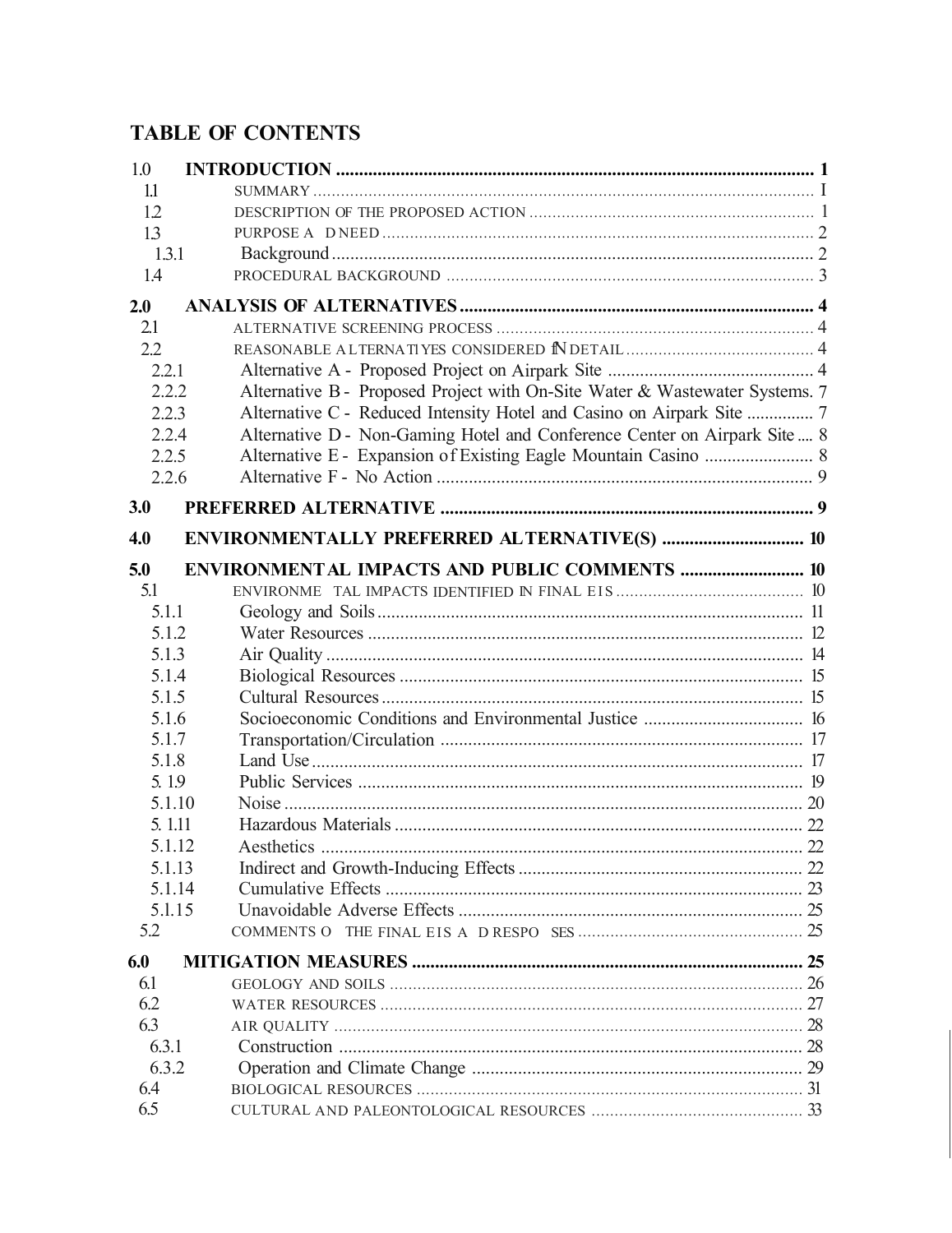| 8.0              |                                                                      |    |
|------------------|----------------------------------------------------------------------|----|
| 7.6              | No ACTION ALTERNATIVE FAILS TO MEET PURPOSE AND NEED  44             |    |
|                  |                                                                      |    |
|                  | ALLOW THE TRIBE TO ADEQUATELY PROVIDE GOVERNMENTAL $\&$              |    |
| 7.5              | EXPANSION OF THE EXISTING EAGLE MOUNTAIN CASINO WOULD NOT            |    |
|                  |                                                                      |    |
| 7.4              | NON-GAMING AT THE AIRPARK SITE RESTRICTS BENEFICIAL EFFECTS TO THE   |    |
| 7.3              | REDUCED INTENSITY ALTERNATIVE RESTRICTS BENEFICIAL EFFECTS  44       |    |
|                  |                                                                      |    |
| 72               | ALTERNATIVES B AND D WOULD RESULT IN GREATER ENVIRONMENTAL           |    |
| 7.1              |                                                                      |    |
|                  | THE PREFERRED ALTERNATIVE RESULTS IN SUBSTANTIAL BENEFICIAL          | 42 |
| 7.0              | <b>DECISION TO IMPLEMENT THE PROPOSED ACTION I PREFERRED</b>         |    |
|                  |                                                                      |    |
| 6.13             |                                                                      |    |
| 6.12             |                                                                      |    |
| 6.11             |                                                                      |    |
| 6.10.1<br>6.10.2 |                                                                      |    |
| 6.10             |                                                                      |    |
| 6.9.3            |                                                                      |    |
| 6.9.2            | Law Eno reement, Fire Protection, and Emergency Medical Services  38 |    |
| 6.9.1            |                                                                      |    |
| 6.9              |                                                                      |    |
| 6.8              |                                                                      |    |
| 6.7.3            |                                                                      |    |
| 6.7.2            |                                                                      |    |
| 6.7.1            |                                                                      |    |
| 6.7              |                                                                      |    |
| 6.6              |                                                                      |    |

### **ATTACHMENTS**

| Attachment I Final EIS Notices                                   |
|------------------------------------------------------------------|
| Attachment II Comments and Response to Comments on the Final EIS |
| Attachment III Mitigation Monitoring and Enforcement Plan        |
| Attachment IV Secretarial Determination                          |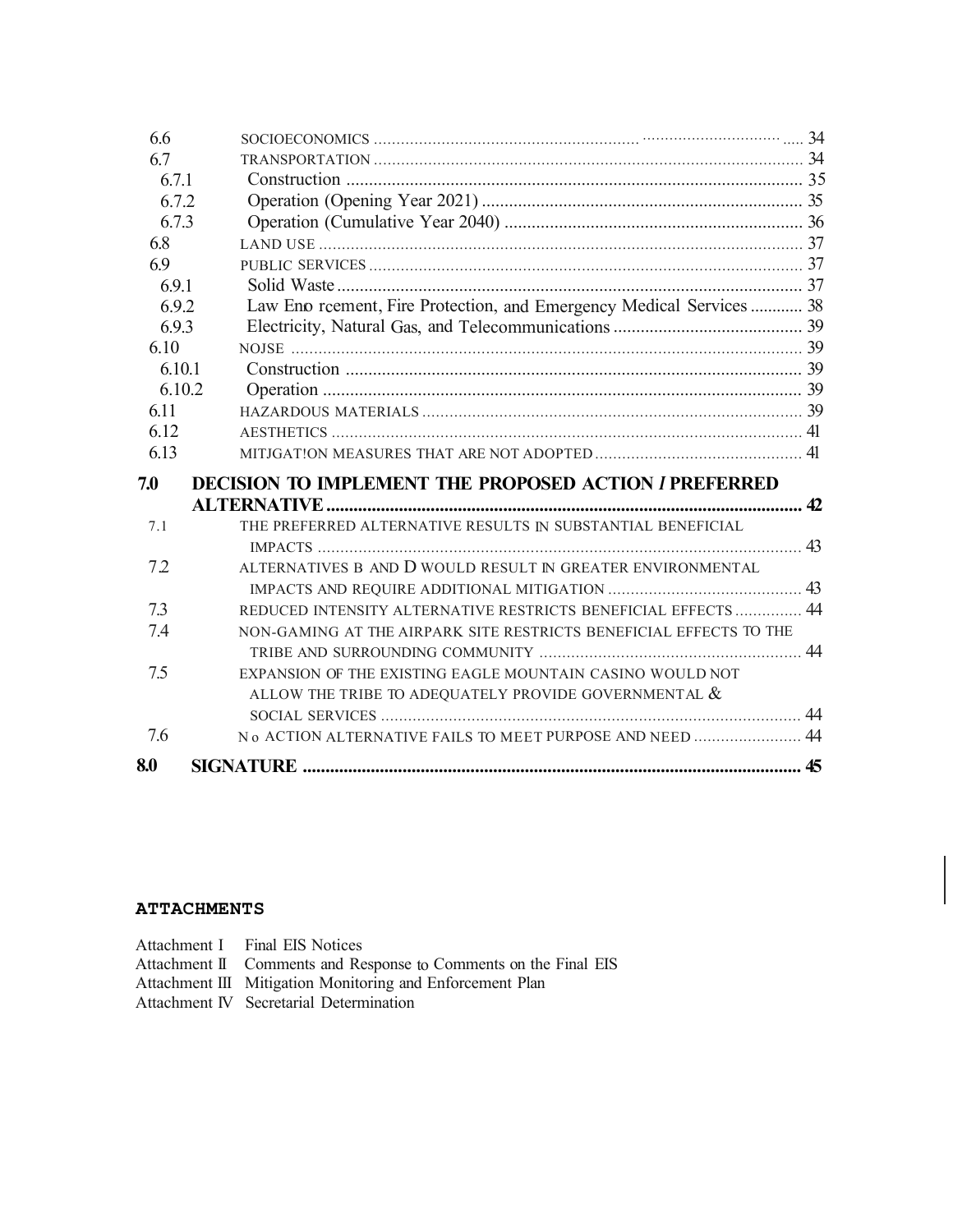### **1.0 INTRODUCTION**

#### **1.1 SUMMARY**

In September of 2016, the Tule River Indian Tribe of the Tule River Reservation, California (Tribe), submitted a fee-to-trust application to the Bureau oflndian Affairs (BIA), requesting that the Department of the Interior (Department) accept trust title to land totaling approximately 40 acres in Tulare County, California (the  $Ai_{r,p}$  ark Site) for gaming and other purposes. Additionally, in September 2018, the Tribe submitted an application requesting that the Secretary of the Interior (Secretary) make a two-part determination of gaming eligibility (Secretarial Determination) pursuant to the Indian Gaming Regulatory Act (IGRA).

The BIA analyzed the potential environmental impacts of the proposed fee-to-trust acquisition of the  $Ai_{r,p}$ ark Site and Secretarial Determination (Proposed Action) in an Environmental Impact Statement (EIS). The Draft EIS, issued for public review on September 21, 2018, and the Final EIS, issued May 31, 2019, considered various alternatives to meet the stated purpose and need, and analyzed in detail potential effects of a reasonable range of alternatives. As stated in the Final EIS, the Department has identified Alternative A as the Preferred Alternative to be implemented, which consists of the construction of an approximately I 04,637 square foot (sf) casino, a 250-room hotel, ancillary infrastructure, and mitigation measures presented in **Section 6.0** of this Record of Decision (ROD). With the issuance of this ROD, the Department announces that it intends to implement the Proposed Action, including the Secretarial Determination and the fee-to-trust acquisition of the  $Ai_{r,p}$  ark Site as proposed under the Preferred Alternative. The Secretarial Determination is included as Attachment IV of this ROD. *See* 25 U.S.C. § 2719 (b)(l)(A); 25 C.F.R. § 292.22. A decision whether to accept the 40-acre  $Ai_{r,p}$  ark Site in trust pursuant to the Indian Reorganization Act, 25 U.S.C. § 5108, and its implementing regulations at 25 C.F.R. Part 151 will be made at a later date.

The Department has determined that the Preferred Alternative would best meet the purpose and need for the Proposed Action. The Department's decision is based on the thorough review and consideration of the Tribe's fee-to-trust application, request for a Secretarial Determination, and materials submitted pursuant to IGRA; the applicable statutory and regulatory authorities governing acquisition of trust title to land and eligibility of land for gaming; the Draft EIS; the Final EIS; the administrative record; and comments received from the public, federal, state, and local governmental agencies; and potentially affected Indian tribes. A decision whether to accept the 40-acre  $Ai_{r,p}$  ark Site in trust pursuant to the Indian Reorganization Act, 25 U.S.C. § 5108, and its implementing regulations at 25 C.F.R. Part 151 will be made at a later date.

#### **1.2 DESCRJPTION OF THE PROPOSED ACTION**

The federal Proposed Action is the fee-to-trust acquisition of the 40-acre  $Ai_{r,p}$  ark Site for the Tribe pursuant to the Secretary's authority under the Indian Reorganization Act, 25 USC § 5108 and issuing a two-part Secretarial Determination under the Indian Gaming Regulatory Act (IGRA), 25 U.S.C. § 2719 (b)(l)(A). The Tribe subsequently proposes to develop a casino, hotel, conference center, food and beverage facilities, administrative space, multipu<sub>r p</sub> ose events center, and associated parking and infrastructure. The Airpark Site is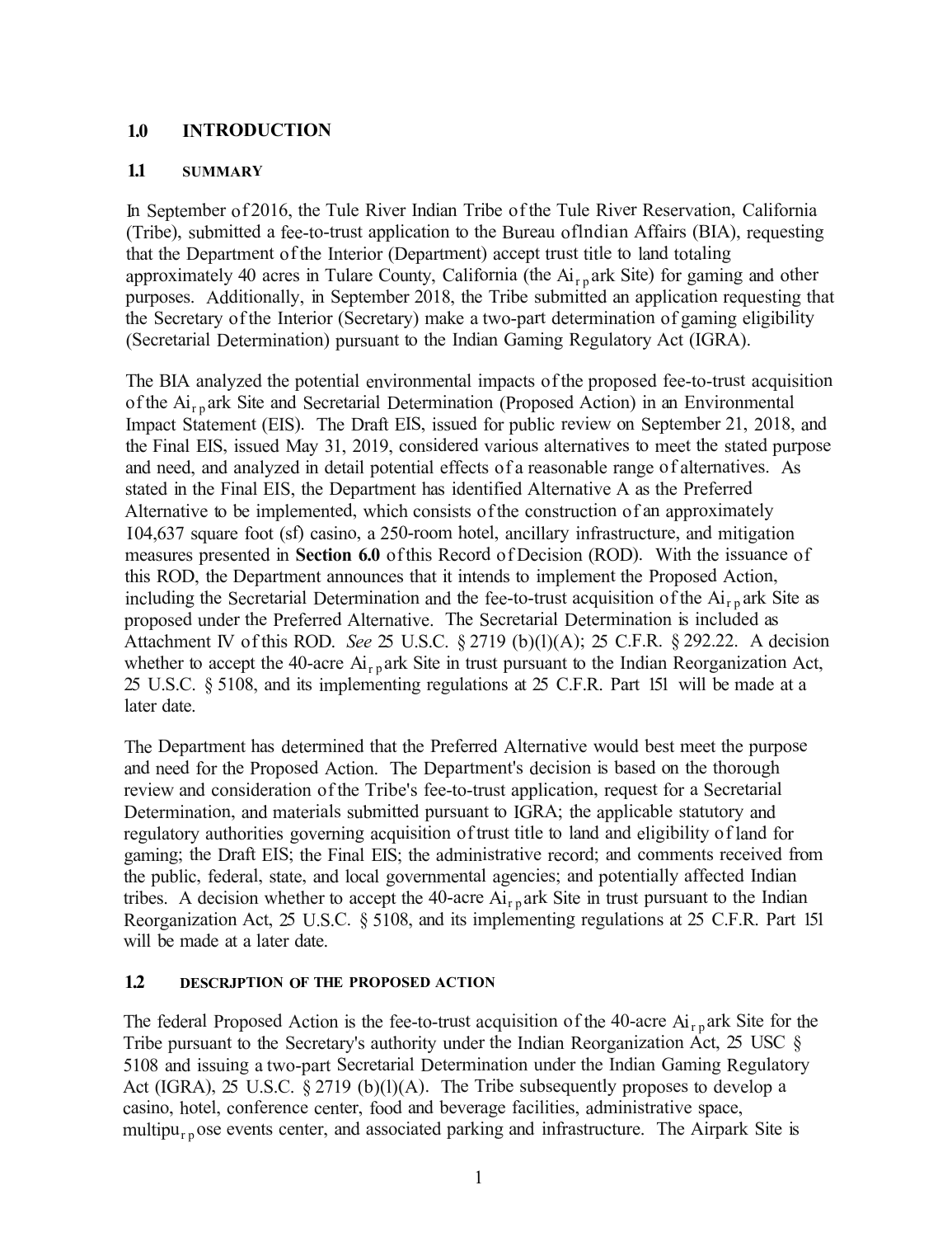located in the City of Porterville (City), approximately 15 miles west of the Tribe's Reservation and 17 miles west of the Tribe's existing Eagle Mountain Casino.

### **1.3 PURPOSE AND NEED**

The purpose of the Proposed Action is to facilitate tribal self-sufficiency, self-determination, and economic development, thus, satisfying both the Department's land acquisition policy as articulated in the Department's trust land regulations at 25 C.F .R. Part 151, and the principle goal of IGRA as articulated in 25 U.S.C. § 2701. The need for the Department to act on the Tribe's application is established by the Department's regulations at 25 C.F.R. §§ 151.12 and 292.22.

# **1.3.1 Background**

The Tribe's needs related to facilitation of tribal self-sufficiency, self-determination, and economic development are as follows:

The Tule River tribal government is responsible for providing a full range of services to its membership, including education, health and recreation, public safety and law enforcement, tribal court, public utilities, natural resources management, economic development, and community assistance. The Tribe's Reservation was established via two Executive Orders in 1873 and 1878 and currently totals 55,396 acres in the foothills of the Sierra-Nevada mountain range.

The Tule River Tribe provided a report that summarizes information regarding the Tribe's vision, goals, present economic situation, and basic needs associated with providing governmental programs for its members, including health care, education, social services, elder services, housing, public utilities, transportation facilities, cultural planning and preservation, and environmental protection. The Tribe wishes to improve its short-term and long-term economic condition and promote self-sufficiency, both with respect to its government operations and its members. The existing Eagle Mountain Casino is located within the Tribe's Reservation and has been owned and operated by the Tribe since its construction in 1996. Due to a growing tribal population, increased demand for support service, and the general inflation of support costs, revenues from the Casino are no longer able to keep pace with the needs of the Tribe.

Several factors limit the economic potential of the existing Casino. The location of the Casino within the Tribe's reservation is a safety issue. Patrons must drive over 12 miles from State Route (SR) 190 along a steep, winding two-lane road that is devoid of many safety features. The existing Casino site has a limited developable area. And, there is a limited supply of water on the Reservation. These factors limit the Tribe's ability to expand the existing Casino.

The Tribe, like much of the rest of the State of California, is facing a drought and water availability issues that limit further development. The Casino is the single largest user of water on the Tribe's Reservation. Many members of the Tribe living on the Reservation do not have access to a reliable supply of water. Due to Jack of water, the Tribe has placed a building moratorium on new structures within the Reservation, including tribal housing. The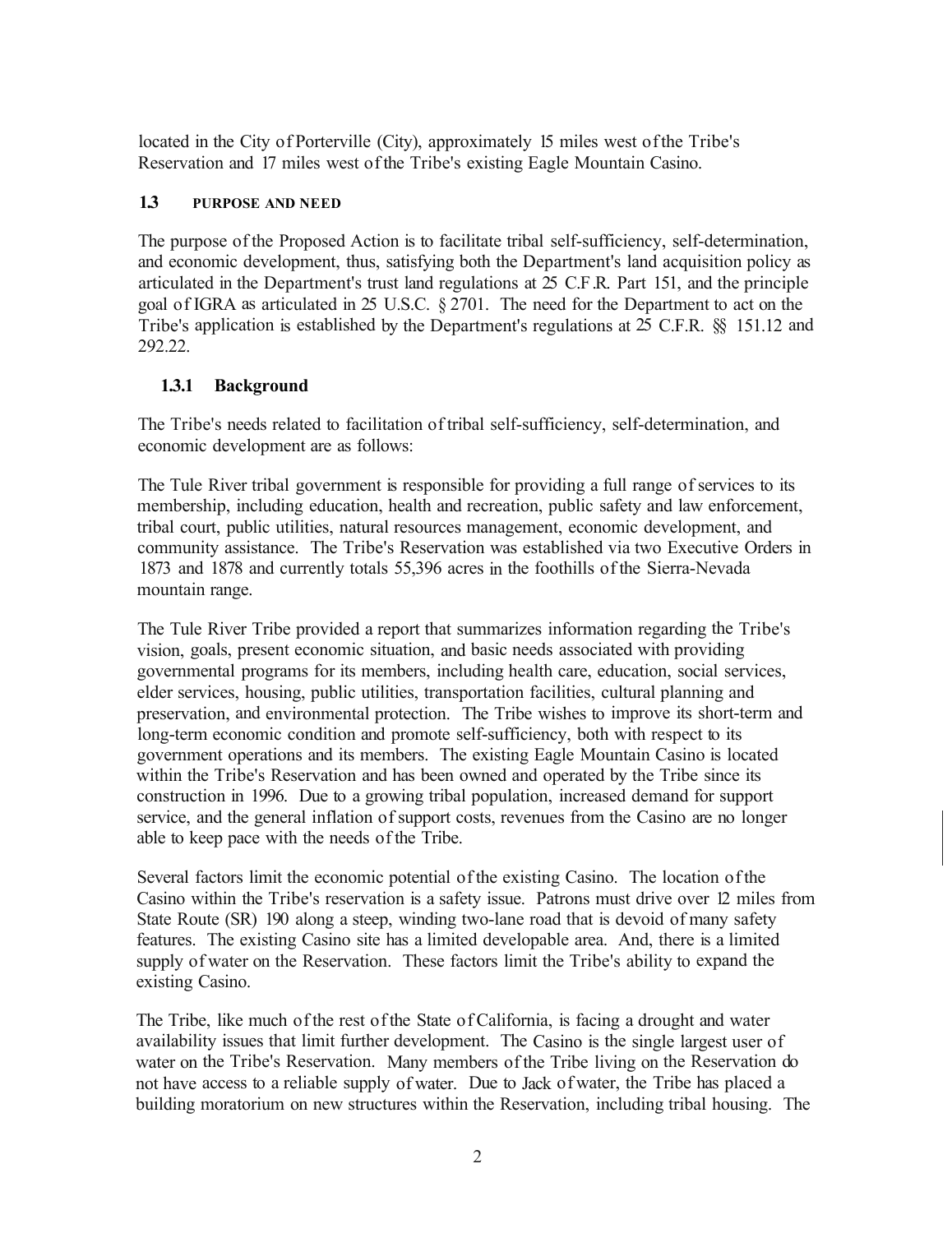Tribe has a housing waiting list of over 200 members, and expects this number to grow as the tribal population increases.

#### **1.4 PROCEDURAL BACKGROUND**

The requested federal Proposed Action requires compliance with the National Environmental Policy Act (NEPA). Accordingly, the BIA published a Notice oflntent (NOI) in the *Federal Register* on December 30, 2016 (Volume 81 page 96477) describing the Proposed Action, announcing the BIA's intent to prepare an EIS for the Proposed Action, and inviting public and agency comments. The comment period was open until January 30, 2017, and the BIA held a scoping meeting in the City of Porterville on January 23, 2017. The BIA issued a report outlining the results of scoping in April 2017. The scoping report summarized the major issues and concerns from the comments received during the scoping process. The BIA considered scoping comments in developing the project alternatives and analytical methodologies presented in the EIS. During the NEPA process, the BIA invited five Cooperating Agencies: (1) Tribe, (2) City of Porterville, (3) Federal Aviation Administration (FAA), (4) California Department of Transportation (Caltrans), and (5) U.S. Environmental Protection Agency (USEPA). The USEPA, Tribe, Caltrans, and City of Porterville accepted the invitation, while the FAA declined. Additionally, Tulare County requested to participate as a cooperating agency; the BIA granted the request.

The BIA circulated an administrative version of the Draft EIS to cooperating agencies in July 2017 for review and comment. The BIA considered comments and revised the Draft EIS as appropriate prior to public release. In September 2018, the BIA made the Draft EIS available to federal, tribal, state, and local agencies and other interested pa1ties for review and comment. The Notice of Availability (NOA) for the Draft EIS was published in the *Federal Register* on September 21, 2018 (Volume 83, page 47935), initiating a 45-day public review period. The BIA also published the NOA in *The Porterville Recorder,* which circulated in Tulare County and surrounding area on September 21, 2018. The NOA provided information concerning the Proposed Action, public comment period, and the time and location of the public hearing to receive comments from the public concerning the Draft EIS. The BIA held a public hearing at the Porterville Veterans Memorial Building in Porterville, California on October 15, 2018. The comment period on the Draft EIS ran through November 5, 2018.

Public and agency comments on the Draft EIS received during the comment period, including those submitted or recorded at the public hearing, were considered in the preparation of the Final EIS. Volume I of the Final EIS contains responses to the comments received and relevant information was revised in Volume II of the Final EIS as appropriate to address those comments. The BIA circulated an administrative version of the Final EIS to cooperating agencies on March 29, 2019 for review. All comments received from cooperating agencies were considered, and changes to the Final EIS were made as appropriate. The BIA published a NOA for the Final EIS in the *Federal Register* on May 31, 2019 (Volume 84, page 25303). Consistent with the BIA NEPA Handbook, the NOA for the Final EIS was also published in the local newspaper, the *Porterville Recorder* on May 31, 2019. A copy of the Final EIS NOA is included as **Attachment** I of this ROD. The 30-day waiting period ended on July 1, 2019. The comments received during this period, and BIA's responses to issues that were not previously raised and responded to in the EIS process are included in the Supplemental Response to Comments document, **Attachment** II of this ROD.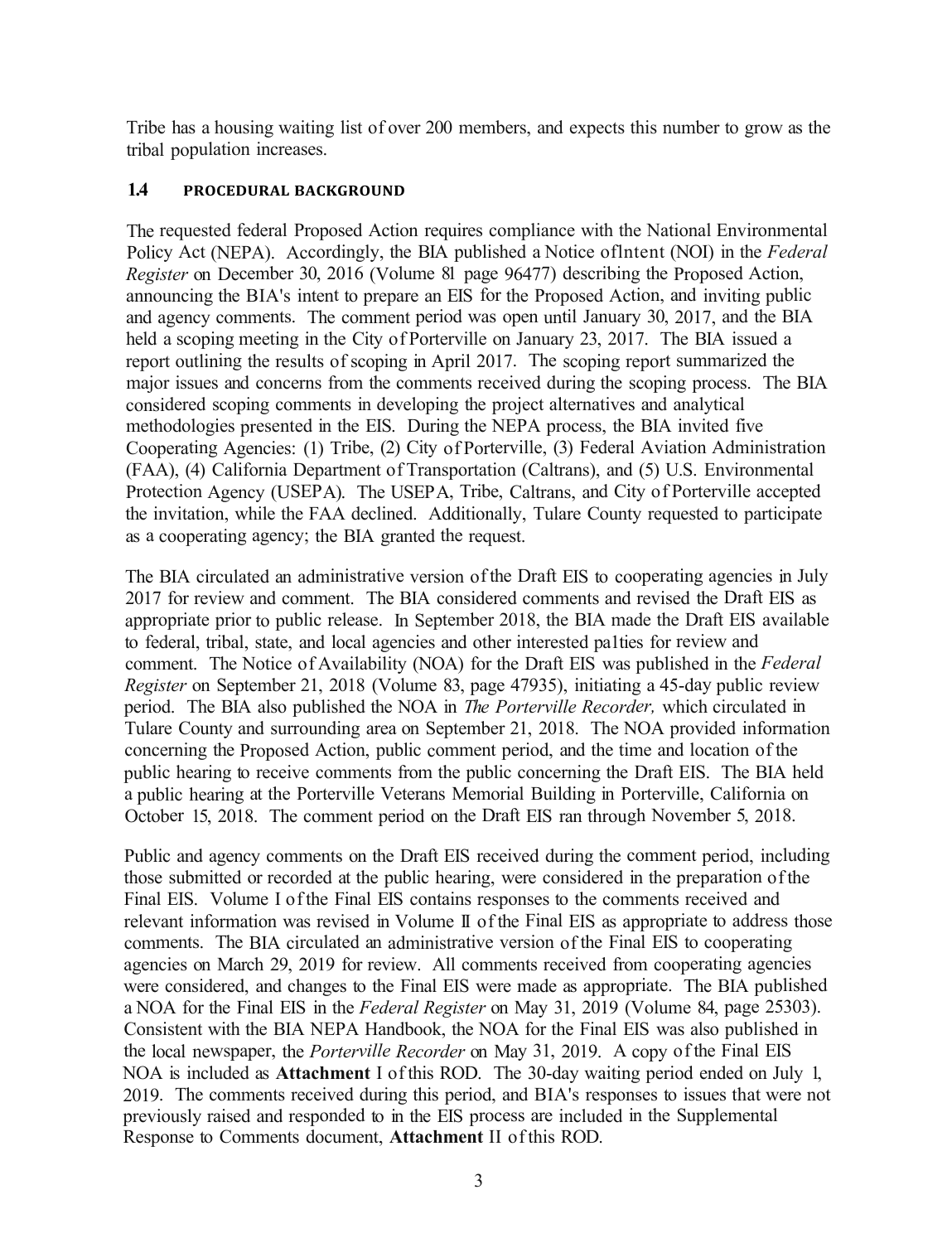The Tribe entered into a Memorandum of Understanding with the City, to facilitate the development of the Proposed Project and ongoing cooperation between the Tribe and the  $City.$ <sup>1</sup> The Memorandum of Understanding articulates the services that the City will provide to the Proposed Project and the compensation the Tribe will provide for those services. The Memorandum of Understanding also articulates the Tribe's responsibility to mitigate project related traffic impacts.

# **2.0 ANALYSIS OF ALTERNATIVES**

#### **2.1 ALTERNATIVE SCREENfNG PROCESS**

A range of possible alternatives to meet the purpose and need for the Proposed Action were considered in the EIS, including non-casino alternatives, alternative water/wastewater infrastructure arrangements, reduced development configurations, alternative sites, and expansion of the existing casino. Alternatives, other than the No Action/No Development Alternative, were screened based on four criteria: 1) extent to which they meet the purpose and need for the Proposed Action, 2) feasibility, 3) ability to reduce environmental impacts, and 4) ability to contribute to a reasonable range of alternatives. Alternatives considered but rejected from detailed analysis are described in the Final EIS, Section 2.9, and included: alternative sites owned by the Tribe; an expanded site alternative; alternative scenarios for wastewater treatment and recycled water use; and an alternative involving widening and improvements to the 12-rnile long roadway that provides access to the Tribe's existing casino.

### **2.2 REASONABLE ALTERNATIVES CONSIDERED IN DETAIL**

The Draft EIS and Final EIS evaluated the following reasonable alternatives and the mandatory No Action Alternative in detail. Additional details on these alternatives are located in the Final EIS, Section 2.0.

# **2.2.1 Alternative A-Proposed Project on Airpark Site**

Alternative A, which is the Tribe's Proposed Project and has been identified as the BIA's Preferred Alternative (see Final EIS, Section 2.11), consists of the following components: (1) the transfer of the 40-acre Airpark Site from fee to trust status on behalf of the Tribe; (2) the issuance of a two-part determination by the Secretary under the IGRA that the Proposed Action is in the best interest of the Tribe and not detrimental to the surrounding community, thus making the site eligible for gaming; (3) the subsequent development of the Airpark Site with a casino-resort and the Off-site Improvement Areas with supporting infrastructure; and ( 4) the closure of the existing Casino and conversion of the fat:ility into tribal administrative offices and service uses. Components of Alternative A are described below.

<sup>&</sup>lt;sup>1</sup> Memorandum of Understanding between the Tule River Indian Tribe, the Tule River Tribe Gaming Authority, and the City of Porterville, Aug. 5, 2019 (hereinafter MOU).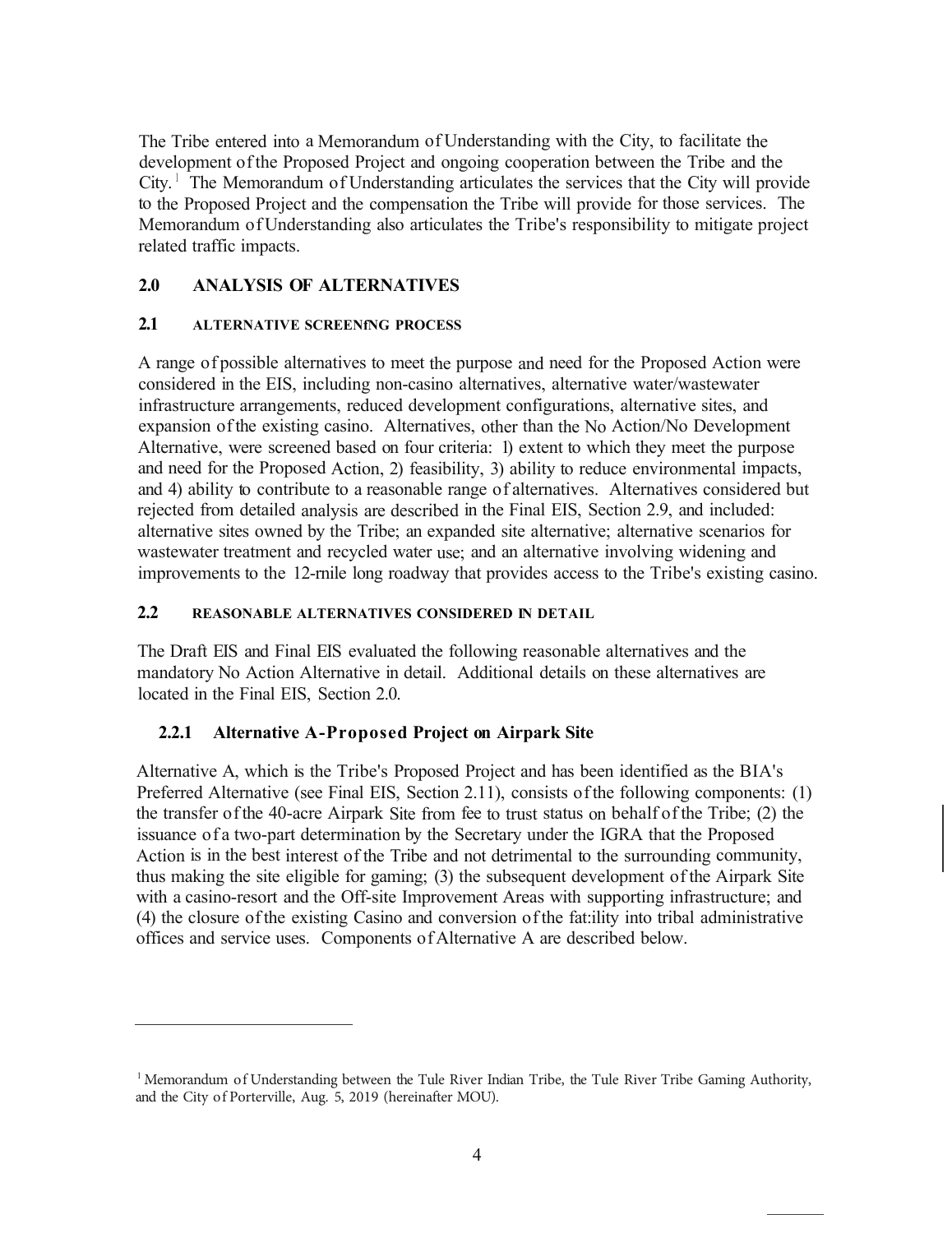Casino Resort: Alternative A would result in the development of a casino-resort within the Airpark Site, consisting of an approximately 104,637 sf casino, 250-room hotel, food and beverage facilities, administrative space, multi-pu<sub>r p</sub> ose events center, conference center, fire station, and associated parking and infrastructure. The proposed hotel would be an approximately 100-foot tall, 7-story building with a gross footprint of approximately 151,836 sf. The hotel would also feature a fitness center and outdoor pool. A total of 2,100 parking spaces would be available for guests and employees, including 1,260 surface spaces as well as an additional 840 spaces within a 48-foot-tall, 5-level parking garage. The garage would occupy approximately 303,500 sf.

Water Supply: Under Alternative A, the  $Ai_{r,p}$  ark Site would continue to receive water from the City's municipal water system. The Memorandum of Understanding specifies that the City will supply water and the Tribe will pay the expenses associated with providing service to the  $Ai_{r,p}$  ark Site. In order to ensure sufficient potable water service for Alternative A without added burden on the City's system, Alternative A includes the development of a water reclamation facility (WRF) and associated recycled water infrastructure to offset project demands. The WRF would be constructed on an Off-site Improvement Area; either (1) a 40 acre City-owned property just southwest of the Airpark Site (40-acre site), or (2) an 8-acre City-owned property just east of the Airpark Site (8-acre-site). This proposed WRF would treat secondary effluent produced from the City's WWTP and provide recycled water to the Proposed Project and for irrigation of the Porterville Sports Complex, located just north of the  $Ai_{r,p}$  ark Site, which is currently irrigated with potable, well-drawn City water. This use of recycled water at the City's Sports Complex would fully offset the use of potable water under Alternative A, resulting in a reduction of City-wide water demands by approximately 73,800 gallons per day relative to the existing baseline.

Wastewater Treatment and Disposal: The Memorandum of Understanding specifies that the City will provide wastewater treatment services and the Tribe will pay the expenses associated with providing service to the Airpark Site. Alternative A would connect to the City's wastewater treatment plant via existing sewer lines located on and in the immediate vicinity of the Airpark Site. Wastewater service is currently provided to the Airpark Site via a network of 8-inch municipal sewer lines. The sewer pipelines discharge wastewater generated at the  $Ai_{r,p}$  ark Site into Lift Station No. 12, from which the flows are pumped through four subsequent lift station and approximately 5.0 miles of sewer pipeline to the City's WWTP. While the City's WWTP has the capacity to handle flows generated under Alternative A, some components of the City's conveyance system are either currently deficient or would not be adequate to accommodate wastewater flows generated by Alternative A. As described in detail in Section 2.3.3 of the Final EIS, various improvements would be made to several city wastewater components as part of Alternative A.

Grading, Drainage, and Excavation: Construction would involve grading and excavation for building pads and parking lots. In addition to the existing 5.7 acres of impervious surfaces on the Airpark Site, approximately 22.0 acres of impervious surfaces would be created during construction, for a total of 27.7 acres of impervious surfaces within the 40-acre Airpark Site.

If the 40-acre site is selected as the location of the WRF, approximately 38,720 cubic yards of surface soils that primarily consist of biosolids would need to be removed from the site and replaced; if the 8-acre site is selected as the location of the WRF, approximately 19,360 cubic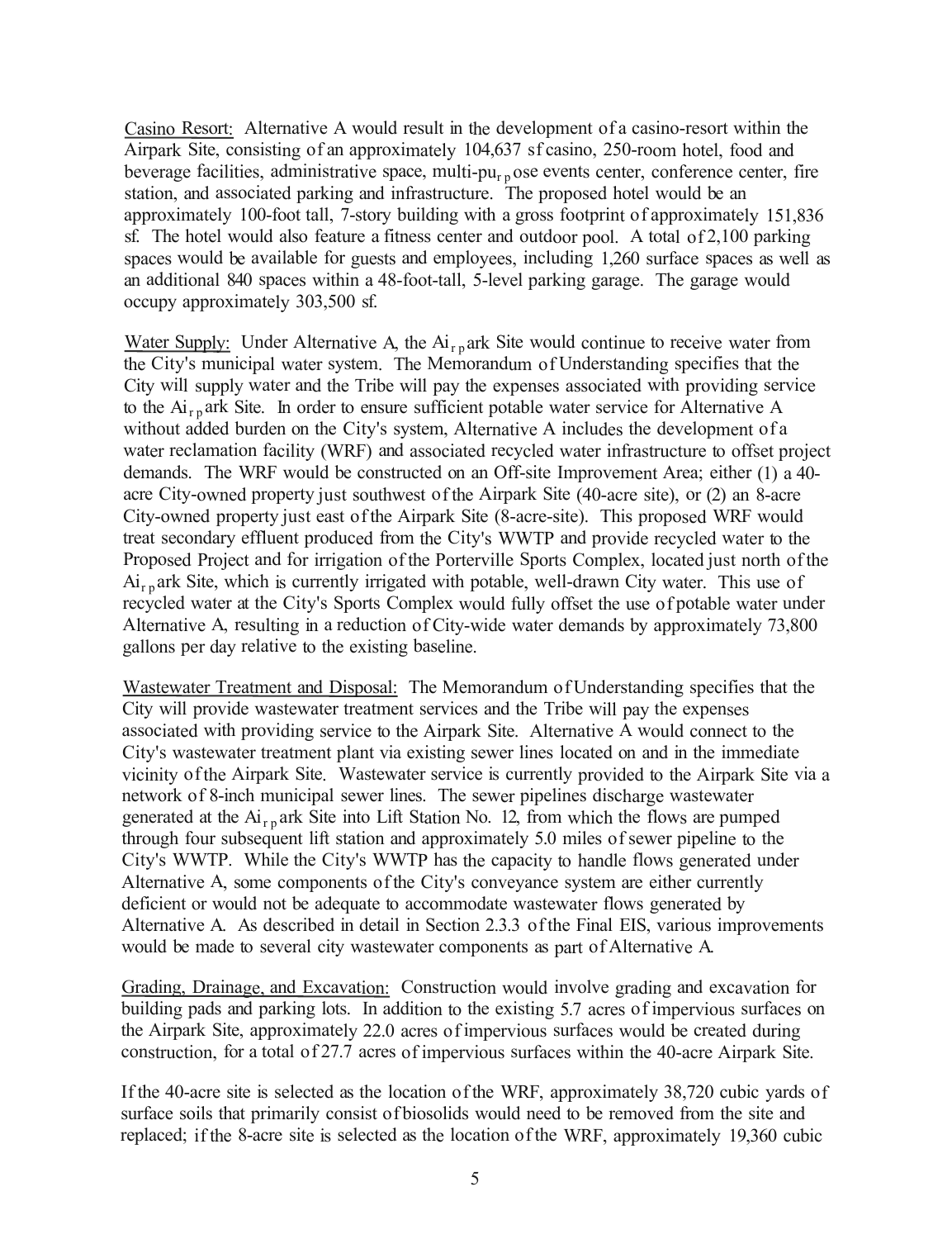yards of surface soils that likely contain lead deposits from the site's former use as a shooting range would need to be removed.

Drainage and Stormwater: Under Alternative A, the existing storm drain facilities within the Airpark Site, including existing pipes and minor structures adjacent to West Street that extend into the project boundaries, will be reconfigured as necessary to accommodate the project design. Stormwater infrastructure developed under Alternative A would retain differential runoff for a l-day/10-year storm event by means of chamber cistern units located throughout the  $Ai_{r,p}$  ark Site. Alternative A also includes the construction of a 200 acre-foot (AF) regional retention basin in the northern portion of the 40-acre site and the connection of the existing 60-inch storm drain running beneath West Street to this basin. Excess runoff beyond a 1-day/10-year storm event would be directed to this retention basin system.

Fire Protection/Emergency Response. Alternative A includes building a tribally operated fire station at the  $Ai_{r,p}$  ark Site. It is also anticipated that the Tribe will enter into mutual aid agreements with the Porterville Fire Department and the Tulare County Fire Department for the provision of supplementary fire and emergency response services to the  $Ai_{r,p}$  ark Site and vicinity as needed. Additionally, the Memorandum of Understanding provides that the Tribe will make annual payments to the City, part of which will fund project related fire protection training for the City and Tribal fire personnel.

Security/Law Enforcement. The Memorandum of Understanding specifies that Tribe will seek a law enforcement services agreement with the Tulare County Sheriffs Department and if the Tribe is unable to the City will negotiate law enforcement services agreement. The Porterville Police Department and/or the Tulare County Sheriffs Department would have the authority to enforce all non-gaming state criminal laws on the proposed trust lands pursuant to Public Law 23-280. Additionally, the Memorandum of Understanding provides that the Tribe will make annual payments to the City to mitigate project related increased law enforcement costs.

Energy: Electrical service to the Airpark Site is currently provided by Southern California Edison (SCE). No existing natural gas service lines connect to the  $Ai_{r}$  ark Site. Southern California Gas Company currently supplies natural gas services to customers in the vicinity of the  $Ai<sub>r p</sub>$  ark Site, and service may be extended to the site. Southern California Edison serves the project vicinity out of its Poplar Substation, located 4.3 miles southwest of the  $Ai_{rp}$  ark Site, and improvements may be needed to extend service to the site.

Renovation of Existing Casino: Under Alternative A, the Tribe's existing Eagle Mountain Casino would be converted to tribal governmental uses. It is anticipated that the re-pu<sub>rp</sub> osed space would be used to accommodate existing tribal departments, including healthcare and educational facilities within the Reservation that are currently undersized. Thus, while the location of tribal governmental and service facilities may shift within the Reservation, no new uses would be created. Therefore, traffic, water demands, and wastewater flows would be expected to decrease on the Reservation as a result of relocating the Eagle Mountain Casino.

Best Management Practices: Construction and operation of Alternative A would inco<sub>rp</sub>orate a variety of industry standard best management practices (BMPs) that *would* avoid or minimize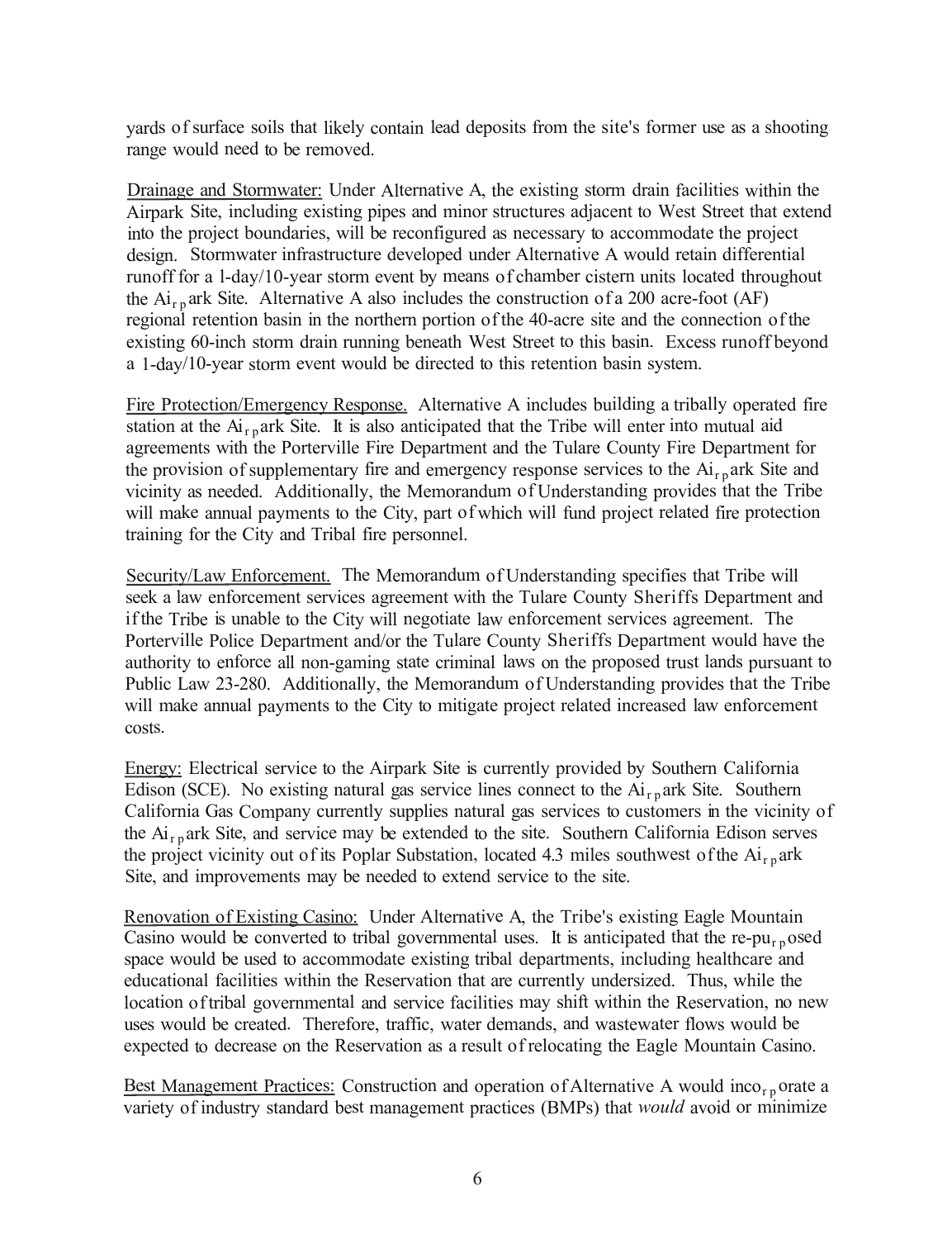potential adverse effects resulting from the development of Alternative A. These are listed in **Section 6.0** of the ROD.

### **2.2.2 Alternative B - Proposed Project with On-Site Water & Wastewater Systems**

Alternative B is identical to Alternative A with one key difference. Alternative B would not incorporate any connections of the Airpark Site to the municipal water and wastewater systems. Instead, the Tribe would drill two groundwater wells on the Airpark Site to meet the water demand for all non-irrigation needs, including domestic use, emergency supply, and fire protection. Additionally, under Alternative B, the Airpark Site would not be connected to the municipal wastewater system, and thus none of the improvements to the wastewater infrastructure surrounding the Airpark Site that are necessary under Alternative A would be required under Alternative B, including the WRF. The Tribe would construct an on-site package extended aeration activated sludge plant and package tertiary filter system to treat effluent generated at the Airpark Site, as well as a leach field complex beneath the proposed parking lot.

Construction would involve grading and excavation for building pads and parking lots. Approximately 25.8 acres of impervious surfaces would be created on-site, for a total of 31.5 acres of impervious surfaces within the Airpark Site. It is anticipated that approximately 11,100 cubic yards of fill would be necessary to constmct the on-site components of Alternative B (Appendix D of the Final EIS). On-site and off-site stormwater infrastructure development under Alternative B would be the same as under Alternative A, however, the total volume of the on-site cistern chamber units would be approximately 2.1 AF larger (for a total volume of 5. 7 AF) as a result of the small increase in impervious surfaces and postdevelopment runoff compared to Alternative A.

# **2.2.3 Alternative C - Reduced Intensity Hotel and Casino on Airpark Site**

Alternative C includes the same development components as Alternative A, but on a reduced scale. Alternative C would result in the development of a casino-resort within the Airpark Site, consisting of an approximately 76,024 sf casino, 250-room hotel, food and beverage facilities, administrative space, conference center, and associated parking and infrastructure. The proposed hotel would be identical to the hotel proposed under Alternative A, with the same gross footprint and room scheme. Dining facilities would be similar to those proposed under Alternative A, but on a reduced scale. The convention space would be slightly reduced, with a gross footprint of approximately 19,900 sf. Alternative C does not include a multipurpose event center. Alternative C does not include the construction of a parking garage. A total of 1,360 surface parking spaces would be available for guests and employees.

Water supply would be provided through connection to the City's municipal system as described under Alternative A (Water Option 1) or through the development of on-site wells as described under Alternative B (Water Option 2). Wastewater treatment would either be provided through connection to the City's municipal system as described under Alternative A (Wastewater Option 1) or through the development of an on-site WWTP as described under Alternative B (Wastewater Option 2). Construction would involve grading and excavation for building pads and parking lots. Approximately 16.9 acres of impervious surfaces would be created if the off-site water supply and wastewater treatment and disposal options are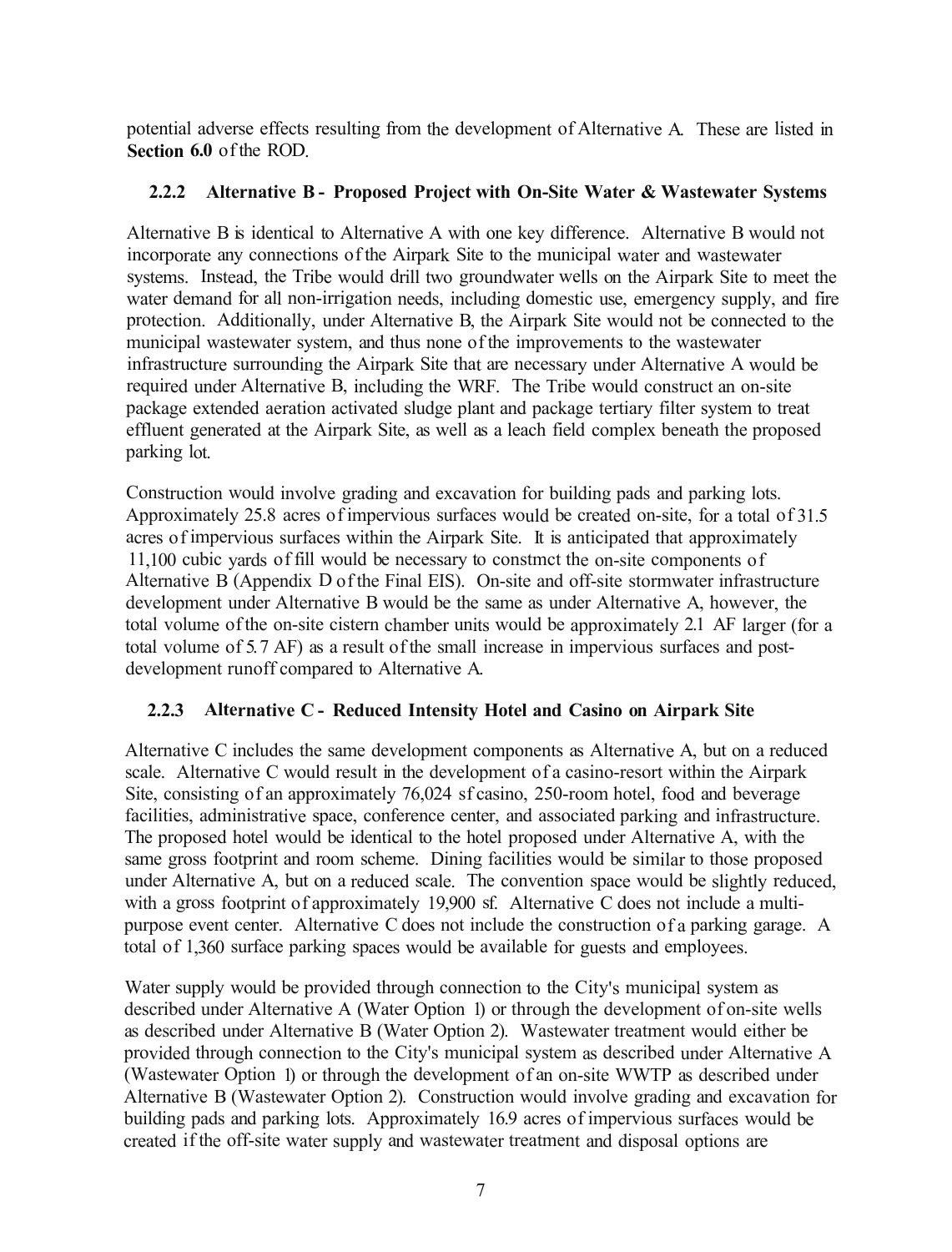selected, while 17.8 acres of impervious surfaces would be created if the on-site options are selected (for total impervious surface acreages of22.6 and 17.8, respectively).

#### **2.2.4 Alternative D - Non-Gaming Hotel and Conference Center on Airpark Site**

Alternative D differs from the other alternatives in that it does not include a casino. Alternative D would still occur on the 40-acre Airpark Site and involve its transfer into federal trust status, but it would not require a two-part determination for the  $pu_{r,p}$  ose of gaming. Under this alternative, the existing Eagle Mountain Casino would remain operational. Alternative D would result in the development of a hotel, convention space, dining facilities, parking, and associated parking and infrastructure. The proposed hotel would be identical to the hotel proposed under Alternative A, with the same gross footprint and room scheme. Alternative D includes dining and retail facilities, but on a smaller scale than Alternative A. There would be approximately 166 total seats split between several dining options. One small 250 sf retail shop is also proposed. As with Alternative C, Alternative D also includes the construction of 19,900 sf of convention space with a 9,000 sf divisible ballroom; however, Alternative D does not include a multi-purpose event center. Alternative D does not include the construction of a parking garage. A total of 435 surface parking spaces would be available for guests and employees.

As with Alternative B, Alternative D would involve the drilling of two on-site groundwater wells and construction of a pump station and a storage tank for operational use, emergency supply, and fire protection. As with Alternative C, the options for wastewater treatment and disposal are similar to those described under Alternatives A and B. Construction would involve grading and excavation for building pads and parking lots. Approximately 4.0 acres of impervious surfaces would be created if the off-site wastewater treatment and disposal option are selected, while 4.6 acres of impervious surfaces would be created if the on-site option is selected (for total impervious surface acreages of 9.7 and 10.3, respectively).

# **2.2.5 Alternative E - Expansion of Existing Eagle Mountain Casino**

Alternative E consists of expanding the Tribe's existing 54,500 sf Eagle Mountain Casino, located within the Tribe's Reservation on the approximately 12-acre Eagle Mountain Casino Site which is approximately 17 miles east of the  $Ai_{r,p}$  ark Site. A fee-to-trust acquisition and Secretarial Determination would not be necessary for Alternative E because the existing Casino is on land that is already in federal trust for the Tribe that is eligible for gaming under IGRA. Alternative E would add an additional 16,500 sf of new building space and 350 electronic gaming devices to the Tribe's existing casino and a new 3,500 sf dining venue would be constructed. Alternative E includes the construction of a new parking garage, which would provide 600 parking spaces.

The current average daily water demand at the existing facility is 30,226 gpd. The proposed expansion would add an average daily demand of 5,381 gpd, bringing the new total to 35,607 gpd. Due to the shortage of available water supply on the Reservation, water would need to be trucked to the Eagle Mountain Casino to meet the additional demand under Alternative E. The projected average daily wastewater flow resulting from expansion under Alternative D would be approximately 5,023 gpd, bringing the total average daily flow to 35,249 gpd. Wastewater generated at the Eagle Mountain Casino Site is cwTently treated at an on-site, 20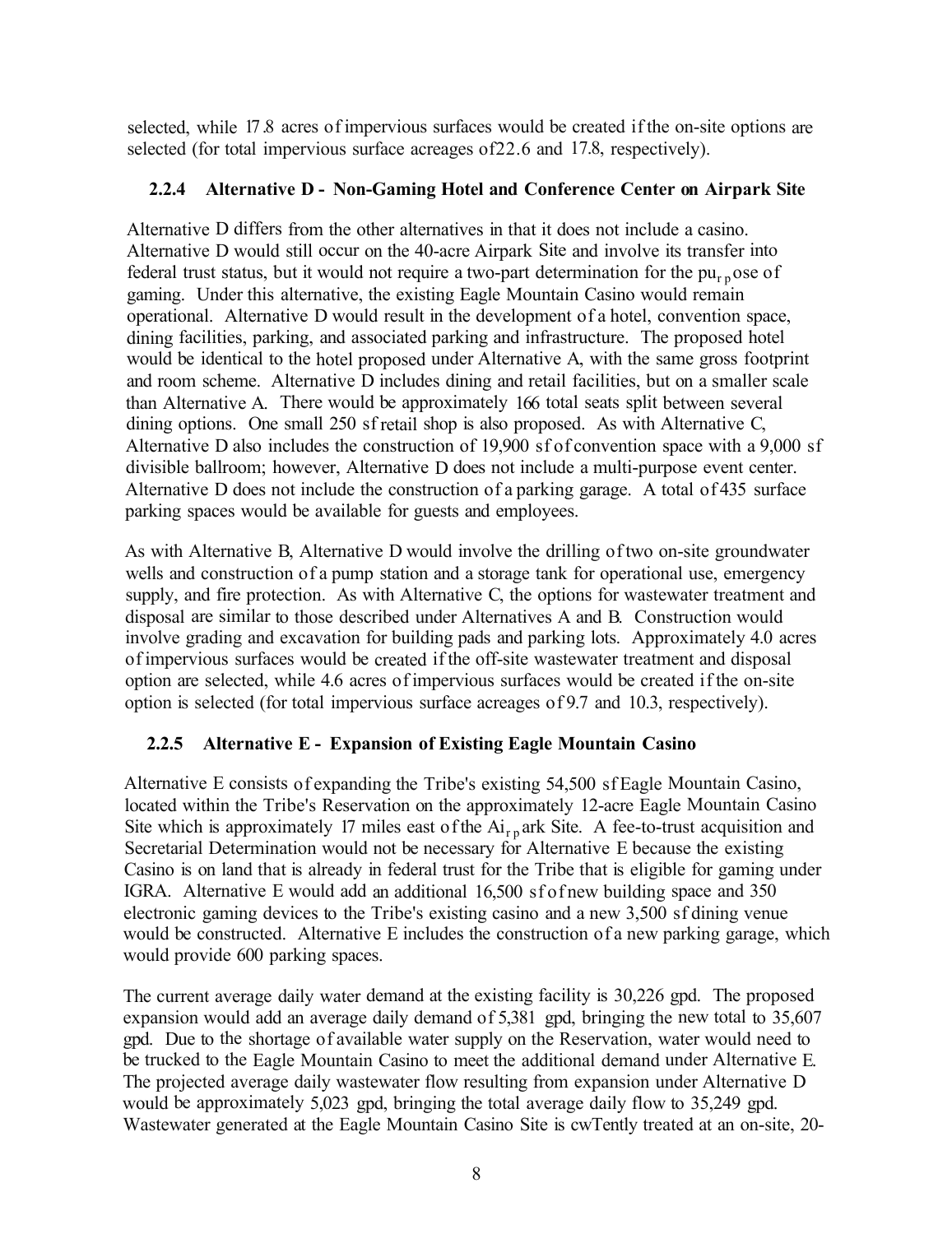year-old sequencing batch reactor WWTP with a capacity of 80,000 gpd. Following the completion of the expanded facility, the Casino would be connected to the Reservation-wide wastewater treatment system and the use of the on-site sequencing batch reactor (SBR) and leach field complex would be phased out.

The Tribal Police Department (TPD) operating under the Tribe's Department of Public Safety (DPS) would continue to provide primary law enforcement service to the  $Ai_{rp}$  ark Site. The Tulare County Sheriffs Department provides law enforcement services throughout the Reservation, including to the existing Eagle Mountain Casino Site, and would continue to do so under Alternative E. Security and emergency medical response staff under the jurisdiction of the Tribe's Gaming Commission would continue to monitor the casino complex for health and safety issues and gaming violations. The California Highway Patrol (CHP) patrols roadways in and around the Reservation, and would continue to do so under Alternative E. Primary fire protection and emergency medical response services would be provided by the Tribe-operated Tule River Fire Department, with secondary service provided by the Tulare County Fire Department via a mutual aid agreement.

#### **2.2.6 Alternative F - No Action**

Under the No Action Alternative, none of the five development alternatives (Alternatives A, B, C, D, or E) considered within this EIS would be implemented. The No Action Alternative assumes that the existing uses on the  $Ai_{r,p}$  ark Site and Eagle Mountain Casino Site would not change.

#### **3.0 PREFERRED ALTERNATIVE**

For the reasons discussed herein and in the Final EIS, the Department has determined that Alternative A is the agency's Preferred Alternative because it best meets the purpose and need for the Proposed Action. The BIA's mission is to enhance the quality oflife and to promote economic opportunity in balance with meeting the responsibility to protect and improve the trust resources of American Indians, Indian Tribes, and Alaska Natives. This mission is reflected in the policies underlying the statutory authorities governing the Proposed Action, namely, the IRA, which was enacted to promote Indian self-government and economic selfsufficiency, and IGRA, which was enacted to govern Indian gaming as a means of promoting tribal economic development, self-sufficiency, and strong tribal governments. Of the alternatives evaluated within the EIS, Alternative A would best meet the purposes and needs of the BIA, consistent with its statutory mission and responsibilities to promote the long-term economic vitality, self-sufficiency, self-determination, and self-governance of the Tribe.

The casino-resort complex described under Alternative A would provide the Tribe with the best opportunity for securing a viable means of attracting and maintaining a long-term, sustainable revenue stream for the tribal government. Under such conditions, the tribal government would be stable and better prepared to establish, fund, and maintain governmental programs to meet the unmet needs of the Tribe, as well as help alleviate a portion of the water supply shortage on the Tribe's Reservation, as described in **Section 1.3.1**  of this ROD. The development of Alternative A would meet the purpose and need of the Proposed Action better than the other development alternatives due to the greater environmental impacts of Alternatives B and D and the reduced revenues that would be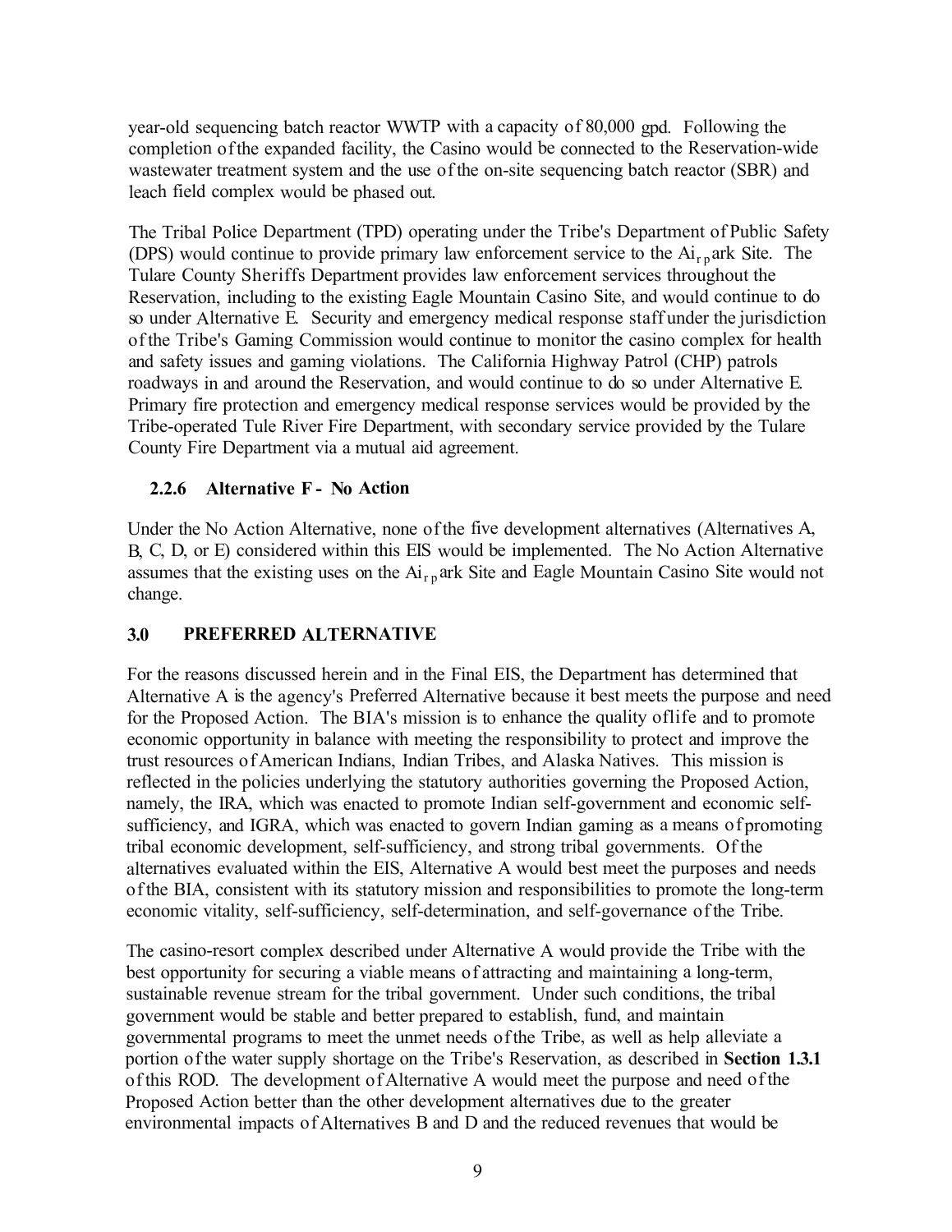expected from the operation of Alternatives C, D, and E ( described in detail in Section 2.11 of the Final EIS). While Alternative A would have greater environmental impacts than the No Action Alternative, that alternative does not meet the purpose and need for the Proposed Action, and the environmental impacts of the Preferred Alternative are adequately addressed by the mitigation measures adopted in this ROD.

### **4.0 ENVIRONMENT ALLY PREFERRED AL TERNATIVE(S)**

Among all of the alternatives, the No Action Alternative (Alternative F) would result in the fewest environmental impacts. Under the No Action Alternative, no parcels within the Airpark Site would be taken into trust and the Tribe would continue to operate its existing Casino as it does presently. The Airpark Site would likely be developed because of its location, existing improvements, and infrastructure. Because it cannot be predicted with certainty the exact type of development that would occur under the No Action Alternative, it is difficult to accurately assess whether the scope of impacts would be comparable to those under the development alternatives. However, the No Action Alternative would not meet the stated purpose and need. Specifically, it would not facilitate tribal self-sufficiency, selfdetermination, and economic development. The No Action alternative also would likely result in substantially less economic benefits to Tulare County and the City of Porterville than any of the development alternatives.

Among the development alternatives, the expansion of the existing Eagle Mountain Casino (Alternative E) would result in the least environmental impacts. This is because Alternative E has a significantly smaller footprint than the other development alternatives and development would take place on previously graded areas, largely within the existing parking lot. Because less economic development would be feasible due to the remote location of the existing casino, fewer patron vehicle trips and associated traffic, noise and air quality impacts would occur. While Alternative E would necessitate water to be trucked in on a daily basis as sufficient supplies are not currently available on the Reservation, traffic, noise and air quality impacts from the truck trips would be less than the impacts from traffic generated by the larger economic development alternatives on the Airpark Site (i.e., Alternatives A through D).

# **5.0 ENVIRONMENT AL IMP ACTS AND PUBLIC COMMENTS**

#### **5.1 ENVIRONMENTAL IMPACTS IDENTIFIED IN FINAL EIS**

A number of specific issues were raised during the EIS scoping process and public and agency comments on the Draft EIS. Each of the alternatives considered in the Final EIS was evaluated relative to these and other issues. The categories of the most substantive issues raised include:

- Geology and Soils
- Water Resources
- Air Quality
- Biological Resources
- Cultural and Paleontological Resources
- •Socioeconomic Conditions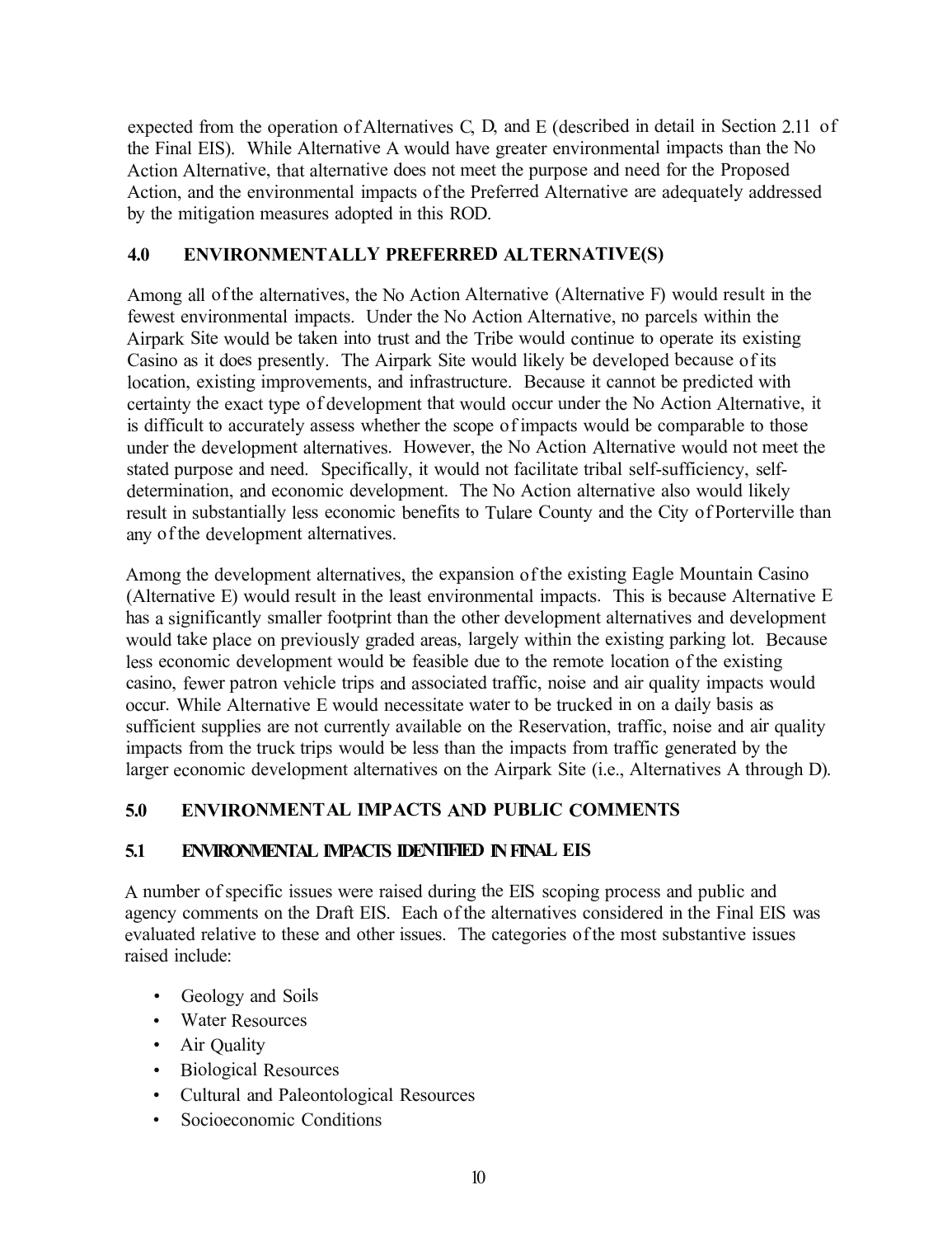- •Transportation/Circulation
- Land Use
- Public Services
- •Noise
- Hazardous Materials
- •Aesthetics
- Indirect and Growth-Inducing Effects
- •Cumulative Effects

The evaluation of project-related impacts included consultations with entities that have jurisdiction or special expertise to ensure that the impact assessments for the Final EIS were accomplished using accepted industry standard practice, procedures, and the most currently available data and models for each of the issues evaluated in the Final EIS. Alternative courses of action and mitigation measures were developed in response to environmental concerns and issues. Section 4 of the Final EIS describes environmental impacts of Alternatives A through E in detail. The environmental impacts of the Preferred Alternative (Alternative A) are described below.

# **5.1.1 Geology and Soils**

Topography-Alternative A would involve grading the majority of the Airpark Site for building pads and parking lots. The Airpark Site is generally flat and does not contain any distinctive topographical features. On-site grading would facilitate proper drainage. Alternative A, given the proposed desi<sub>gn</sub>, would result in a minimal impact on topography. With respect to the Off-site Improvements, the import and export of soil associated with the construction of the WRF in the southern portion of the 40-acre site would not significantly alter the site topography. While construction of the regional retention basin under Alternative A would alter the topography of the 40-acre site, the temporary and permanent impacts associated with this alteration would be less than significant, and no mitigation is required. On-site grading of the 8-acre site would maintain the original drainage route; therefore, the impact to topography would be minimal. Therefore, effects to topography under Alternative A would be less than significant, and no mitigation is required.

Soils/Geology - Alternative A could potentially impact soils due to erosion during construction, operation, and maintenance activities, including clearing, grading, trenching, and backfilling. The primary soils on the Airpark Site and Off-site Improvement Areas have a moderate erosion potential based on soil type and slope gradient. Alternative A would be constructed in accordance with the National Pollutant Discharge Elimination System (NPDES) general construction permit, which requires sediment control and erosion prevention into navigable (surface) waters of the U.S. As part of the NPDES permit compliance, a Stormwater Pollution Prevention Plan (SWPPP) would be prepared and implemented. The design and construction of Alternative A would not significantly affect soils or create erosion or sedimentation issues on the Airpark Site.

Seismicity- There are no known active faults in the vicinity of the Airpark Site. Neither the Airpark Site nor the Off-site Improvement Areas fall ,within an Alquist-Priolo Fault Zone, and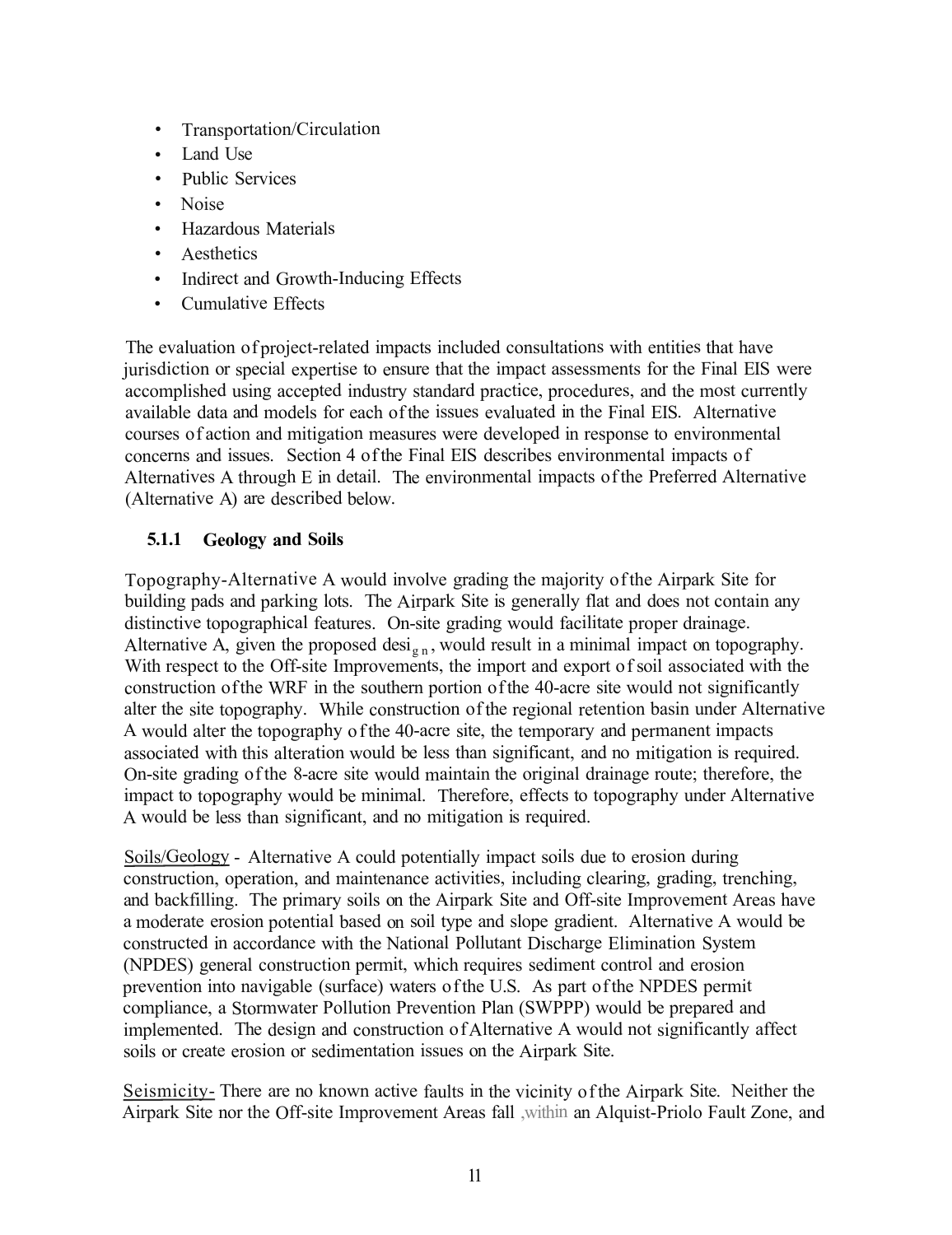are therefore not subject to any building restrictions. The project facilities would be constructed to standards consistent with the California Building Code (CBC) guidelines, particularly those pertaining to earthquake design, in order to safeguard against major structural failures and loss of life. Alternative A would not have significant effects related to seismic hazards.

Mineral Resources - Given that there are no known or recorded mineral resources within the Airpark Site or Off-site Improvement areas, construction and operation of Alternative A would not adversely affect known or recorded mineral resources. No significant impacts to mineral resources would occur.

### **5.1.2 Water Resources**

Flooding - The Airpark Site and Off-site Improvement Areas are located entirely outside of both the 1.0 percent (100-year) and 0.2 percent (500-year) annual chance flood plain. No associated structures, utilities, or storage areas are proposed for development within the 100 year or 500-year floodplain. Therefore, no significant impacts associated with flooding would occur as a result of Alternative A.

Construction - Construction activities under Alternative A would include ground-disturbing activities such as clearing and grubbing, mass grading, and excavation, which could lead to erosion of topsoil. Erosion from construction could increase sediment discharge to surface waters during storm events, thereby degrading downstream water quality. Discharges of pollutants to surface waters from construction activities and accidents are a potentially significant impact. Erosion control measures will be employed in compliance with the NPDES General Construction Permit for construction activities. A SWPPP will be developed prior to any ground disturbance at the development sites and will include BMPs to reduce potential surface water contamination during storm events. After implementation of mitigation measures discussed in Sestion 6.1 and 6.2 below and Section 5.0 of the Final EIS, construction of Alternative A would not result in a significant adverse effect on surface water quality.

Stormwater Runoff - A drainage and stormwater treatment analysis for the development alternatives has been completed and is included in Appendix D of the Draft EIS. Alternative A would alter the existing drainage pattern of the Airpark Site and would increase stormwater runoff as a result of increased impervious surfaces on the site. Storm water runoff from the Airpark Site would be held in on-site chamber cistern units or the regional retenti<>n basin in the northern portion of the 40-acre site. Therefore, no discharge to Waters of the U.S. would occur, either through non-point source stormwater runoff or through point source discharge of stormwater from a culvert or outfall. Accordingly, there would be no impact to off-site drainages and no pollutants would be discharged to nearby surface waters. If the 40-acre site is selected as the location of the WRF, a 200-AF regional retention basin located immediately to the north of the WRF would retain all runoff and provide sufficient storm water quality control. If the 8-acre site is selected as the location of the WRF, chamber cistern units with a total volume of approximately 0.1 AF would be constructed at the 8-acre site, which would fully retain all differential runoff resulting from development of the 8-acre site. Combined with the erosion BMPs described in **Section 6.1** below and Section 5.0 of the Final EIS, these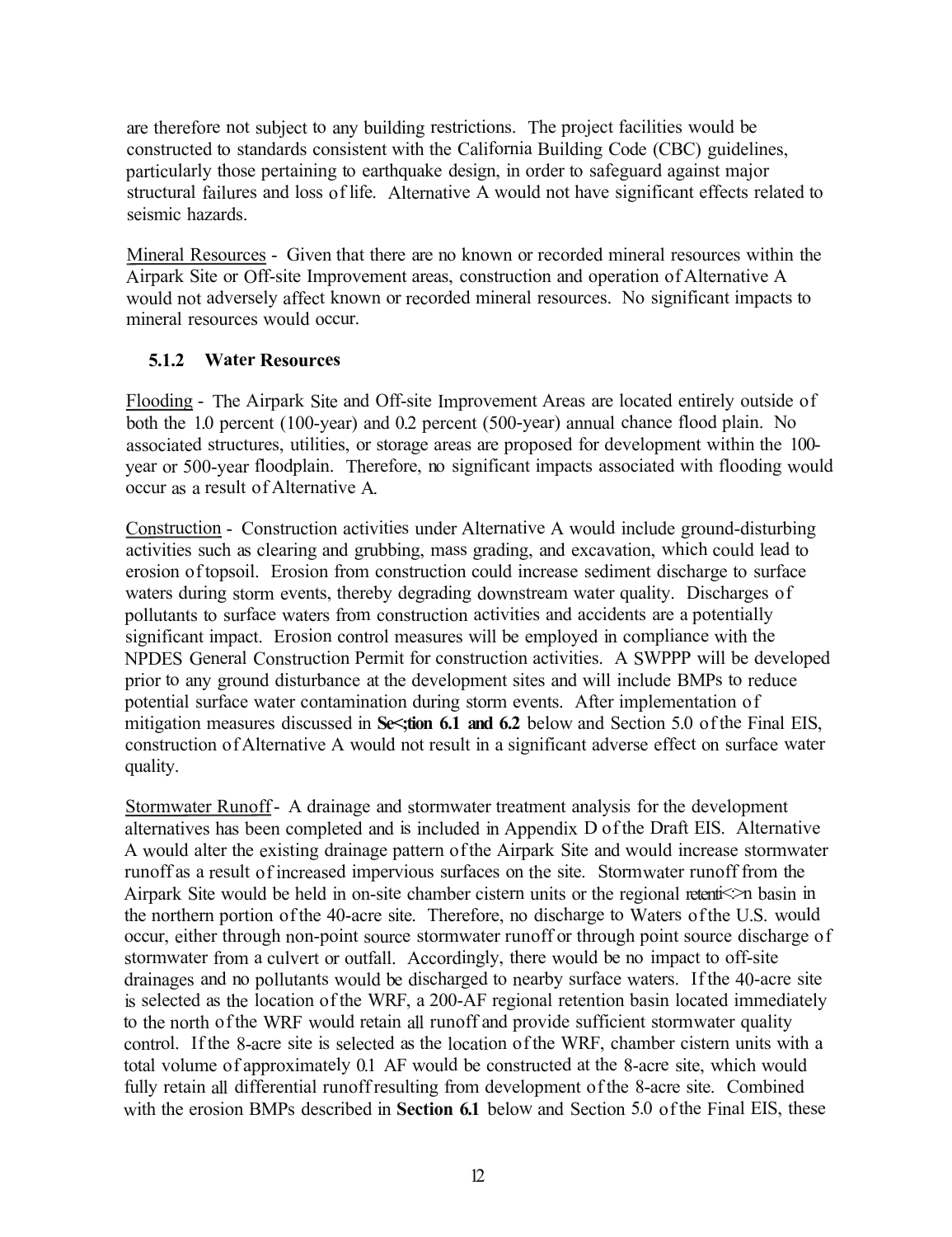factors ensure that the impacts to regional storm water runoff and surface water quality would be less than significant.

Wastewater-Alternative A would connect to the City's WWTP via the existing wastewater infrastructure located on and in the immediate vicinity of the Airpark Site. The existing 8 inch sewer pipelines at the  $Ai_{r,p}$  ark Site would be sufficient to handle increased flows under Alternative A; however, several features of the municipal wastewater system in the immediate vicinity of the Airpark Site either are deficient under existing conditions or would require renovations to handle Alternative A wastewater flows. Estimated flows from Alternative A are well within the WWTP's limits and under the 80 percent threshold for expansion. Therefore, no expansion of the WWTP would be necessary and no exceedance of wastewater conveyance or treatment capacities would occur that would result in significant effects to the physical environment, and no mitigation is required.

The 40-acre site is currently used as a dispersal field for biosolid waste generated at the City's WWTP. The City would no longer be able to use it as a biosolid dispersal field under Alternative A due to the development of the regional retention basin. The loss of the 40-acre site as a disposal field would be accommodated through adjustments in the farming and dispersal practices at the City's other biosolid application fields. Therefore, development of the 40-acre site would not result in a significant impact on municipal wastewater treatment and disposal services.

Groundwater- Under Alternative A, the  $Ai_{r,p}$  ark Site would continue to receive water from the City's municipal water system for domestic use, emergency supply, and fire protection. This system relies almost exclusively on groundwater for supplying municipal water services. The use of groundwater as the water supply for Alternative A could significantly impact groundwater resources if use resulted in a significant reduction in groundwater levels in the Tule Groundwater Sub-basin, which is currently classified as critically overdrafted. However, Alternative A includes the development of a WRF and associated recycled water infrastructure to offset project demands. The WRF and associated storage facilities proposed under Alternative A would have the capacity both to offset 100 percent of the potable water used to irrigate the Porterville Sports Complex and to supply Alternative A's projected maximum-month recycled water demand. Therefore, implementation of Alternative A would yield a net surplus of water within the City's potable water supply relative to the existing baseline. Consequently, Alternative A would result in a net decrease in groundwater pumping in the Tule Groundwater Sub-basin, and no adverse impacts to regional groundwater levels would occur. Nonetheless, measures described in **Section 6.2.2** below Section 5.0 of the Final EIS, would reduce the amount of potable water used under Alternative A.

The construction of the WRF would introduce approximately five acres of impermeable surfaces to either the 40-acre or 8-acre site, which has the potential to reduce groundwater discharge in areas where surface percolation accounts for a large percentage of natural recharge. However, the operation of the regional retention basin on the 40-acre site would allow storm water to percolate into the groundwater table. Development of the regional retention basin and of the lift station and pipeline improvement areas would not introduce significant amounts of new impervious surfaces. Therefore, the introduction of impermeable surfaces to the Off-site Improvement Areas would not have a significant adverse impact on groundwater recharge. No mitigation is warranted.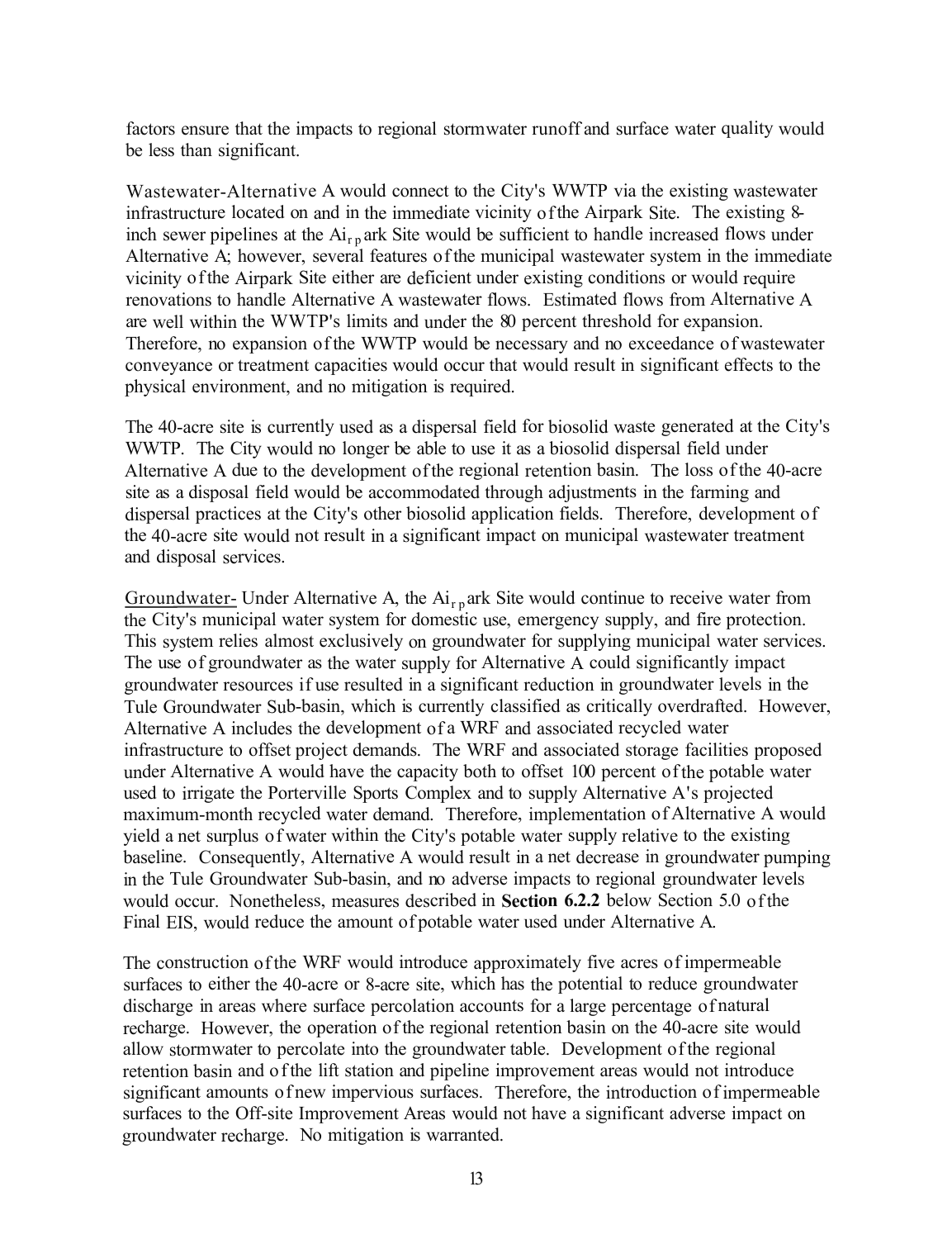In the Memorandum of Understanding, the City identifies the WRF as a beneficial impact because it would:

- •reduce the City's potable water use at the Sports Complex,
- •reduces the City's need to develop additional potable water supply,
- •reduces the amount of sewage disposed of by the City by diverting it for recuse, and
- • allow the City to treat its own effluent at the water reclamation facility, with an option to expand capacity, and provide treated water for higher value uses.

Alternali ve A would include the routine use of potentially hazardous construction materials such as concrete washings, solvents, paint, oil, and grease, which may spill onto the ground and enter stormwater. These pollutants may percolate to shallow groundwater from construction activities and cause a potentially significant impact. The mitigation measures in **Section 6.1, 6.2,** and Section 5.0 of the Final EIS, would minimize groundwater pollution during construction and reduce potential impacts to groundwater quality from construction to a less-than-significant level.

# **5.1.3 Air Quality**

Construction Emissions - Alternative A would generate air pollutants through construction although it would not exceed regulatory emissions threshold levels. However, to further reduce project-related construction criteria pollutants and diesel particulate matter (DPM) emissions, the best management practices described in **Section 6.3** below and Section 5.0 of the Final EIS would further reduce impacts from construction emissions.

Operational Emissions - Buildout of Alternative A would result in the generation of mobile emissions from patron, employee, and delivery vehicles, as well as area and energy criteria pollutant emissions. Also, stationary source emissions from combustion of natural gas in boilers, stoves, heating units, and other equipment on the Airpark Site would result from buildout of Alternative A. Emissions of the ozone precursor nitrogen dioxide  $(NO<sub>x</sub>)$  from operation of Alternative A would exceed the applicable General Conformity *de minimis*  threshold. Mitigation provided in **Section 6.3** below and Section 5.0 of the Final EIS would minimize criteria air pollutant emissions through the implementation of measures intended to reduce on-site area emissions, vehicle idling, and mobile emissions. Additionally, mitigation requires the purchase of credits to fully offset  $NO<sub>x</sub>$  emissions. After mitigation, impacts to the regional air quality environment resulting from operation of Alternative A would be reduced to less than significant.

Operation of the proposed WRF and recycled water pump station would result in operational emissions associated with worker trips and electricity usage from the equipment and pumps. Operation of off-site infrastructure improvements would not cause emissions that would exceed the San Joaquin Valley Air Pollution Control District's thresholds. Operational emissions from off-site infrastructure would be less than significant. The WRF would treat secondary wastewater to tertiary levels and is not expected to result in any perceptible odors at off-site locations. Additionally, the elimination of biosolid dispersal at the 40-acre site would likely reduce the propensity for odors at the site. Impacts associated with odor from development of off-site infrastructure improvements would be less than significant.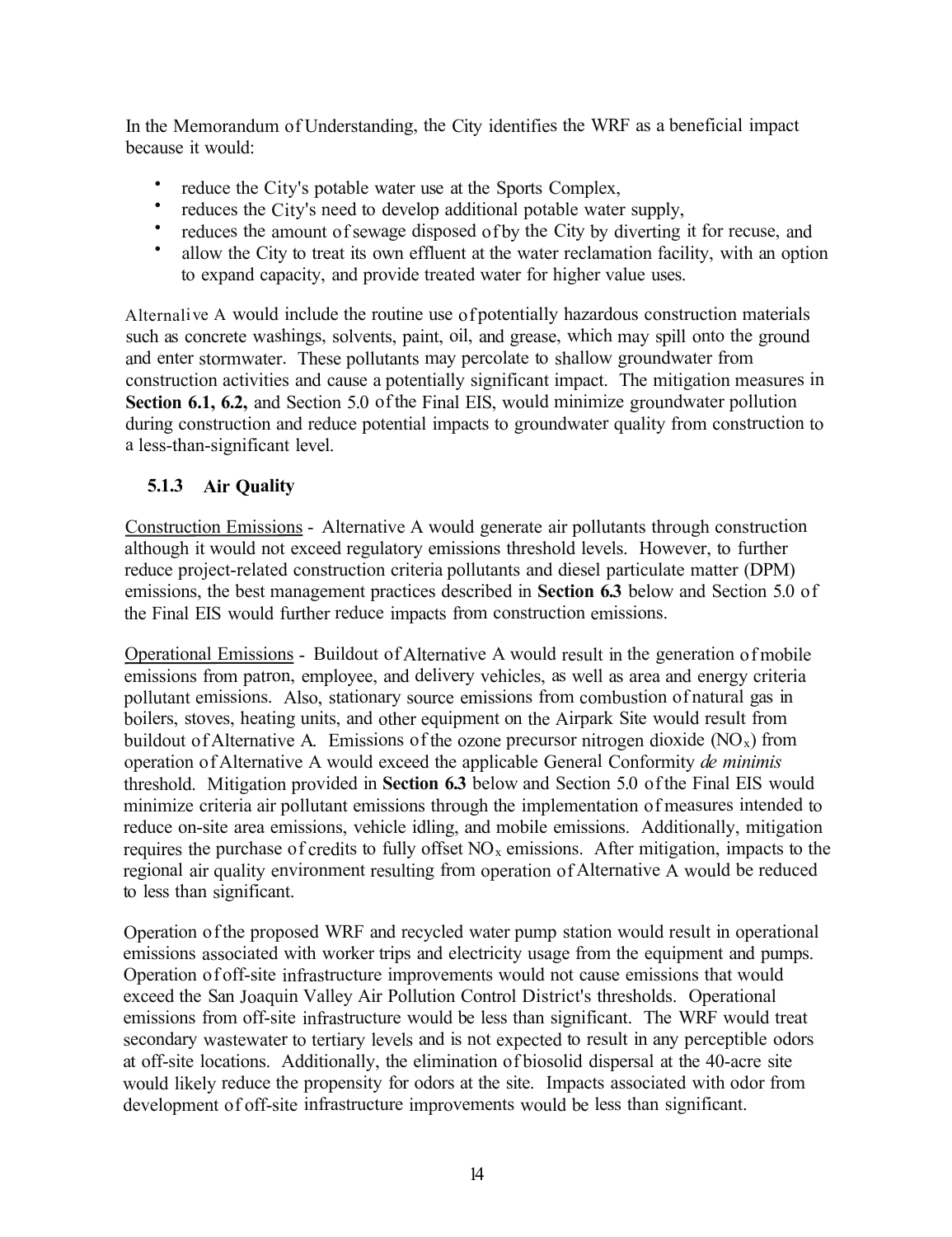# **5.1.4 Biological Resources**

Wildlife and Habitats - Development of Alternative A would impact the entire 40 acres of the  $Ai_{r,p}$  ark Site, including the disked fallow field and ruderal/developed habitat types. These habitat types are of low value and have no particular significance to wildlife occurring within the project region. Although habitats within the  $Ai_{r,p}$  ark Site may be suitable for the federal and State special-status species discussed below, they are not, in and of themselves, listed as critical or sensitive under federal designation. Therefore, impacts to wildlife habitat resulting from development of the Airpark Site are less than significant and no mitigation is required.

Although habitats within the Off-site Improvement Areas may be suitable for the federal and State special-status species discussed below, they are not, in and of themselves, listed as critical or sensitive under federal designation. Additionally, no features of the Off-site Improvement Areas have the potential to function as movement corridors for resident and migratory fish and wildlife species. The relatively small project area and nature of the off-site improvements has no potential to intersect wildlife movement corridors and influence regional wildlife movements. Therefore, impacts to wildlife habitat resulting from development of the Off-site Improvement Areas are less than significant, and no mitigation is required.

Special Status Species - Two special-status species have a very low potential to occur on the Ai<sup>r</sup> <sup>p</sup> ark Site and the Off-site Improvement Areas (San Joaquin Kit Fox *(Vulpes macrotis mutica; SJKF)* and the American Badger *(Taxidea taxus)).* Mitigation listed in **Section 6.4**  below and Section 5.0 of the Final EIS would reduce impacts to all species with the potential to occur on the Airpark Site to less than significant levels.

Migratory Birds -Alternative A could adversely affect active migratory bird nests if vegetation removal or loud noise-producing activities associated with construction were to occur during the nesting season (February 15 through September 15). Mitigation listed in **Section 6.4** below and Section 5.0 of the Final EIS would reduce potential impacts to migratory birds to less than significant levels.

Waters of the U.S - N o wetlands or Waters of the U.S. were identified within the  $Ai_{r,n}$  ark Site or the Off-site Improvement Areas. Therefore, Alternative A would not result in adverse effects to wetlands and Waters of the U.S. and no mitigation is required.

# **5.1.5 Cultural Resources**

No known historic properties or paleontological resources have been identified within the  $Ai_{r,p}$ ark Site or the Off-site Improvement Areas. Under Alternative A, the potential exists for previously unknown archaeological or paleontological resources to be encountered during construction activities. With implementation of mitigation measures described in **Section 6.5**  below and Section 5.0 of the Final EIS, impacts to cultural resources would be less than significant.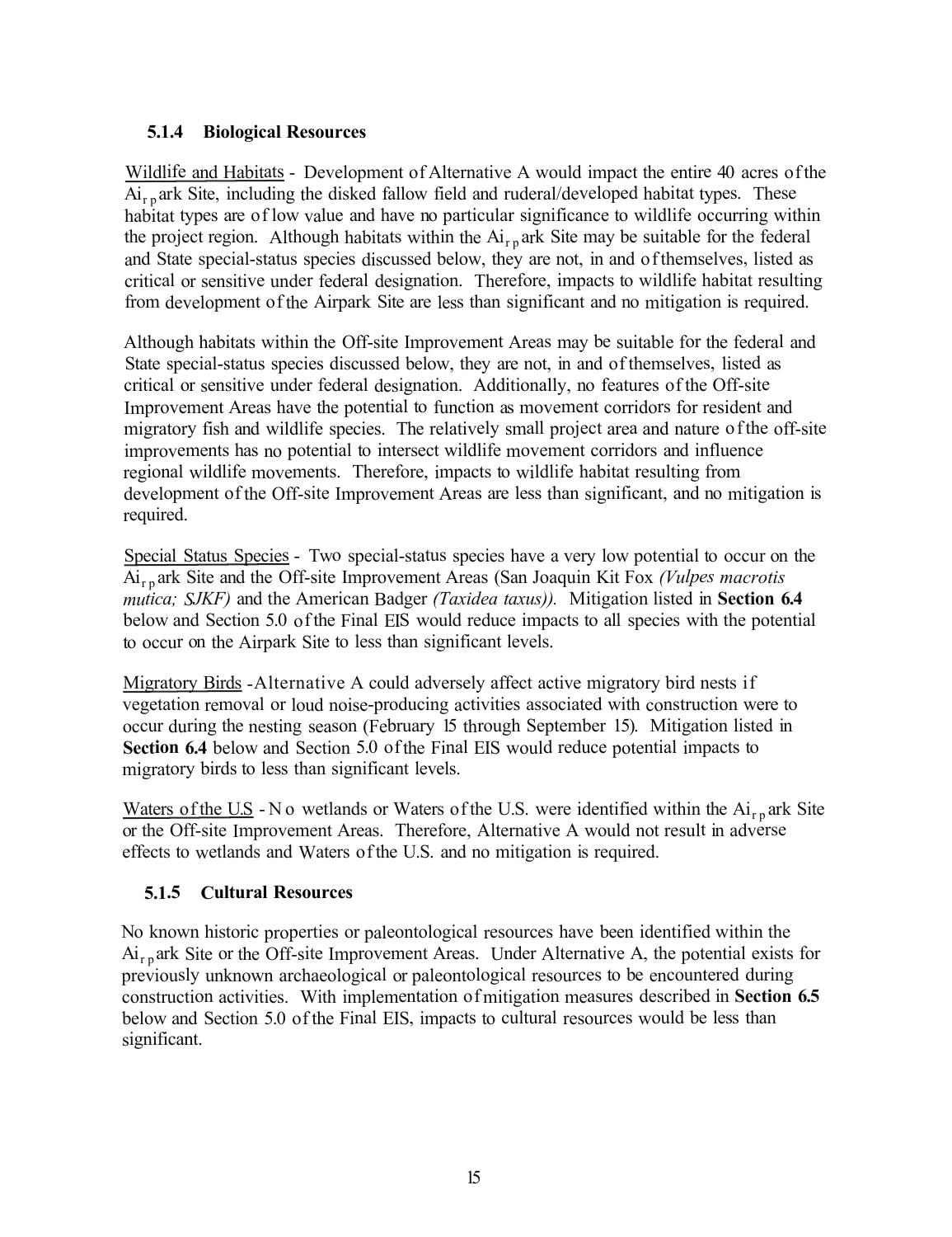### **5.1.6 Socioeconomic Conditions and Environmental Justice**

Socioeconomics Conditions - The construction and operation of Alternative A would result in economic output to Tulare County and the State of California in the form of jobs, purchases of goods and services, and through positive fiscal effects. The construction of Alternative A would result in indirect and induced economic activity among a variety of different industries and businesses throughout the County. Output received by Tulare County businesses would in tum increase their spending and labor demand, thereby further stimulating the local economy. This would be considered a beneficial impact.

The operation of Alternative A may have substitution or competitive effects on competing gaming venues, including tribal casinos and local cardrooms. The substitution effects would be greater for those gaming facilities that are closest to the proposed gaming project and most similar in terms of the types of customers that would visit the venue. Estimated substitution effects are anticipated to diminish after the frrst year of operation of Alternative A. The substitution effects resulting from Alternative A to competing tribal gaming facility revenues are not anticipated to significantly impact these casinos, or to cause their closure, or to significantly impact the ability of the tribal governments that own the facilities to provide essential services to their respective memberships.

Alternative A would result in decreased property taxes fro m those land parcels taken into trust. In addition, similar to commercial developments of comparable scale, operation of Alternative A would likely increase costs to local agencies for the provision of governmental services, including police, fire and emergency services due to increased service calls. These fiscal costs and crime would be partially offset through increased tax revenues that would be stimulated by the operation and increased employment of Alternative A. It is anticipated that the Tribe would enter into a service agreement with the Porterville Police Department and/or the Tulare County Sheriffs Department to fully reimburse the affected department for quantifiable direct and indirect costs incurred in conjunction with the provision of law enforcement services at the Airpark Site. The Tribe will address these impacts through the implementation of on-site security measures and the mitigation described in Section 6.6 below and Section 5.0 of the Final EIS, therefore, Alternative A would result in a less-thansignificant effect on law enforcement services and crime

Alternative A would have a less than significant effect on local housing values, housing supply, parks, and libraries. Alternative A would have a beneficial impact on the Tribe and would generate new income to fund the operation of the tribal government. This income is anticipated to have a beneficial effect on tribal quality of life, health, education, culture, and expectations by funding tribal programs that serve tribal members, including education, health care, housing, social services, and tribally-sponsored cultural events, and by supporting tribal self-sufficiency and self-determination.

Environmental Justice - Alternative A would have a direct beneficial impact to minority and low-income populations. These benefits will likely occur in the form of more and better employment, and the social improvements that are related thereto. Other effects to minority and low-income persons, such as traffic, air quality, noise, etc. would be less than significant, after the implementation of the specific mitigation measures related to these environmental effects. Therefore, with the implementation of the mitigation measures described in this ROD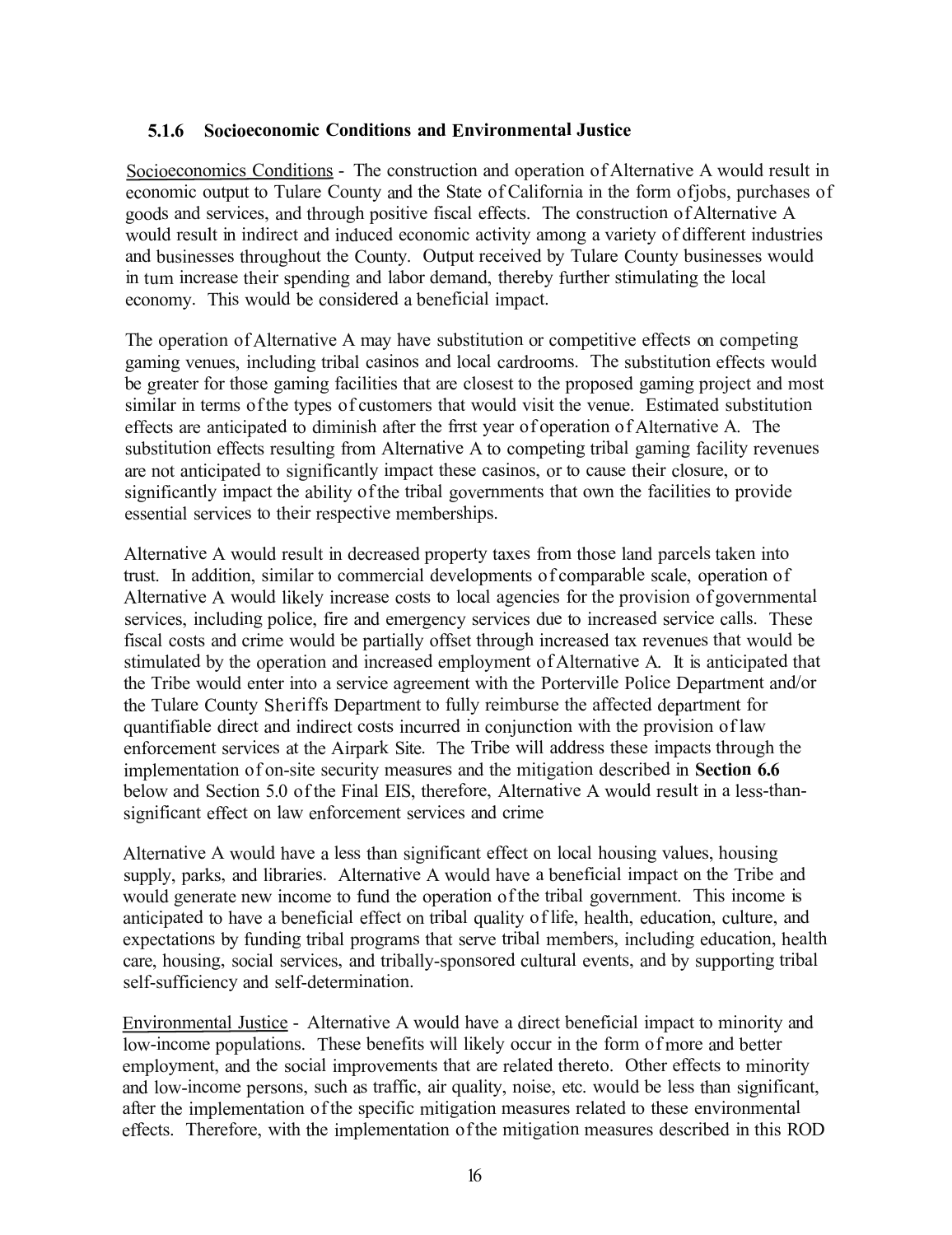and Section 5.0 of the Final EIS, Alternative A would not result in significant adverse effects to minority or low-income communities.

### **5.1.7 Transportation/Circulation**

Alternative A would result in temporary impacts resulting from construction activities. These effects would include temporary inconveniences to travelers. This minimal addition of construction traffic would not result in significant traffic impacts. Mitigation included in **Section 6.7** below and Section 5.0 of the Final EIS would reduce construction impacts to a less than significant level.

Alternative A would result in four study intersections operating at an unacceptable level of service (LOS) during the opening year. The intersection of SR-190/Rockford Road (Road 208) (weekend peak hour) is projected to operate at an unacceptable LOSE. The intersection of SR-190/W estwood Street (weekday AM and PM peak hours) is projected to operate at an unacceptable LOS E. However, the intersection SR-190/Westwood Street *is* the location of a programmed roundabout scheduled to be constructed before opening year. The roundabout would result in an acceptable LOS at this intersection with the addition of traffic from Alternative A, and therefore, no mitigation is required regarding this intersection. The intersection of Scranton Avenue/West Street (weekday PM and weekend peak hours) is projected to operate at an unacceptable LOS F. The intersection of Scranton Avenue/SR-65 was projected to operate at an unacceptable LOS F during weekday PM and an unacceptable LOSE during weekend peak hour; however recent improvements at this intersection, including the installation of a traffic signal, would improve operations to acceptable levels. All study roadway segments would operate under acceptable levels of service at the opening year with traffic from Alternative A except for the segment of SR-65 from Road 204 (Spruce Road) to Hermosa Street. However, this is not considered a significant impact, as Alternative A would result in a volume-to-capacity  $(V/C)$  increase of less than 0.05 for a roadway segment that is already operating unacceptably  $a_n d$  would continue to operate unacceptably in the future even without the addition of project-related traffic. Upon implementation of recommended mitigation detailed in **Section 6.7** below and Section 5.0 of the Final EIS <sup>a</sup> <sup>n</sup> d required by the Memorandum of Understanding, Alternative A would have a less-thansignificant effect on all traffic study locations.

Implementation of Alternative A would develop the  $Ai_{r,p}$  ark Site with limited pedestrianoriented walkways to connect different l<sup>a</sup> <sup>n</sup> d uses with parking areas within the site. The project would not disrupt or otherwise prevent roadway improvements, including the addition of Class II bike paths, planned by the City or County in the vicinity of the Airpark Site. The project would also not disrupt existing transit services in the vicinity of the  $Ai_{r,p}$ ark Site. Impacts to transit, bicycle, and pedestrian facilities under Alternative A would be less-th<sup>a</sup> <sup>n</sup> significant.

# **5.1.8 Land Use**

Alternative A would result in approximately 40 acres of land at the  $Ai_{r,p}$  ark Site being transferred from fee to federal trust, thereby removing the property from the City's land use jurisdiction. The commercial uses proposed under Alternative A would be generally compatible with the type and intensity of uses that would be allowable under the City's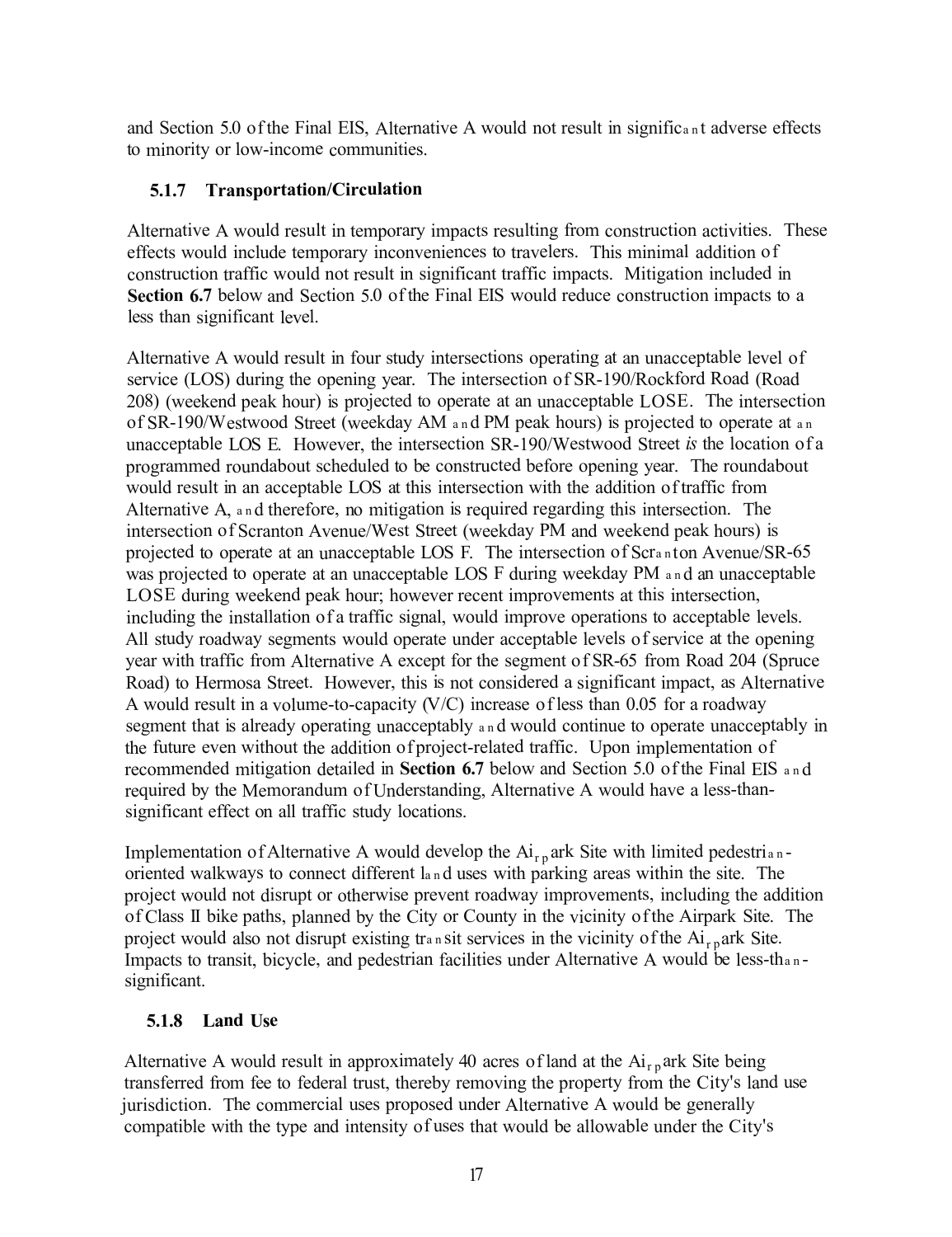General Plan and zoning designations for the  $Ai_{r,p}$  ark Site and would be generally consistent with local land use plans. Land uses under Alternative A would replace existing vacant and undeveloped land, and there are no land uses in the vicinity of the site that would be disrupted by the construction of a casino/hotel resort. The  $Ai_{r,p}$  ark Site received a combined land evaluation and site assessment Farmland Conversion Impact Rating (FCIR) score of 69, which is under the 160-point threshold for evaluation of alternative sites. Additionally, there are no active agricultural activities occurring on the  $Ai_{r,p}$  ark Site and it is not designated for agricultural uses in local planning documents. Therefore, there would be no significant impacts to agriculture from development of Alternative A on the Airpark Site.

Alternative A may result in the construction of a WRF on the 40-acre site. The 40-acre site is zoned for Agricultural/Conservation (AC) by the City; this designation does not explicitly allow major utilities. Should the 40-acre site be selected as the location for the proposed WRF, the City would process any approvals and permits necessary to allow the WRF through actions that may include either issuance of a special use permit or a zoning map amendment to allow major utilities. The proposed WRF is generally compatible with the AC designation, and would not generate significant noise, odor, or other concerns that would interfere with adjacent land uses. Alternative A would also result in the construction of a regional retention basin on the 40-acre site. The regional retention basin, like the WRF, is generally compatible with the AC designation, and would not generate significant noise, odor, or other concerns that would interfere with adjacent land uses. Therefore, development of proposed infrastructure improvements on the 40-acre site under Alternative A would have a less-thansignificant impact on land use.

The 40-acre site is actively farmed and is desi<sub>gn</sub> ated Farmland of Statewide Importance by the Farmland Monitoring and Mapping Program. The 40-acre site received an FCIR score of 117, which is under the 160-point threshold for evaluation of alternative sites. The 40-acre site is currently under a Williamson Act Contract, restricting the land to agricultural use only. Under Alternative A, the City would withdraw from the Williamson Contract and no projectrelated construction would take place on the parcel until after cancellation is complete. Development on the 40-acre site would result in a conversion of 0.003 percent of the farmland in the County. This represents a negligible conversion of farmland, and would be a less-thansignificant impact.

Alternative A may result in the construction of a WRF on the 8-acre site. The 8-acre site is currently zoned Parks and Public Recreation Facilities (PK); major utilities are not specifically permitted within this designation. Should the 8-acre site be selected as the location for the proposed WRF, the City would process any approvals and permits necessary to allow the WRF through actions that may include either issuance of a special use permit or a zoning map amendment to allow major utilities. The proposed WRF is generally compatible with the PK designation, and would not generate significant noise, odor, or other concerns that would interfere with adjacent land uses. Therefore, development of proposed infrastructure improvements on the 8-acre site would have a less-than-significant impact on land use. The 8-acre site received FCIR score of 63, which is under the 160-point threshold for evaluation of alternative sites. Additionally, there is no active agriculture occurring on the 8-acre site and the site is not designated for agricultural uses in local planning documents.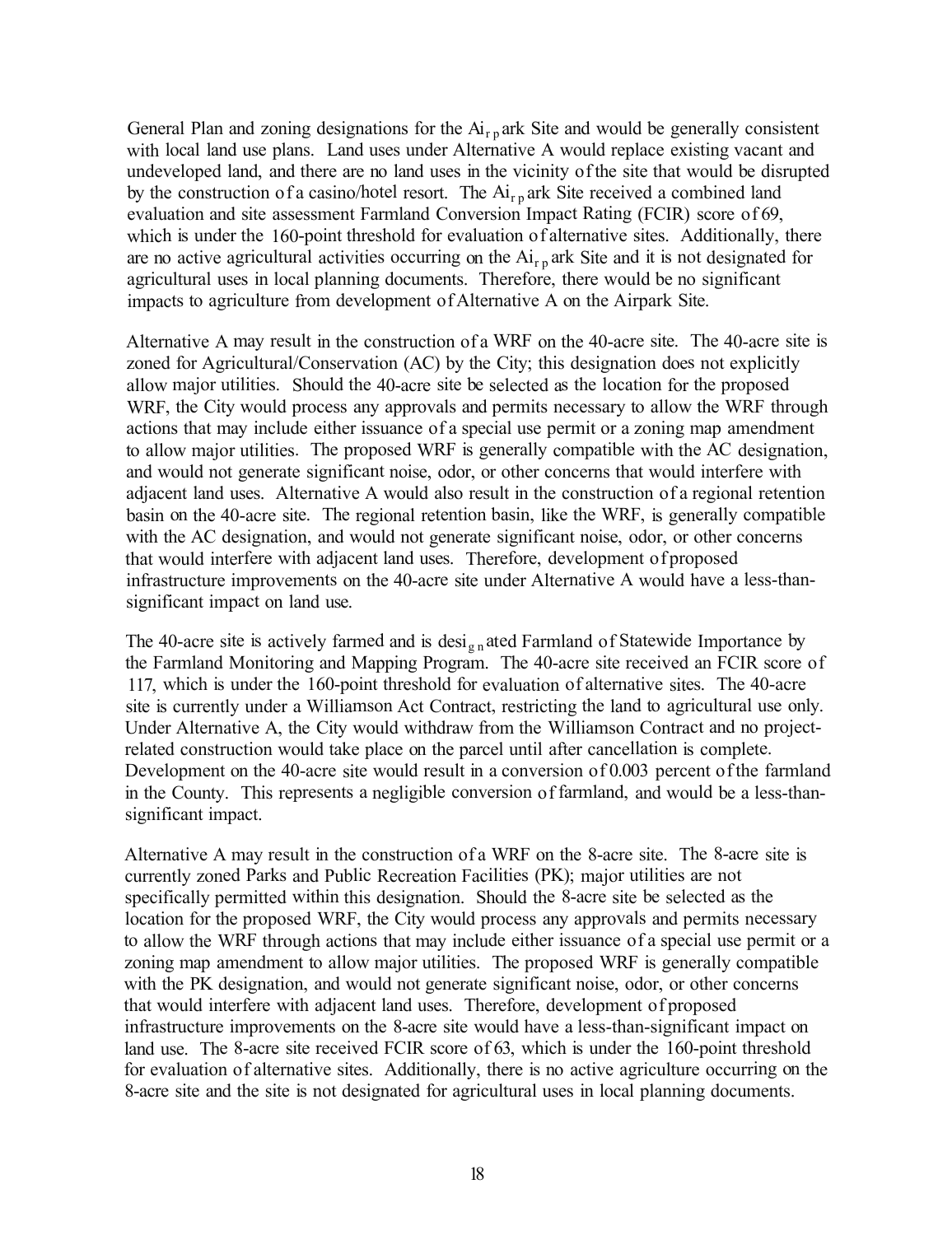Therefore, there would be no significant impacts to agriculture from development of the WRF on the 8-acre site.

### **5.1.9 Public Services**

Water Supply - No off-site water supply infrastructure would be needed to supply water to Alternative A; therefore, no exceedance of water system capacities that would result in significant effects to the physical environment would occur. However, water conservation mitigation measures are provided in **Section 6.2** below and Section 5.0 of the Final EIS, to ensure that potable water use is minimized. Additionally, to ensure sufficient potable water service for Alternative A without added burden on the City's system, Alternative A includes the development of a WRF and associated recycled water infrastructure to offset project demands.

Wastewater Service - The Tribe has expressed its intent to contract with the City for wastewater treatment services and pay the expenses associated with providing service to the  $Ai_{rp}$  ark Site. Several features of the municipal wastewater system in the immediate vicinity of the  $Ai_{r,p}$  ark Site either are deficient under existing conditions or would require renovations to handle Alternative A's wastewater flows. Upgrades to these facilities are a component of Alternative A. No exceedance of wastewater conveyance or treatment capacities would occur that would result in significant effects to the physical environment, and no mitigation is required.

Solid Waste Service - Construction of the Proposed Project under Alternative A would result in a temporary increase in the generation of solid waste. Mitigation measures are presented in **Section 6.9.1** below and Section 5.0 of the Final EIS to reduce the amount of construction and demolition materials disposed of at the landfill and ensure impacts remain less than significant. The estimated daily and yearly solid waste streams under Alternative A represent a relatively small proportion of the daily intake limit and remaining capacity of both Teapot Dorne Landfill and its projected successor, Visalia Landfill. No significant impact to these facilities would occur. However, additional mitigation measures are presented in **Section 6.9.1** below and Section 5.0 of the Final EIS, which would further reduce the amount of solid waste disposed of at the landfill(s).

Law Enforcement, Fire Protection, and Emergency Medical Services - Alternative A has the potential to increase demand for law enforcement, fire protection, and emergency medical services. Implementation of mitigation measure described in **Section 6.9.3** below and Section 5.0 of the Final EIS and required by the Memorandum of Understanding would reduce impacts to less than significant levels.

Energy and Natural Gas - Construction on the Airpark Site could damage underground utilities, leading to outages and/or serious injury. This would result in a significant adverse effect. Mitigation measures are presented in **Section 6.9.5** below and Section 5.0 of the Final EIS to reduce impacts to less-than-significant levels. A new circuit would need to be installed prior to the operation of Alternative A. This would include the addition of a new circuit breaker at the Poplar Substation, as well as the installation of new overhead and underground electrical lines in the region between the substation and the  $Ai_{r,n}$  ark Site. The Tribe would be required to pay a fair share of the upgrades needed to serve Alternative A to receive service.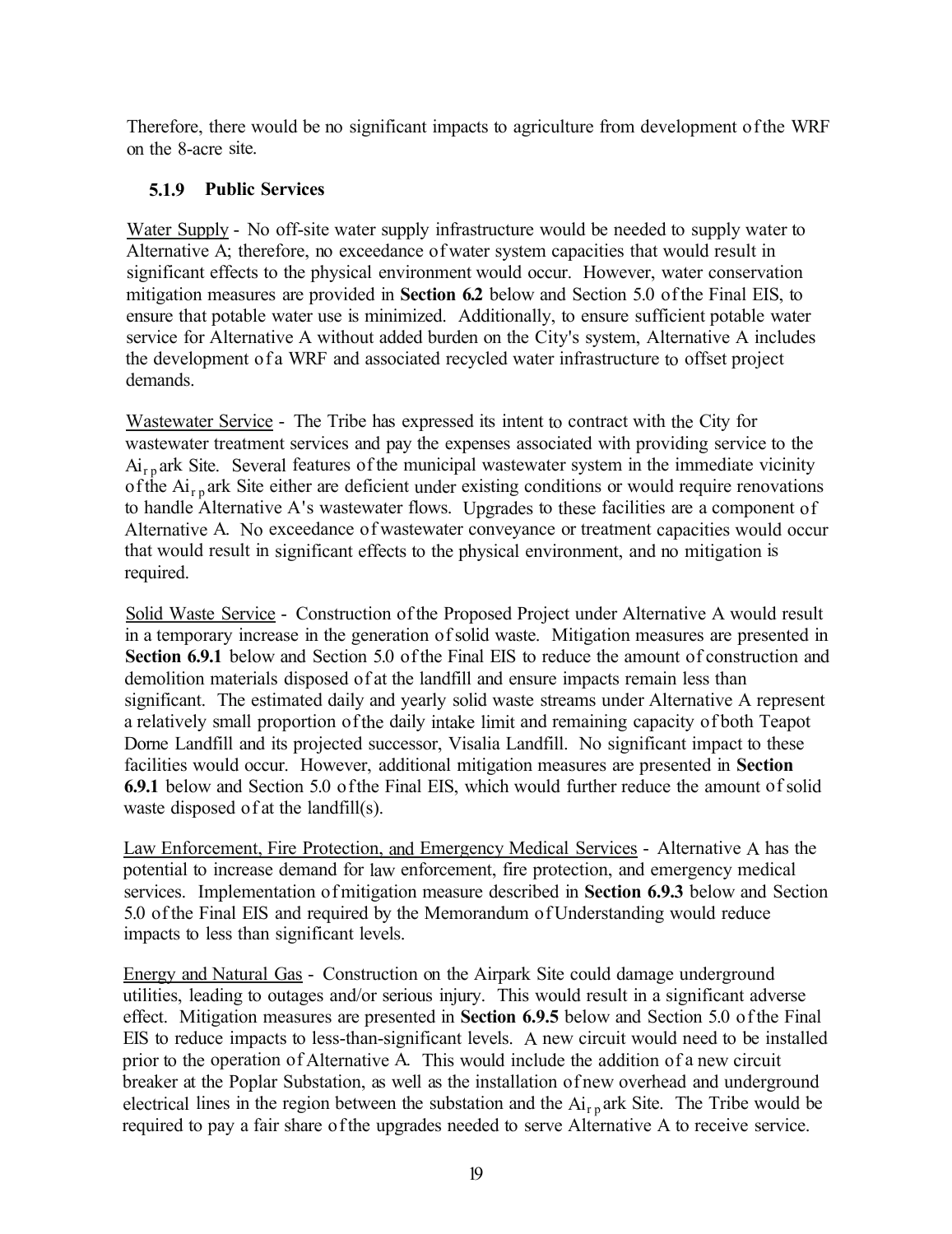Potential impacts of the circuit expansion are anticipated to be minor. Therefore, no significant effects to the physical environment would occur because of these off-site improvements. **Section 6.3** below and Section 5.0 of the Final EIS include mitigation measures related to greenhouse gas emissions that would reduce the energy demand of Alternative A. The Tribe would be required to pay a fair share of the improvement costs necessary to service the Airpark Site to receive gas service. Alternative A would not result in significant adverse effects to natural gas services or the physical environment.

Off-Site Improvements - Construction and operation of the proposed WRF, regional retention basin, recycled water pipelines, lift stations, and wastewater force mains would have minimal to no effect on water supply, law enforcement, fire protection and EMS, and natural gas. Therefore, no exceedance of the capacities of these services would occur that would result in significant effects to the physical environment. Development of the off-site improvements has the potential to impact solid waste services due to the need to remove existing soil prior to construction on the 40-acre site and the 8-acre site, municipal wastewater services due to the loss of the 40-acre site as a biosolid dispersal location, and electrical services due to the need to extend distribution lines to the 40-acre site or the 8-acre site.

Impacts from soil removal would be temporary and not significant given that Visalia Landfill has an adequate capacity to accommodate the temporary increase in waste generated by the development of the 40-acre site and 8-acre site. The 40-acre site is currently used as a dispersal field for biosolid waste generated at the City's WWTP. The City would no longer be able to use it as a biosolid dispersal field under Alternative A due to the development of the regional retention basin. The loss of the 40-acre site as a disposal field would be accommodated through adjustments in the farming and dispersal practices at the City's other biosolid application fields. Therefore, development of the 40-acre site would not result in a significant impact on municipal wastewater treatment and disposal services. Due to the small electricity demand of the WRF relative to that of the  $Ai_{r,p}$  ark Site development under Alternative A, it is not anticipated that operation of this facility would  $\sin \theta$  ificantly impact SCE's ability to provide electricity in the region subsequent to the above-described upgrades. SCE has indicated that because the 8-acre site is landlocked, it may be necessary to obtain an easement prior to extending electrical services to that location

#### **5.1.10 Noise**

Construction Noise -The maximum construction noise at the  $Ai_{rp}$  ark Site is estimated to be less than the Federal Highway Administration (FHW A) Noise Abatement Criteria (NAC) threshold of 78 dBA Leq for construction. The maximum construction noise level at the nearest portion of the Porterville Sports Complex located approximately 300 feet east of the Airpark Site would be more than the FHW A NAC threshold for residential sensitive receptors but less than the threshold of 83 dBA Leq for commercial areas. Because construction activities would be temporary, and because anticipated construction noise levels at the Sports Complex would not result in physical adverse effects (e.g. hearing damage) to sensitive receptors due to the nature of activities occurring there, this is considered a less-thansignificant impact. Noise resulting from increased construction traffic for Alternative A would not result in a significant adverse effects to the ambient noise level during any phase of construction.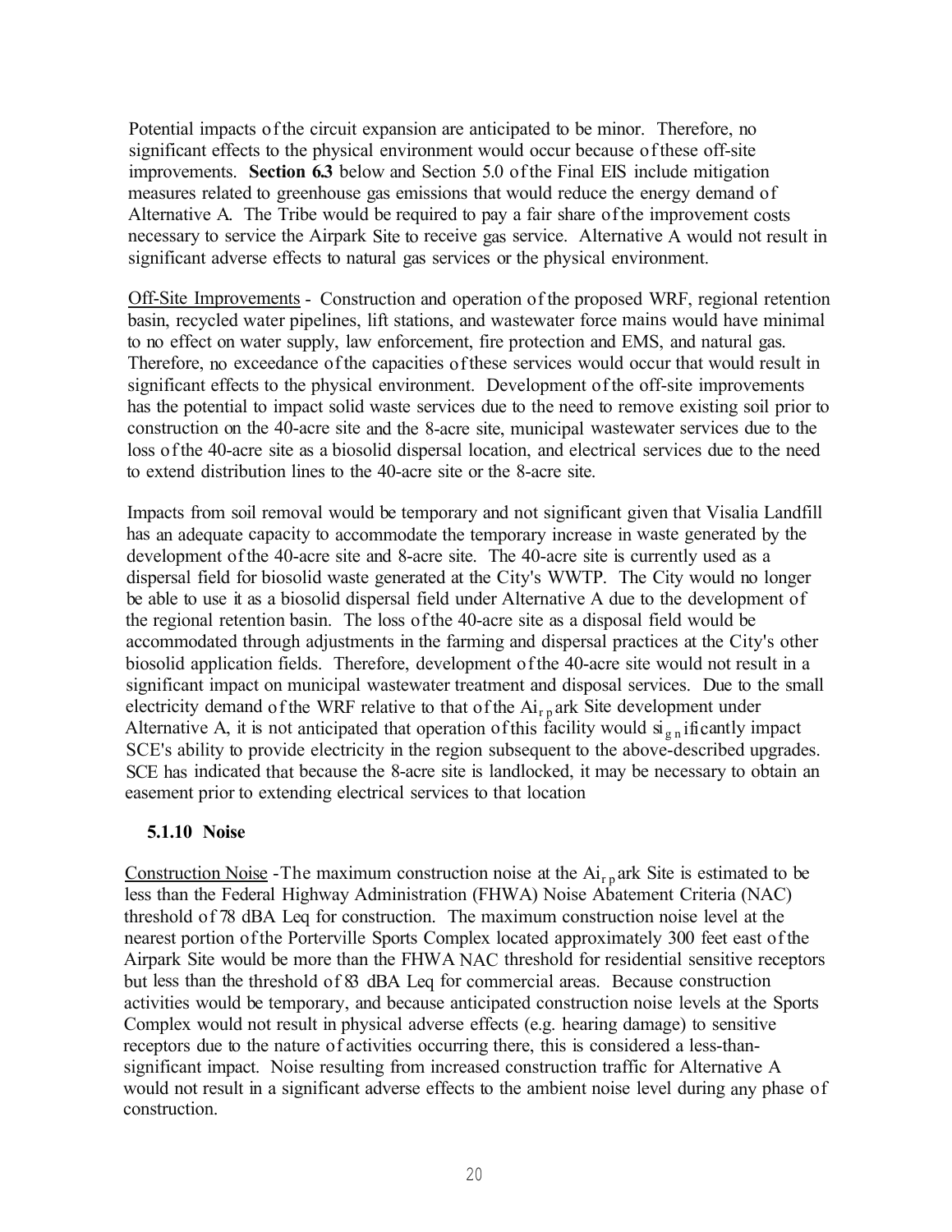Operational Noise - With the exception of Teapot Dome Avenue, Scranton Avenue, and Road 216, none of the roadways that would experience the most increase in project related traffic would exceed the FHWA NAC threshold of 67 dBA Leq with the addition of project traffic. Therefore, the impacts to sensitive receptors along these roadways from Alternative A would be less than significant. Teapot Dome Avenue currently exceeds the FHWA NAC threshold for traffic noise levels. However, the increase in traffic resulting from Alternative A would not cause a discernible increase in noise levels along this segment (greater than 3 dBA Leq). Therefore, the impacts to sensitive receptors along Teapot Dome Avenue from Alternative A traffic noise would be less than significant. Alternative A would substantially increase the volume of traffic on the segment of Scranton A venue between Rockford Road (Road 208) and SR 65, as well as along the segment of Road 216 between SR-190 and Scranton Avenue, compared to opening year without project conditions, causing ambient noise levels to exceed the FHWA NAC threshold. The increase in ambient noise levels resulting from traffic would be greater than 3 dBA Leq and therefore,  $\vec{a}_{g}$  ificant. The mitigation provided in **Section 6.10** below and Section 5.0 of the Final EIS would reduce the ambient noise level at the affected sensitive receptors to below the FHW A NAC threshold of 67 dBA Leq through the construction of a sound barrier wall or other noise attenuating features. After mitigation, traffic noise impacts along these road segments for Alternatives A would be reduced to lessthan-significant levels.

Off-Site Improvements - Alternative A may result in the construction of off-site recycled water, sewer, and storrnwater infrastructure. The highest typical construction noise levels from construction of the off-site infrastructure improvements would not exceed the FHWA NAC threshold of 78 dBA Leq, but is higher than the City threshold of 60 dBA Leq for residential land uses. This is a potentially significant impact. Construction activities on the 40-acre site would not cause significant adverse noise-related impacts to the Porterville Sports Complex due to the distance between the sites. If construction occurs on the 8-acre site, noise levels in the southern portion of the Porterville Sports Complex, which borders the 8-acre site to the north, would exceed the FHW A NAC threshold. Mitigation measures are recommended in **Section 6.10** below and Section 5.0 of the Final EIS, including limiting construction activities to daytime hours in accordance with the City's noise ordinance to prevent sleep disturbance. As stated in Section 3 .11.2 of the Final EIS, construction noise is exempt from City noise standards provided that construction activities do not take place before 6:00 AM or after 9:00 PM on any day except Saturday or Sunday, or before 7:00 AM or after 5:00 PM on Saturday or Sunday. Therefore, after mitigation, noise effects associated with construction of the proposed off-site infrastructure improvements would be less than significant.

Of the off-site infrastructure improvements, only operation of the proposed off-site WRF has the potential to generate an increase in the ambient noise environment. The components of this facility that would generate the most noise would be the pumps located on either the 40 acre site or the 8-acre site. The proposed WRF would not exceed the 60 dBA Leq City threshold. Accordingly, noise from operation of proposed off-site infrastructure would not result in significant adverse effects associated with the off-site ambient noise environment.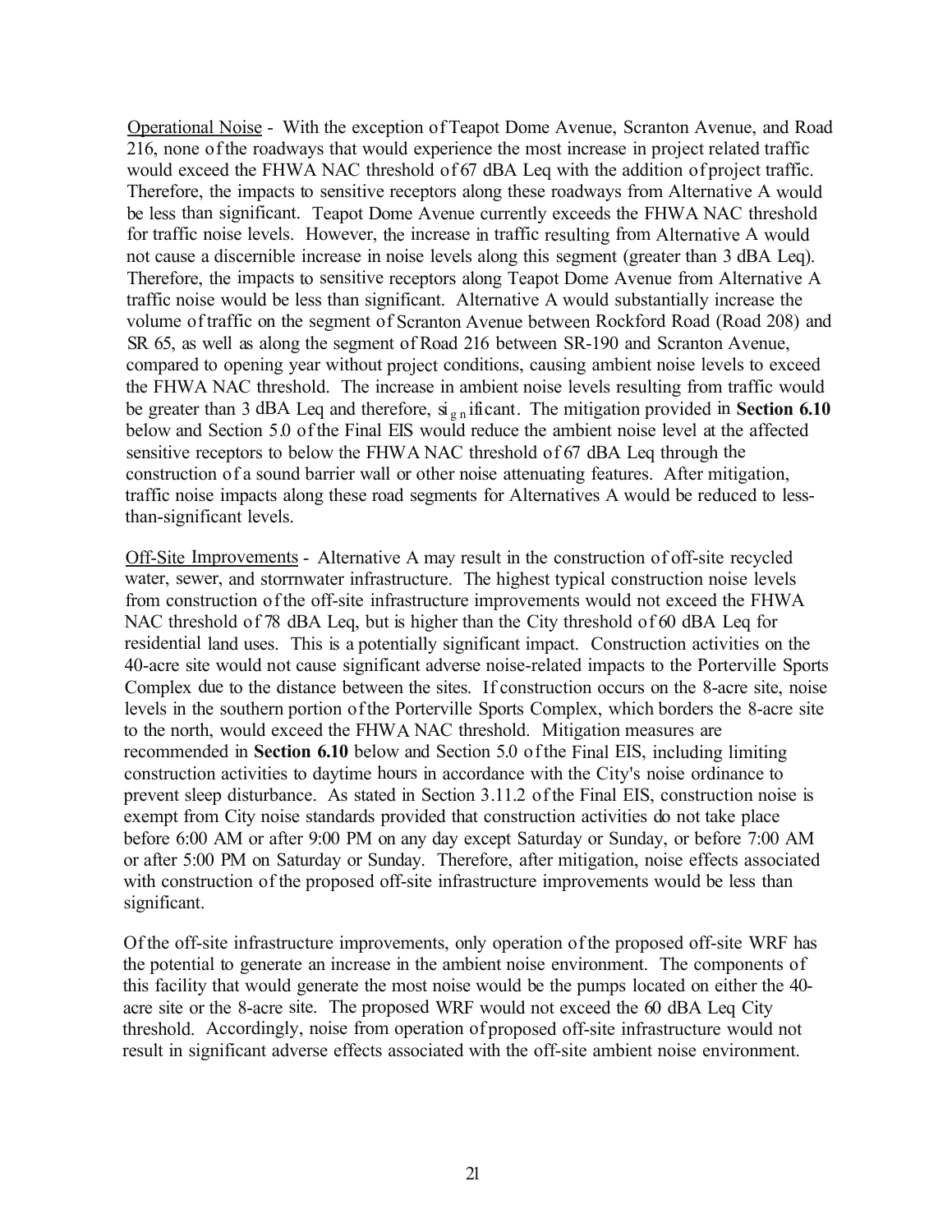#### **5.1.11 Hazardous Materials**

The possibility *exists* that undiscovered contaminated soil and/or groundwater is present on the Airpark Site due to the migration of hazardous materials from off-site properties or unknown hazardous materials dumping. Construction personnel could encounter contamination during construction-related earth moving activities. BMPs presented in **Section 6.11** below and Section 5.0 of the Final EIS would minimize or eliminate adverse effects from undiscovered contaminated soil or groundwater. Additionally, use of fill material imported from other sites may carry a risk of contamination. Therefore, BMPs are presented in **Section 6.11** below and Section 5.0 of the Final EIS to verify fill is not contaminated before use. During grading and construction, the use of routine hazardous materials may include gasoline, diesel fuel, motor oil, hydraulic fluid, solvents, cleaners, sealants, welding flux, various lubricants, paint, and paint thinner. Specific BMPs presented in **Section 6.11** below and Section 5.0 of the Final EIS would minimize the risk of inadvertent release of these materials. With these measures, Alternative A would not result in  $\sin \theta$  ificant adverse effects associated with hazardous materials during construction. Potential hazardous operational materials such as diesel fuel storage tanks, swimming pool and landscape materials, and small quantities of motor oil, cleaners, lubricants, and paint would not result in significant adverse effects with proper storage, handling, and disposal.

### **5.1.12 Aesthetics**

During construction activities on all potential project sites, heavy construction equipment, materials, and work crews would be readily visible from stationary locations, as well as from vehicles traveling on nearby roadways. Aesthetic impacts from construction would be temporary in nature and would not result in obstructed views of scenic resources. The most visually dominant feature of the Proposed Project would be the 7-story hotel tower. To reduce visual impacts from the proposed development of Alternative A, the tower would not exceed 100 feet in height and the architecture of the proposed structures would inco<sub>rp</sub> orate native materials and colors and would be enhanced by landscaping using plants native to the region to be visually cohesive with surrounding land uses. Though the Proposed Project would alter the colors, lines, and texture of the landscape vegetation of the Airpark Site, the changes would not be out of character with typical development in the vicinity, nor would they alter any scenic vistas or resources. The potential for Alternative A to produce light and glare in the vicinity is a potentially significant adverse effect. Mitigation measures in **Section 6.12** below and Section 5.0 of the Final EIS are consistent with both the International Dark Sky Association's Model Lighting Ordinance and the Unified Facilities Criteria and would reduce *this* potential impact to a less-than-significant level. Therefore, Alternative A would have a less-than-significant aesthetic impact.

# **5.1.13 Indirect and Growth-Inducing Effects**

Indirect Effects from Off-Site Traffic Mitigation and Gas and Electrical Utility Improvements - Implementation of Alternative A on the  $Ai_{r,p}$  ark Site would require construction of traffic mitigation and gas and electrical utility improvements off-site. The construction of traffic mitigation and utility improvements would require grading and the introduction of fill material to extend existing road shoulders and roadbed, and install electricity transmission lines. These activities would have potential significant effects to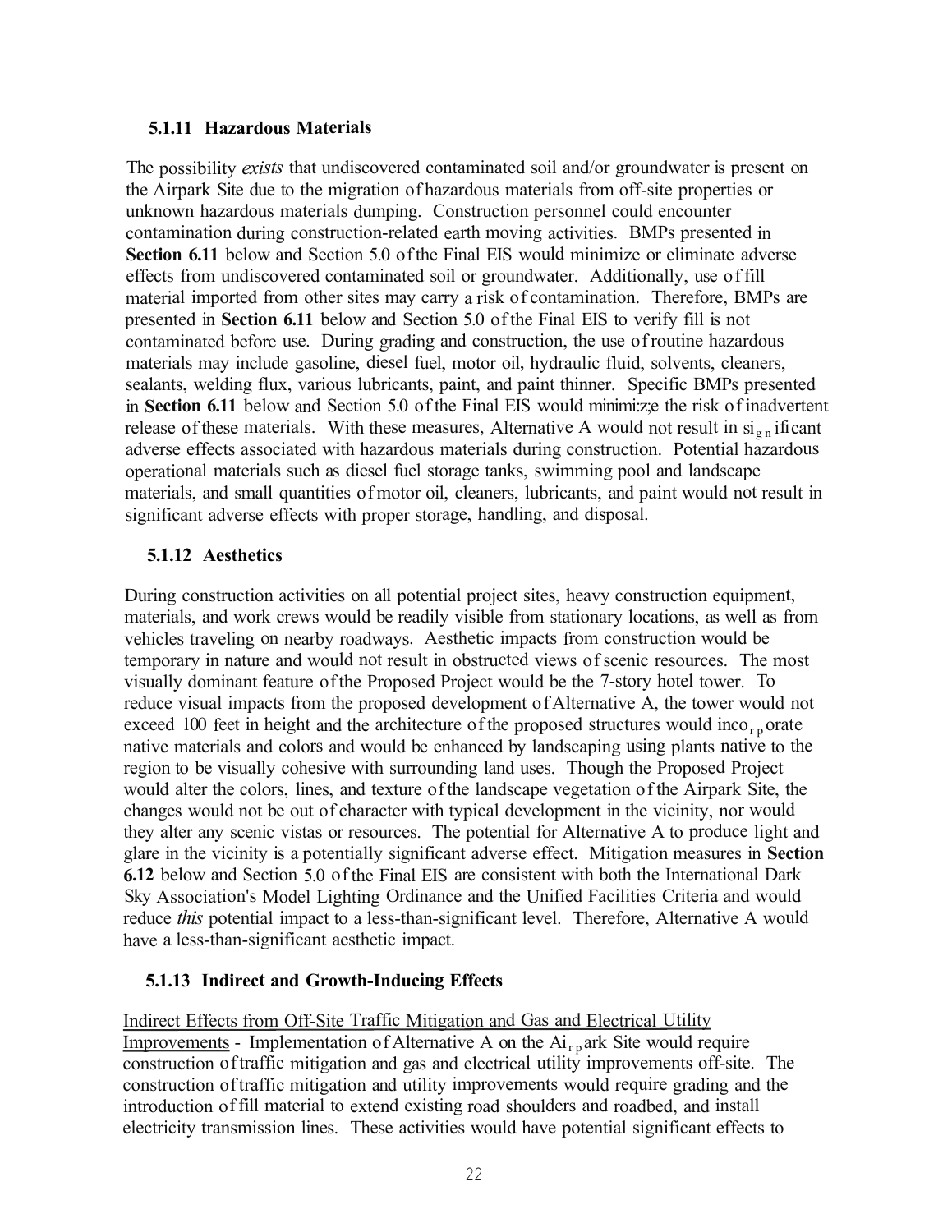geology and soils, water resources, air quality, biological resources, and cultural resources. A SWPPP would be developed that would include soil erosion and sediment control practices to reduce the amount of exposed soil, prevent runoff from flowing across disturbed areas, slow runoff from the site, and remove sediment from the runoff. Mitigation for these activities is provided in the relevant subsections of **Section 6.0** below and Section 5 .0 of the Final EIS.

Growth-Inducing Effects - Alternative A would result in employment opportunities, including direct, indirect, and induced opportunities. Construction-related employment opportunities would be temporary in nature, and would not result in the permanent relocation of employees to the City or County. The potential for commercial growth resulting from the development of Alternative A would result from fiscal output generated throughout the County from direct, indirect, and induced economic activity. Indirect and induced output could stimulate further commercial growth; however, such demand would be diffused and distributed among a variety of different sectors and businesses in the City and County. There are estimated to be more than enough vacant homes to support potential impacts to the regional labor market under Alternative A. As such, significant regional commercial growth inducing impacts would not be anticipated to occur under Alternative A.

Alternative A has the potential to induce on-Reservation growth. Any future growth and development on the Reservation would continue to be subject to tribal and federal environmental regulations, including the Clean Water Act (CWA), Clean Air Act (CAA), federal Endangered Species Act (FESA), Safe Drinking Water Act, and National Historic Preservation Act (NHP A). Adherence to these regulatory requirements would minimize the environmental consequences associated with on-Reservation development.

# **5.1.14 Cumulative Effects**

The development of Alternative A, when added to past, present, and reasonably foreseeable future actions would not result in significant cumulative impacts to geology and soils, surface water and flooding, groundwater quality, cultural resources, socioeconomic conditions, land use, water supply, wastewater, solid waste, fire protection and emergency medical services, hazardous materials, and aesthetics.

Water Quality- Concunent construction of Alternative A and other cumulative projects identified above could result in cumulative effects to water quality. Construction activities could result in erosion and sediment discharge to surface waters, potentially effecting water quality in downstream water bodies. In addition, construction equipment and materials have the potential to leak, thereby discharging oils, greases, and construction supplies into stormwater, potentially affecting both surface water and groundwater. To mitigate potential adverse effects, approved developments would be required to implement erosion control measures and construction BMPs via a site-specific SWPPP in compliance with the State of California General Permit for Discharges of Storm Water Associated with Construction Activity, or compliance with USEPA stormwater regulations. With the implementation of measures identified in **Section 6.1 and Section 6.2** below and Section 5.0 of the Final EIS, Alternative A would not result in adverse cumulative effects to water quality.

Groundwater Supply - Buildout of the County and City General Plans could result in cumulative effects to groundwater if the total water demand of approved projects, including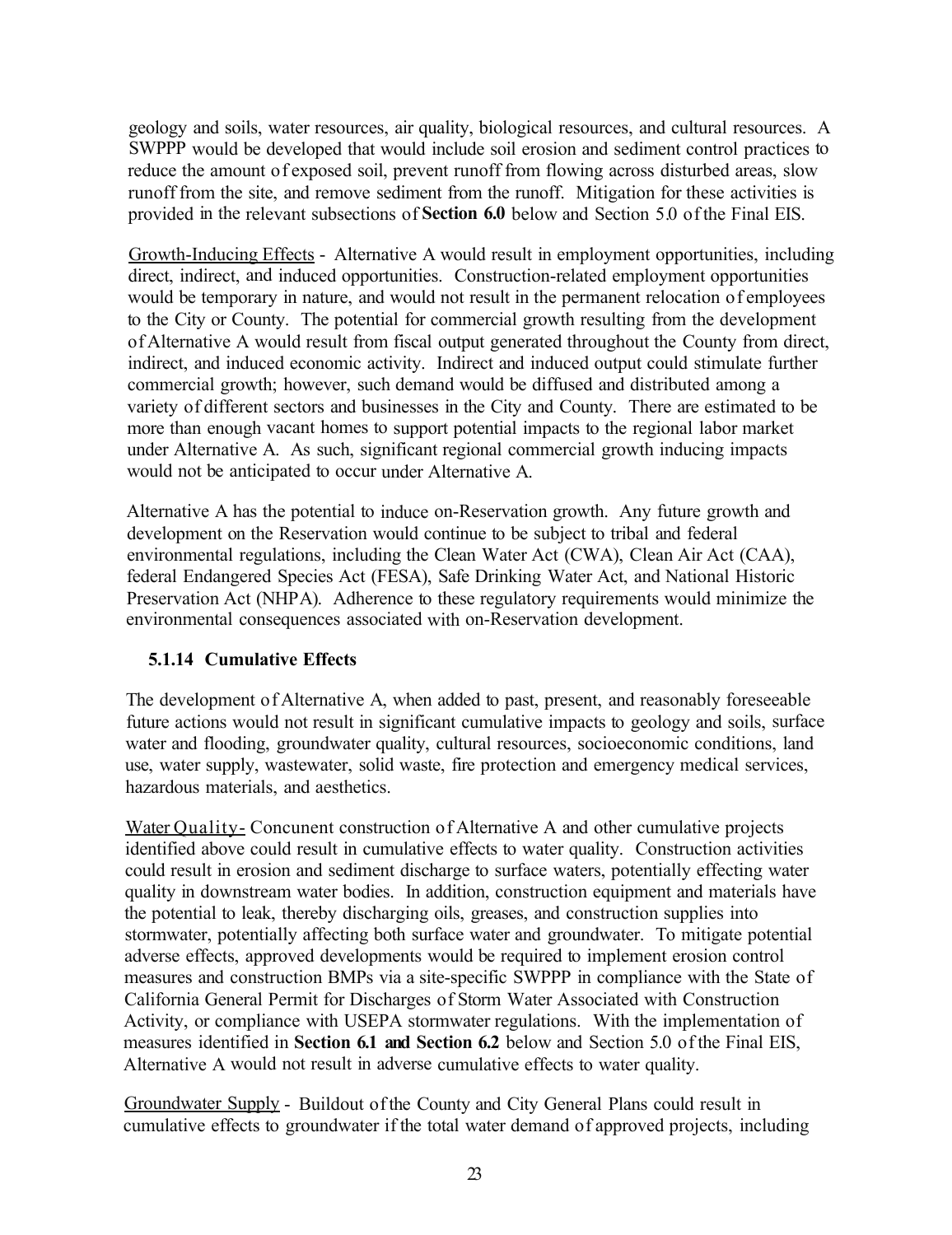the future developments identified above and Alternative A, exceed the recharge capacity of the groundwater basin. Future demands on the groundwater basin by cumulative development would be controlled by City and County land use authorities, as well as by the recently passed Senate Bill 1168, which requires local agencies to create groundwater management plans, and Assembly Bill (AB) 1739, which allows the state to intervene iflocal groups do not adequately manage groundwater resources. The inclusion of a greater than 100-percent groundwater use offset strategy within the project design of Alternative A, coupled with these state regulatory mechanisms and the BMPs specified in **Section 6.2** below and Section 5.0 of the Final EIS, would ensure that Alternative A's contribution to cumulative impacts to groundwater supply is not significant.

Air Quality- Because project emissions ofNOx are above the applicable General Conformity *de minimis* threshold, air quality in the region has a potential to be cumulatively impacted under Alternative A. However, with the mitigation provided in **Section 6.3** below and Section 5.0 of the Final EIS, implementation of Alternative A would not cumulatively adversely impact the region's air quality.

Biological Resources - Two special-status wildlife species, San Joaquin kit fox (SJKF) and American badger, have the potential to occur on the Airpark Site and Off-site Improvement Areas. Mitigation identified in **Section 6.4** below and Section 5.0 of the Final EIS include measures that would avoid or minimize impacts to these species. Similarly, other projects in the region would be required to comply with the FESA and California Endangered Species Act (CESA) by avoiding or minimizing effects to protected species. Alternative A would not result in significant cumulative effects to nesting migratory birds. However, disturbance to migratory bird habitats and increases in human activity from other proposed projects in the area could incrementally contribute to past, present, and future effects to migratory birds. The development of other projects considered in the cumulative analysis is required to comply with the Migratory Bird Treaty Act (MBTA), which will reduce the overall impact to migratory birds. Mitigation measures provided in **Section 6.4** below and Section 5.0 of the Final EIS would minimize significant effects to migratory birds. Therefore, after mitigation, implementation of Alternative A would not contribute to adverse cumulative effects to special-status species and migratory birds.

Transportation - Development of Alternative A, in combination with anticipated growth, would result in increased traffic flow, congestion, and a number of intersections and roadway segments (listed in the Final EIS) that do not meet minimum LOS levels. Such effects would be reduced to less than significant levels through fair share contributions and other mitigation for direct project impacts described in **Section 6.7** below and Section 5.0 of the Final EIS.

Law Enforcement - While development of the Airpark Site has the potential for an increase in calls for service during operation of Alternative A and extended hours of operation at the Airpark Site, the Tribe would enter into a service agreement with either the Porterville Police Department or the Tulare County Sheriffs Department to fully reimburse the affected department for quantifiable direct and indirect costs incurred in conjunction with the provision of law enforcement services. Additionally, an increase in service demands to the CHP may result from development of the project. However, payments to the State under the Tribal-State Compact would offset any impacts to the CHP. Therefore, with implementation of the mitigation described in **Section 6.9.3** below and Section 5.0 of the Final EIS,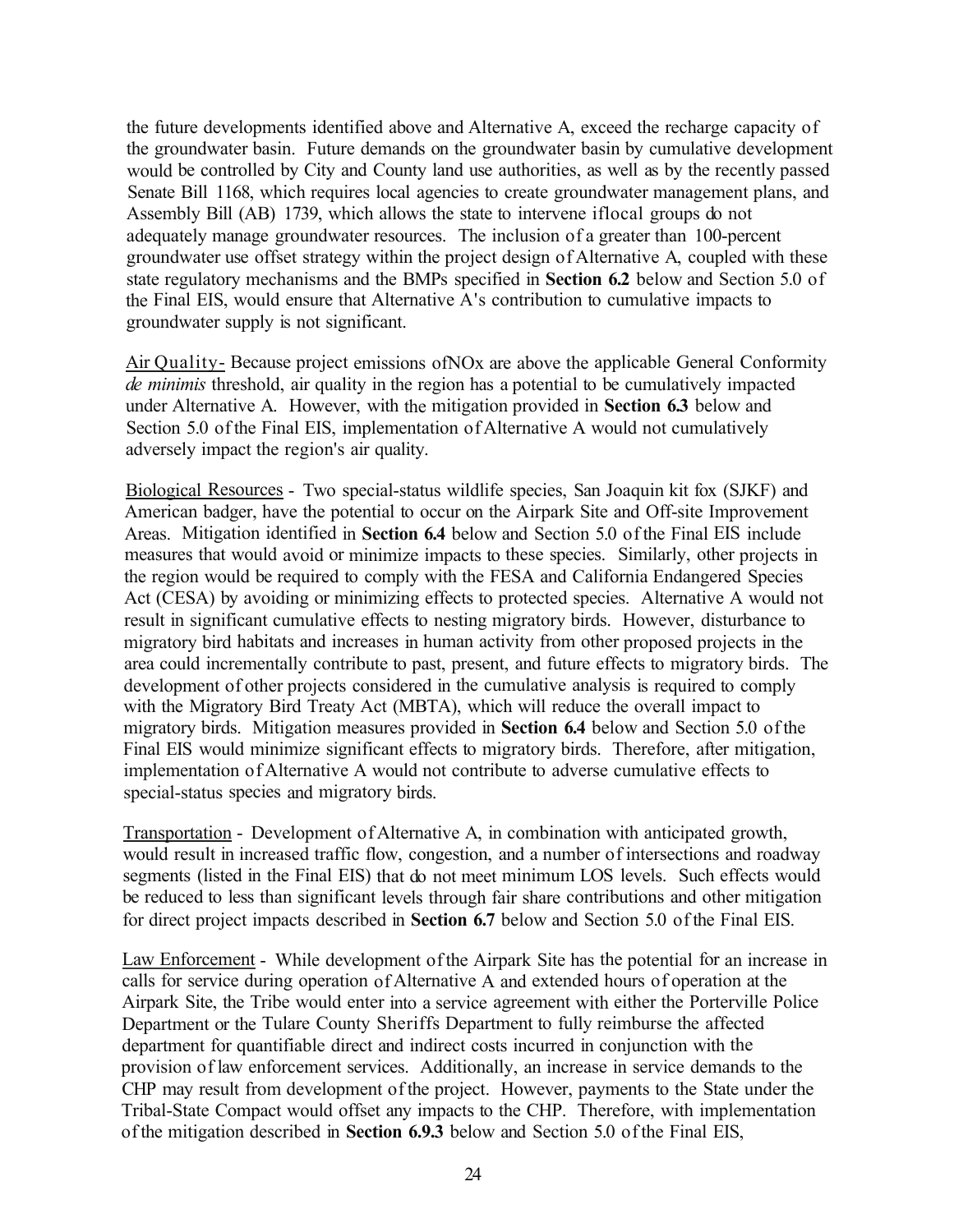Alternative A would result in a less-than-significant cumulative effect to public law enforcement services.

Energy and Natural Gas - SCE would require distribution system upgrades in order to have sufficient capacity to provide service to the  $Ai_{r,p}$  ark Site. It is also anticipated that Southern California Gas Company would require pipeline improvements to supply natural gas to the Airpark Site. Individual projects, including the cumulative projects listed in Section 4.15.2 of the Final EIS, would be responsible for paying development or user fees to receive electrical and natural gas services. As such, the Tribe would pay a fair share of the upgrades needed to avoid affecting the service of existing customers and any infrastructure necessary to provide service to Alternative A. The mitigation measure provided in **Section 6.9.5** below and Section 5.0 of the Final EIS would ensure that Alternative A would not cause significant cumulative effects to energy or natural gas providers.

Noise-Teapot Dome Avenue, Scranton Avenue, and Road 216 may experience an increase in project related traffic that would exceed the Federal Highway Administration (FHWA) Noise Abatement Criteria (NAC). The mitigation measure provided in **Section 6.10** below and Section 5.0 of the Final EIS would ensure that Alternative A would not cause significant cumulative effects to noise.

# **5.1.15 Unavoidable Adverse Effects**

All potential adverse effects can be mitigated with measures outlined in **Section 6.0** of this ROD.

# **5.2 COMMENTS ON THE FINAL EIS AND RESPONSES**

The BIA received written comments from three cooperating agencies and seven individuals on the Final EIS, during the 30-day waiting period following EPA's NOA of the Final EIS on May 31, 2019. The BIA reviewed and considered all comment letters on the Final EIS during the decision making process for the Proposed Action. The Supplemental Response to Comments document, which is included as **Attachment** II to this ROD, contains the comment letters received and the BIA's responses to the comments.

# **6.0 MITIGATION MEASURES**

All practicable means to avoid or minimize significant environmental impacts from the Preferred Alternative have been identified and adopted. The following mitigation measures and related enforcement and monitoring programs have been adopted as a part of this decision. Where applicable, mitigation measures will be monitored and enforced pursuant to federal law, tribal ordinances, and agreements between the Tribe and appropriate governmental authorities, as well as this decision. Specific BMPs and mitigation measures adopted pursuant to this decision are set forth below and included within the Mitigation Monitoring and Enforcement Plan (MMEP) (see **Attachment III** of this ROD).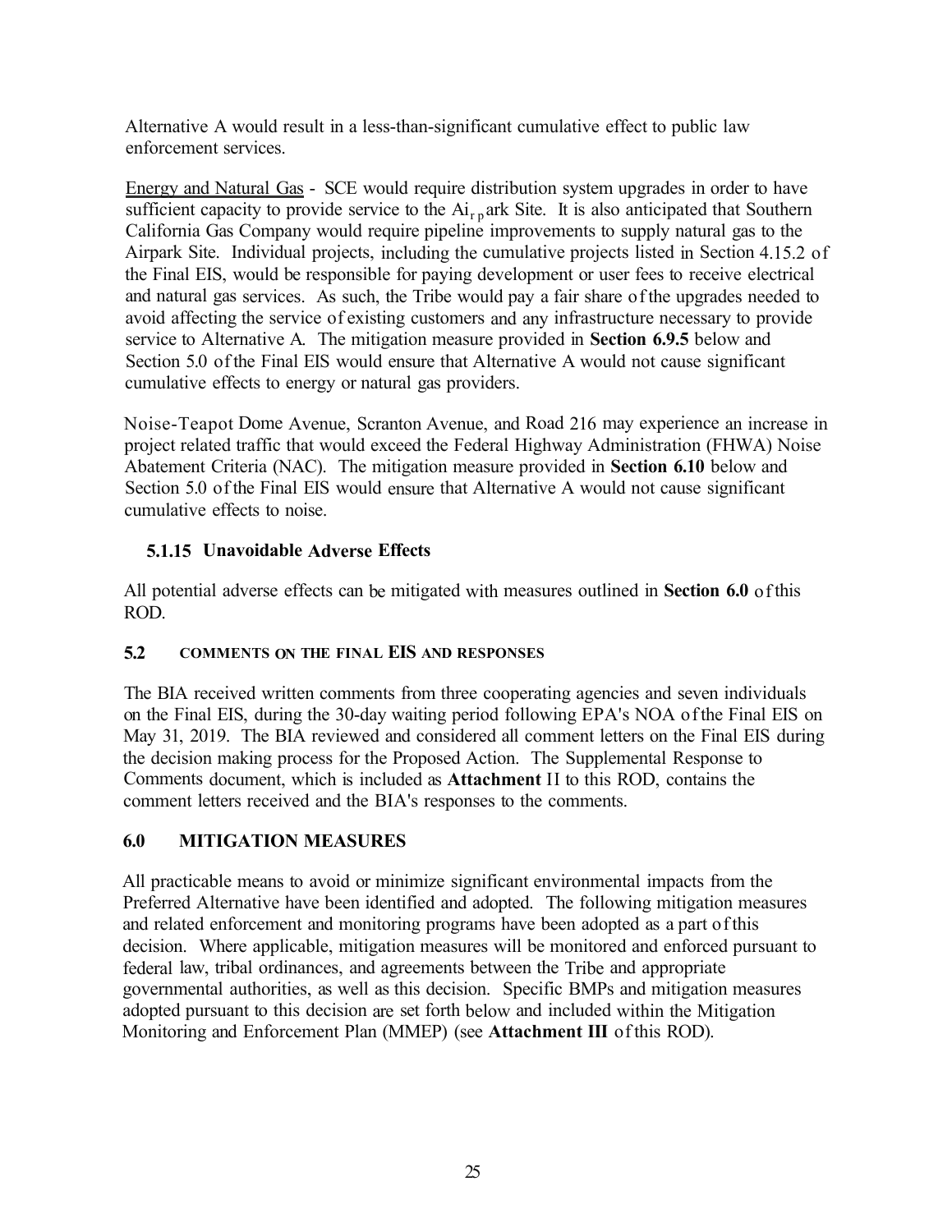#### **6.1 GEOLOGY AND SOILS**

The following measures shall be implemented for the Preferred Alternative in accordance with federal regulatory requirements:

- A. The project shall comply with the NPDES Construction General Permit from the USEPA for all construction site runoff during the construction phase in compliance with the CWA. A SWPPP shall be prepared, implemented, and maintained throughout the construction phase of the development, consistent with Construction General Permit requirements. The SWPPP shall detail the BMPs to be implemented during construction and post-construction operation of the selected project alternative to reduce impacts related to soil erosion and water quality. The BMPs shall include, but are not limited to, the following:
	- 1. Existing vegetation shall be retained where practicable. To the extent feasible, grading activities shall be limited to the immediate area required for construction and remediation.
	- 2. Temporary erosion control measures (such as silt fences, fiber rolls, vegetated swales, a velocity dissipation structure, staked straw bales, temporary revegetation, rock bag dams, erosion control blankets, and sediment traps) shall be employed for disturbed areas.
	- 3. To the maximum extent feasible, no disturbed surfaces shall be left without erosion control measures in place.
	- 4. Construction activities shall be scheduled to minimize land disturbance during peak runoff periods. Soil conservation practices shall be completed during the fall or late winter to reduce erosion during spring runoff.
	- 5. Creating construction zones and grading only one area or part of a construction zone at a time shall minimize exposed areas. If practicable during the wet season, grading on a particular zone shall be delayed until protective cover is restored on the previously graded zone.
	- 6. Disturbed areas shall be re-vegetated following construction activities.
	- 7. Construction area entrances and exits shall be stabilized with large-diameter rock.
	- 8. Sediment shall be retained on-site by a system of sediment basins, traps, or other appropriate measures.
	- 9. A spill prevention and countermeasure plan shall be developed which identifies proper storage, collection, and disposal measures for potential pollutants (such as fuel, fertilizers, pesticides, etc.) used on-site.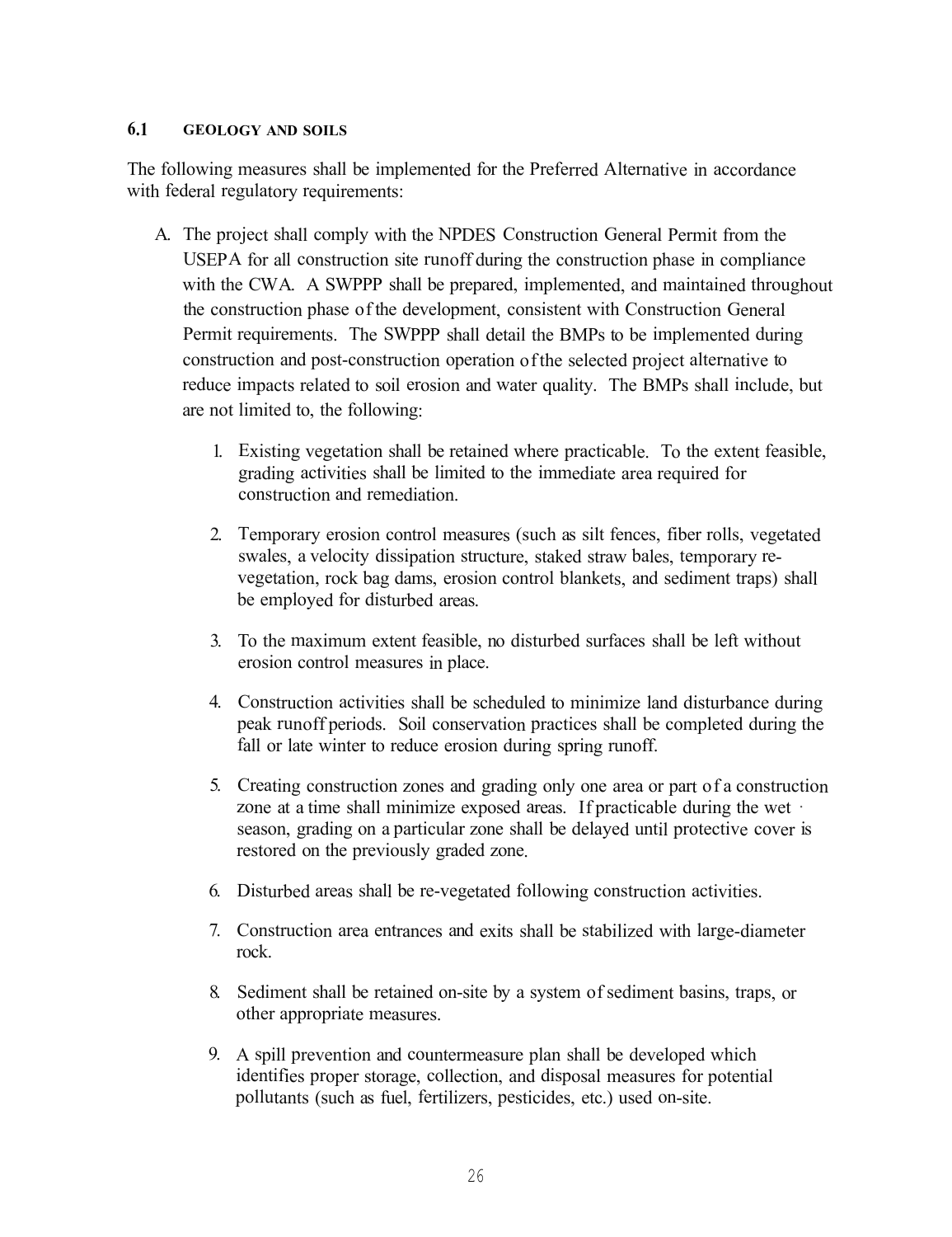- 10. Petroleum products shall be stored, handled, used, and disposed of properly in accordance with provisions of the CWA (33 U.S.C. 1251 to 1387).
- 11. Construction materials, including topsoil and chemicals, shall be stored, covered, and isolated to prevent runoff losses and contamination of surface and groundwater.
- 12. Fuel and vehicle maintenance areas shall be established away from all drainage courses and designed to control runoff.
- 13. Sanitary facilities shall be provided for construction workers.
- 14. Disposal facilities shall be provided for soil wastes, including excess asphalt during construction and demolition.
- 15. Other potential BMPs include use of wheel wash or rumble strips and sweeping of paved surfaces to remove any and all tracked soil.
- B. Contractors involved in the project shall be trained on the potential environmental damage resulting from soil erosion prior to construction in a pre-construction meeting. Copies of the project's SWPPP shall be distributed at that time. Construction bid packages, contracts, plans, and specifications shall contain language that requires adherence to the SWPPP.

The following measures shall be implemented in accordance with applicable federal, state, and local regulatory requirements for the Preferred Alternative, as they apply to off-site improvements on non-tribal lands:

- C. A SWPPP specific to the 40-acre site shall be prepared, implemented, and maintained throughout the construction phase of the development, consistent with Construction General Permit requirements. A SWPPP specific to the 8-acre site shall also be prepared, implemented, and maintained if the WRF is constructed on the 8-acre site. The SWPPP(s) shall detail the BMPs to be implemented during construction and postconstruction operation of the selected project alternative to reduce impacts related to soil erosion and water quality. The BMPs shall include, but are not limited to, submeasures 1 through 15 listed above under Mitigation Measure 6.1 (A).
- D. Materials that are excavated during the construction of the regional retention basin and stockpiled on the 40-acre site shall be covered by tarps or other appropriate materials and stabilized to prevent erosion until these materials are removed.

#### **6.2 WATER RESOURCES**

The following BMPs will be implemented to prevent off-Reservation environmental effects to water supply resources in accordance with the anticipated requirements of the Tribal State Gaming Compact (Compact) for the Preferred Alternative:

A. The Tribe shall adjust landscape irrigation based on weather conditions-reducing irrigation during wet weather-to prevent excessive runoff.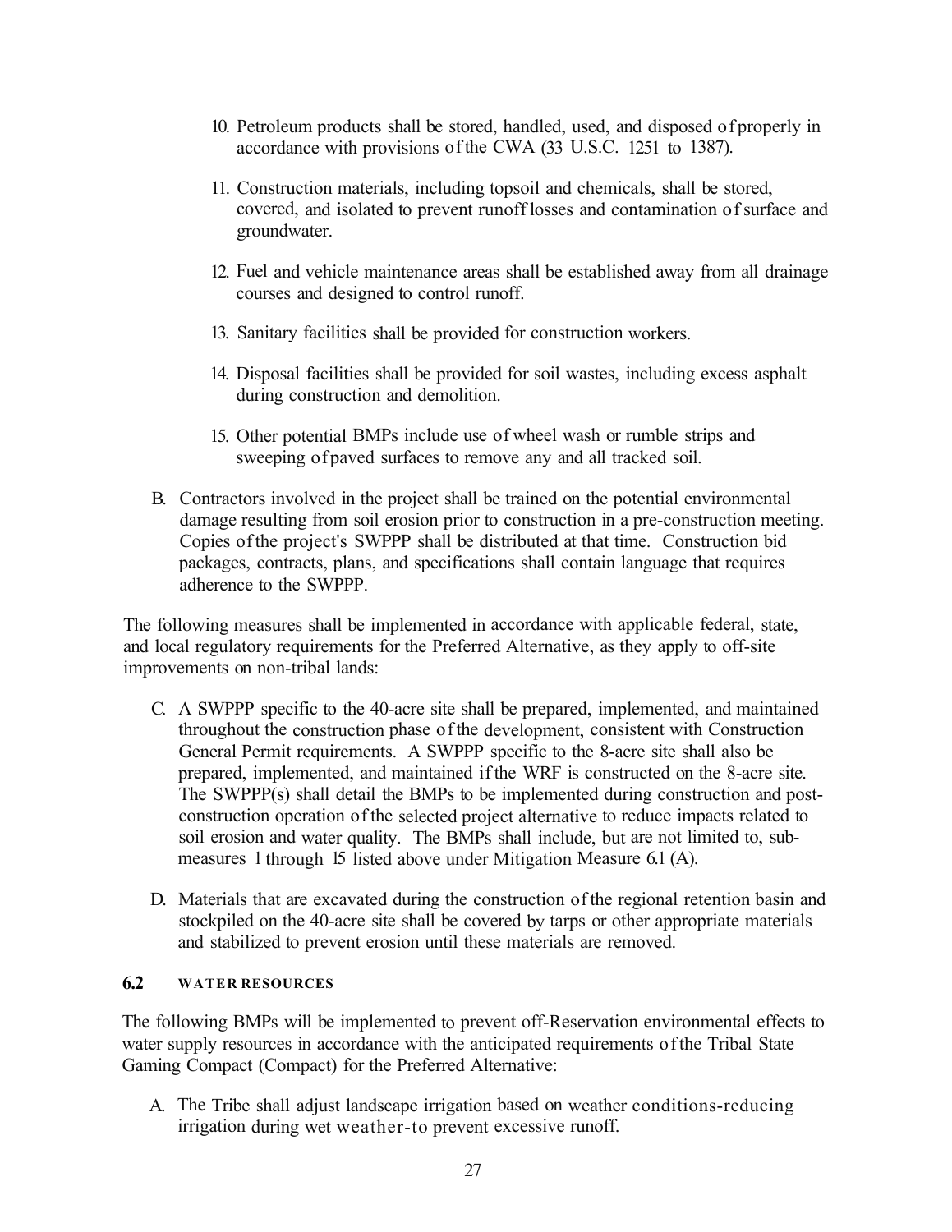- B. Fertilizer use shall be limited to the minimum amount necessary and shall be adjusted for the nutrient levels in the water used for irrigation. Fertilizer shall not be applied within 24 hours of a rain event predicted by the National Oceanic and Atmospheric Administration.
- C. The Tribe shall implement water conservation measures, including but not limited to use of low flow faucets and showerheads, recycled water for toilets, and voluntary towel re-use by guests in the hotel; use oflow-flow faucets, recycled water for toilets, and pressure washers and brooms instead of hoses for cleaning, in public areas and the proposed casino; use of garbage disposal on-demand, re-circulating cooling loop for water cooled refrigeration and ice machines where possible, and service of water to customers on request, in restaurants; and use of recycled and/or gray water for cooling.

### **6.3 AIR QUALITY**

### **6.3.1 Construction**

To prevent violation of federal, state and local policies related to air quality imposed for the protection of the environment  $(40 \text{ CFR } 1508.27 \text{ [b]}$  [10]) the following BMPs will be implemented for the Preferred Alternative.

- A. A Dust Control Plan shall be prepared prior to construction which meets the general requirements of the San Joaquin Valley Air Pollution Control District (SNAPCD) Rule 8021 6.3. The following dust suppression measures shall be included in the plan and implemented during construction to control the production of fugitive dust (PM10) and prevent wind erosion of bare and stockpiled soils:
	- 1. Provide a CARB approved Visible Emissions Evaluation (VEE) person to evaluate fugitive dust emissions once per week.
	- 2. Spray exposed soil with water or other suppressant twice a day or as needed to suppress dust to 20% opacity.
	- 3. Use non-toxic chemical or organic dust suppressants on unpaved roads and traffic areas to suppress dust to 20 percent opacity.
	- 4. Construct and maintain wind barriers sufficient to limit windblown dust emissions to 20 percent opacity.
	- 5. Minimize dust emissions during transport of fill material or soil by wetting down loads, ensuring adequate freeboard (space from the top of the material to the top of the truck bed) on trucks, cleaning the interior of cargo compartments on emptied haul trucks before leaving a site, and/or covering loads.
	- 6. Promptly clean up spills of transported material on public roads.
	- 7. Restrict traffic speeds on site to 15 miles per hour to reduce soil disturbance.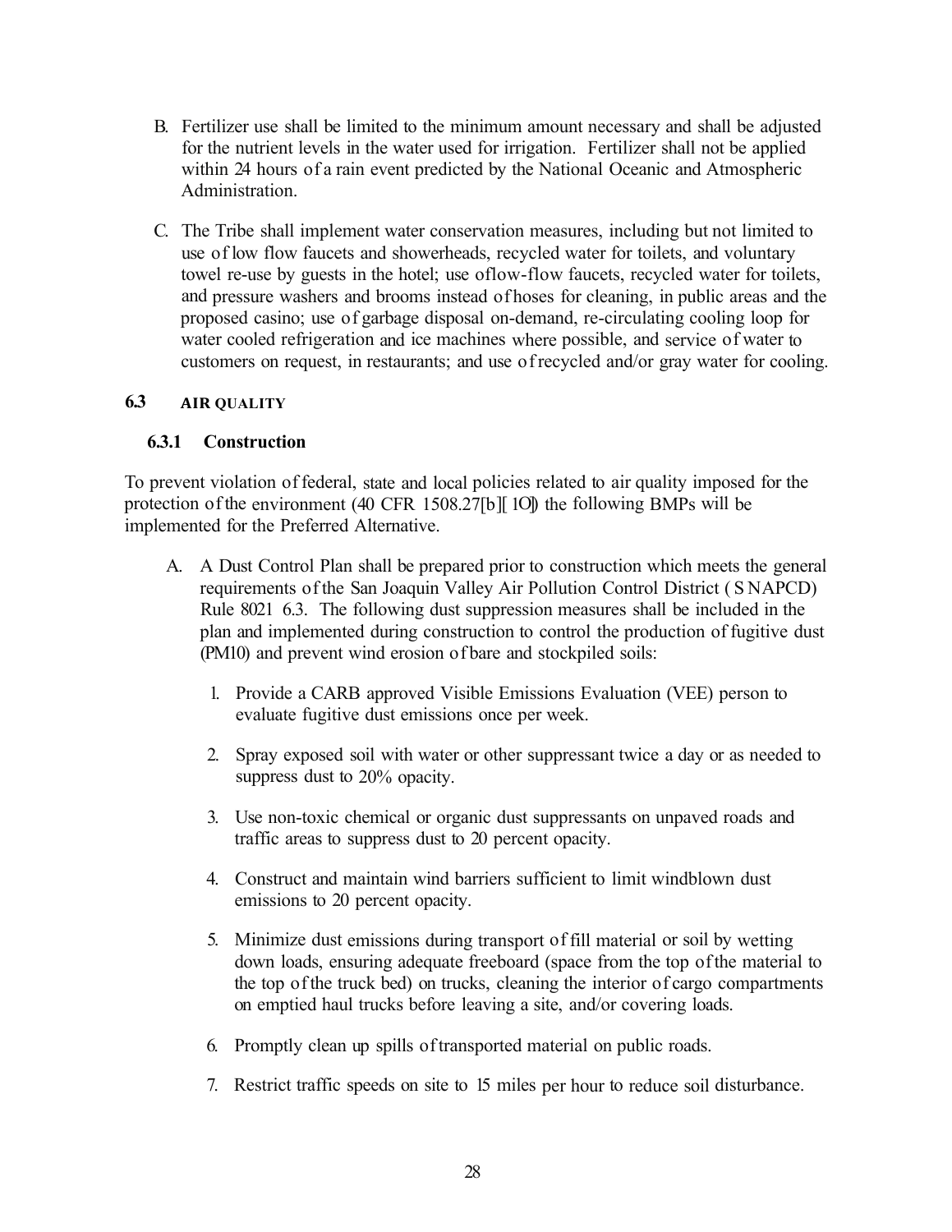- 8. Provide wheel washers to remove soil that would otherwise be carried off site by vehicles to decrease deposition of soil on area roadways.
- 9. Cover Dirt, gravel, and debris piles as needed to reduce dust and wind-blown debris to less than 20 percent opacity.
- 10. Provide education for construction workers regarding incidence, risks, symptoms, treatment, and prevention of Valley Fever in accordance with California Department of Public Health guidelines.
- B. The following measures will be implemented to reduce emissions of criteria pollutants, greenhouse gases (GHGs), and diesel particulate matter (DPM) from construction:
	- I. The Tribe shall control criteria pollutants and GHG emissions from the facility by requiring all diesel-powered equipment be properly maintained and minimize idling time to five minutes when construction equipment is not in use, unless per engine manufacturer's specifications or for safety reasons more time is required. Since these emissions would be generated primarily by construction equipment, machinery engines shall be kept in good mechanical condition to minimize exhaust emissions. The Tribe shall employ periodic and unscheduled inspections to accomplish the above mitigation.
	- 2. Require all construction equipment with a horsepower rating of greater than 50 be equipped with diesel particulate filters, which would reduce approximately 85 percent of DPM.
	- 3. Require all construction equipment with a horsepower rating of greater than 50 be equipped with California Air Resources Board (CARB) rated Tier 3 engines, with the exception of scrapers.
	- 4. Require the use of low reactive organic gases (ROG; 150 grams per liter or less) for architectural coatings to the extent practicable.
	- 5. Environmentally preferable materials, including recycled materials, shall be used to the extent readily available and economically practicable for construction of facilities.

#### **6.3.2 Operation and Climate Change**

The following mitigation measures will be implemented in accordance with federal regulatory requirements (Clean Air Act [CAA]) and the anticipated requirements of the Compact for the Preferred Alternative:

- C. The Tribe shall reduce emissions of criteria air pollutants and GHGs during operation of the project through the following actions:
	- 1. The Tribe shall use clean fuel vehicles in the vehicle fleet where practicable, which would reduce criteria pollutants and GHG emissions.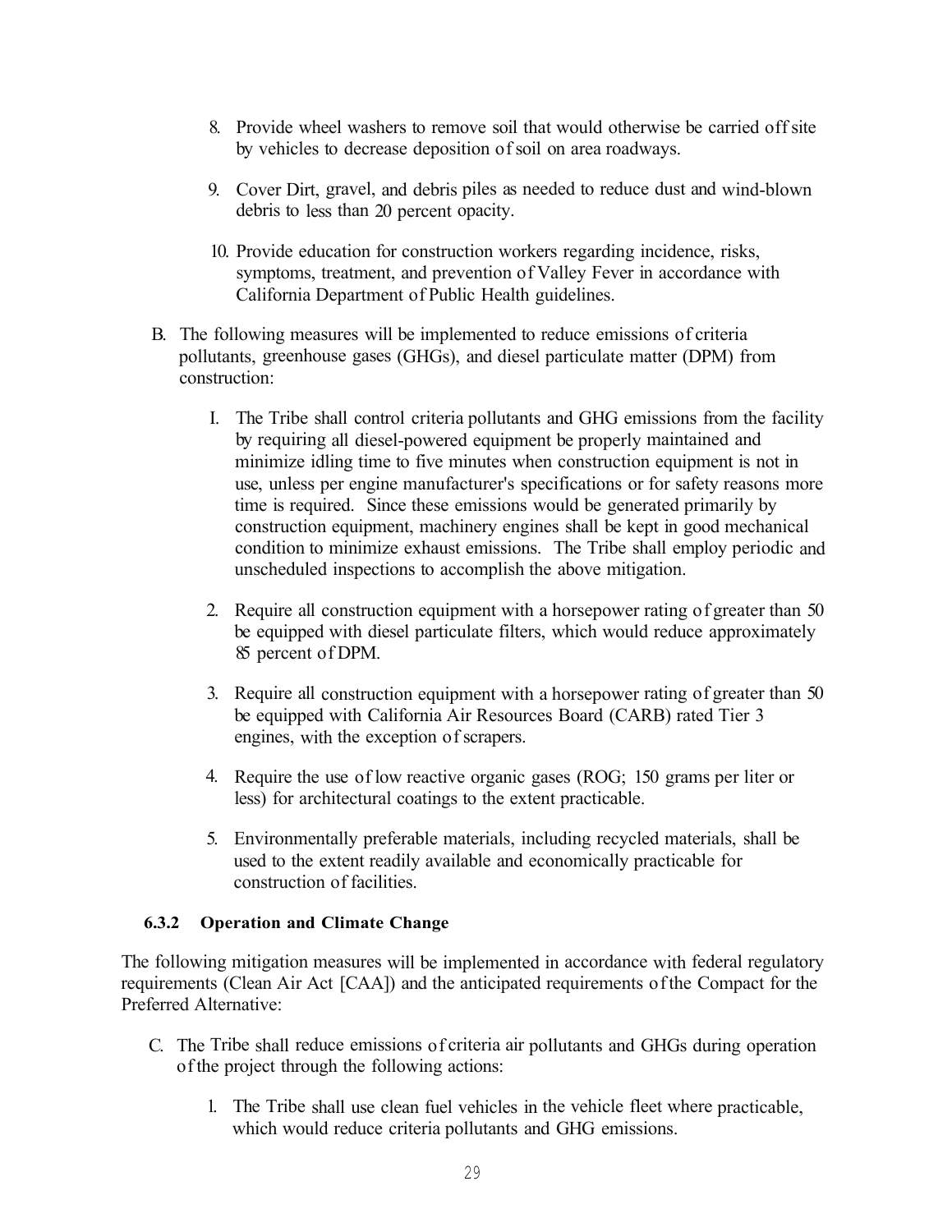- 2. The Tribe shall provide preferential parking for employee vanpools and carpools, which would reduce criteria pollutants and GHGs.
- 3. The Tribe shall use low-flow appliances at the proposed facility. The Tribe shall use drought-tolerant landscaping and provide "Save Water" signs near water faucets.
- 4. The Tribe shall control criteria pollutants, GHG, and DPM emissions during operation of the project by requiring all diesel-powered vehicles and equipment be properly maintained and minimizing idling time to five minutes at loading docks when loading or unloading food, merchandise, etc. or when diesel-powered vehicles or equipment are not in use; unless per engine manufacturer's specifications or for safety reasons more time is required. The Tribe shall employ periodic and unscheduled inspections to accomplish the above mitigation.
- 5. The Tribe shall use energy-efficient lighting at the facility, which would reduce indirect criteria pollutants and GHG emissions.
- 6. The Tribe shall install recycling bins throughout the hotel and casino for glass, cans, and paper products. Trash and recycling receptacles shall be placed strategically outside to encourage people to recycle. The Tribe shall reduce solid waste stream of the facility by 50 percent.
- 7. The Tribe shall plant trees and vegetation on site or fund such plantings offsite. The addition of photosynthesizing plants would reduce atmospheric carbon dioxide (CO2), because plants use CO2 for elemental carbon and energy production. Trees planted near buildings would result in additional benefits by providing shade to the building; thus reducing heat absorption, reducing air conditioning needs and saving energy.
- 8. The Tribe shall use energy-efficient appliances in the hotel and casino.
- 9. The Tribe shall provide a bus driver lounge at the facility and adopt and enforce an anti-idling ordinance for buses, which will discourage bus idling during operation of the project.

After implementation of mitigation measures 1 through 9 above, operational emissions would continue to exceed *de minimis* levels for NOx. Therefore, the following mitigation is required for the Preferred Alternative in accordance with the federal regulatory requirements of the General Conformity Rule of the CAA:

> 10. The Tribe shall purchase 35.60 tons of nitrogen oxides (NOx) emission reduction credits (ERCs) for the Preferred Alternative as specified in the Conformity Determination included in Appendix F of the Final EIS. Because the air quality effects are associated with operation of the facility and not with construction of the facility, real, surplus, permanent, quantifiable, and enforceable ERCs will be purchased prior to the opening day of the facility.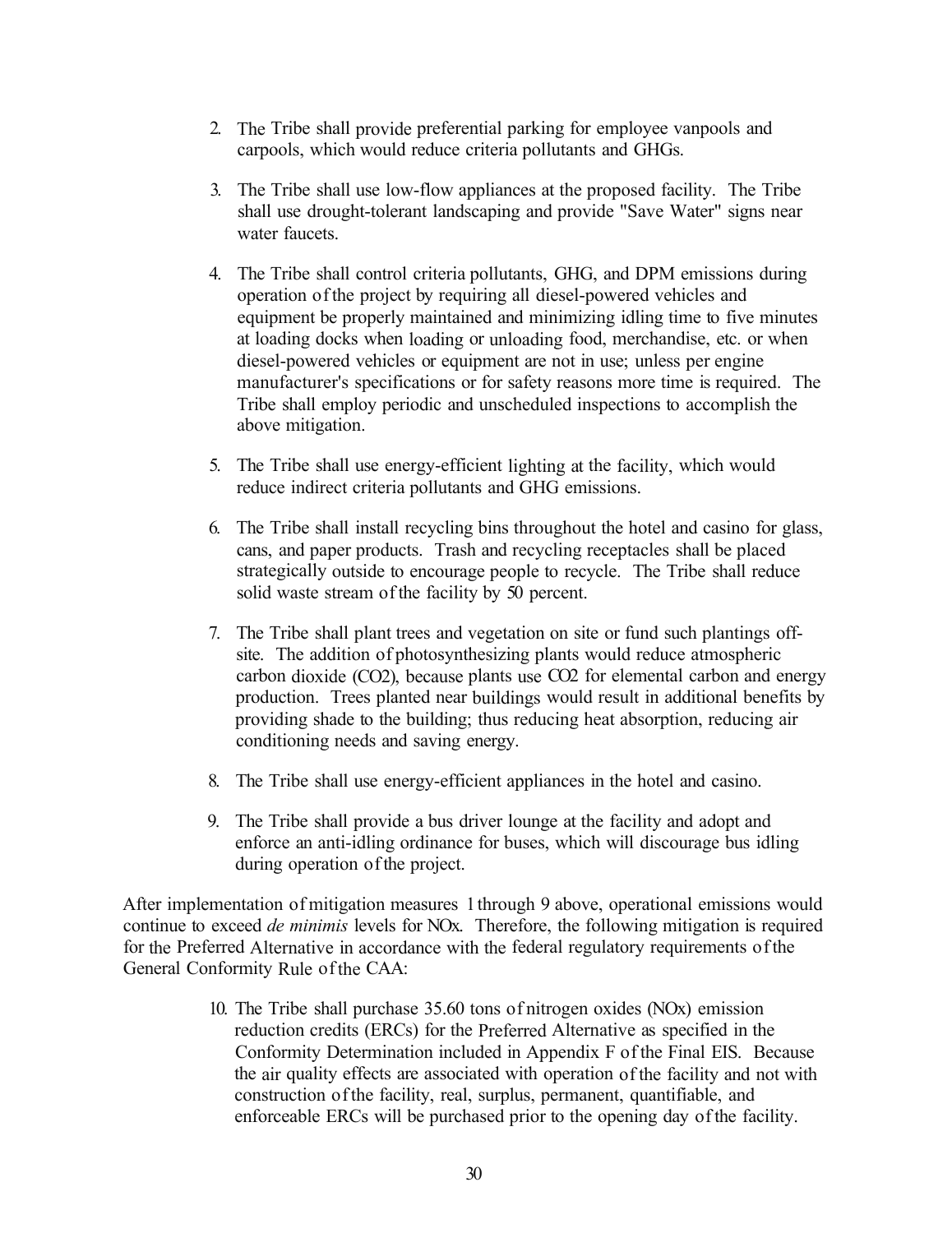ERCs shall be purchased in accordance with the 40 CFR 93 Subpart B, conformity regulations. With the purchase of the ERCs the project would conform to the applicable SIP and result in a less than adverse effect to regional air quality. As an alternative to or in combination with purchasing the above ERCs, the Tribe has the option to enter into a Voluntary Emission Reduction Agreement (VERA) with the SJV APCD. The VERA would allow the Tribe to fund air quality projects that quantifiably and permanently offset project operational emission.

#### **6.4 BIOLOGICAL RESOURCES**

The following mitigation measures are required to avoid potential adverse effects to the San Joaquin kit fox (SJKF) under the Preferred Alternative, in accordance with federal regulatory requirements FESA:

- A. Preconstruction surveys shall be conducted no less than 14 days and no more than 30 days prior to the beginning of ground disturbance, construction activities, and/or any project activity likely to impact the SJKF. These surveys shall be conducted in all potential SJKF habitat on and within 200 feet of the Airpark Site and Off-site Improvement Areas. The primary objective is to identify SJKF habitat features (e.g., potential dens and refugia) within the project area and evaluate their use by SJKF. These surveys shall include the maintenance of photo stations and track plates at burrows falling within the dimensional range of a SJKF burrow. If an active SJKF den is detected within or immediately adjacent to the  $Ai_{r,p}$  ark Site or Off-site Improvement Areas, the United States Fish and Wildlife Service (USF\VS) shall be contacted immediately to determine the best course of action.
- B. Should SJKF be found during preconstruction surveys, the Sacramento Field Office of the USFWS shall be notified. A disturbance-free buffer shall be established around the burrows in consultation with the USFWS, and shall be maintained until a qualified biologist has determined that the burrows have been abandoned.
- C. Permanent and temporary construction activities and other types of project-related activities should be carried out in a manner that minimizes disturbance to SJKF. Minimization measures shall include: restriction of project-related vehicle traffic to established roads, construction areas, and other designated areas; inspection and covering of structures (e.g., pipes), as well as installation of escape structures, to prevent the inadvertent entrapment of SJKF; and proper disposal of food items and trash.
- D. Prior to the start of construction, the applicant shall retain a qualified biologist to conduct an informational meeting to educate all construction staff on the SJKF. This training shall include a description of the SJKF and its habitat needs; a report of the occurrence of SJKF in the project area; an explanation of the status of the species and its protection under the FESA; and a list of the measures being taken to reduce effects to the species during project construction and implementation. The training shall include a handout containing training information. The project manager shall use this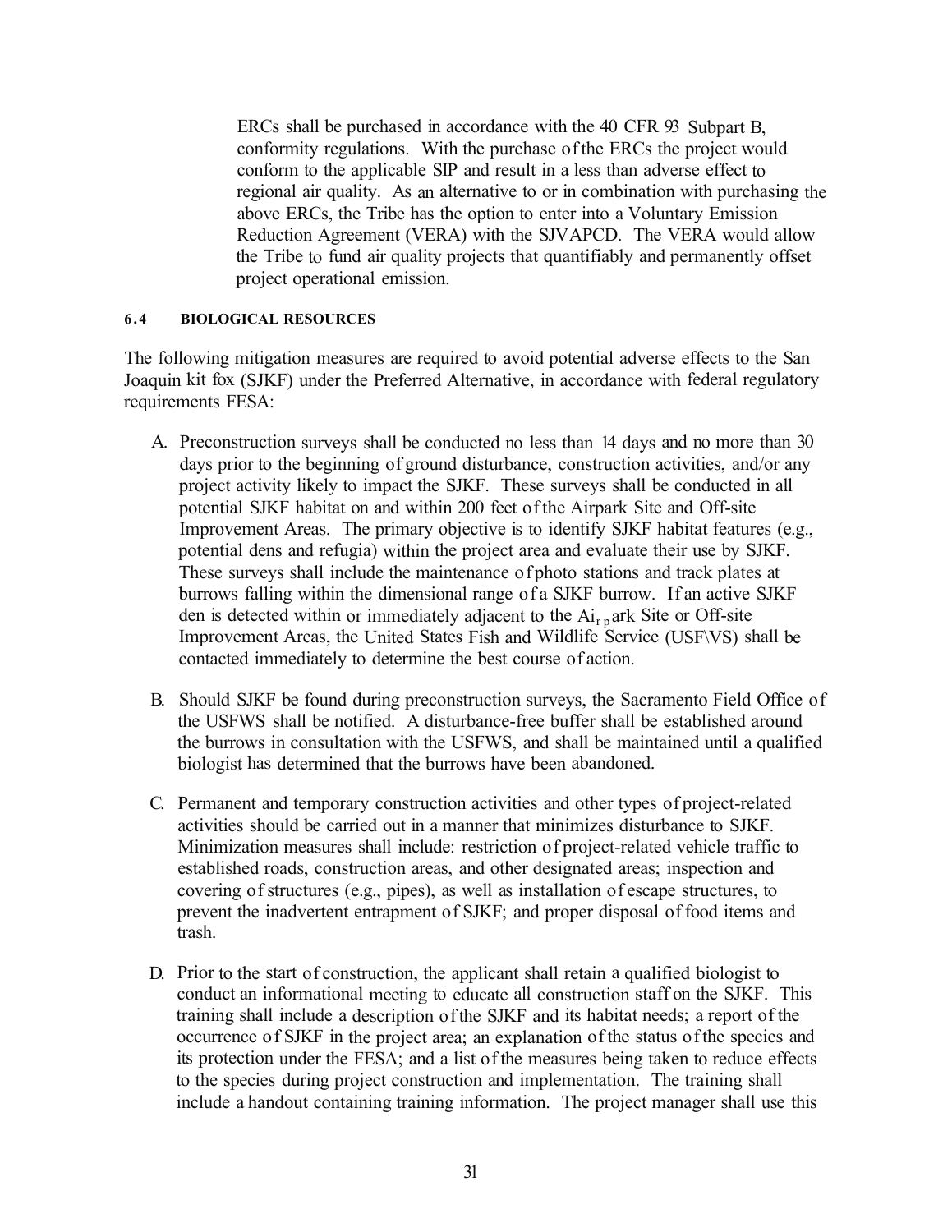handout to train any additional construction personnel that were not in attendance at the first meeting, prior to starting work on the project.

The Tribe will voluntarily implement the following mitigation measures for the Preferred Alternative to reduce potential impacts to the American Badger, a state-protected species:

- E. Prior to construction activities within the Airpark Site and Off-site Improvement Areas, a qualified biologist shall conduct a preconstruction survey for American Badger concurrent with the preconstruction survey for SJKF recommended under Mitigation Measure 5.5(A) to identify any active dens. If occupied dens are found during pre-construction surveys, the biologist would consult with California Department of Fish and Wildlife (CDFW) to determine whether the construction activities would adversely disrupt breeding behaviors of the badger. If it is determined that construction activities would disrupt breeding behaviors, then a 500-foot avoidance buffer shall be established around occupied burrow from March-August or until a qualified biologist can determine that juvenile badgers are self-sufficient enough to move from their natal burrow.
- F. A habitat sensitivity training shall be conducted for American badger. The same information would be provided to crewmembers for this species as was identified in the habitat sensitivity training for SJKF.

The following measures are required for the Preferred Alternative to avoid and/or reduce impacts to any potentially nesting migratory, raptor, and/or special-status bird species, in accordance with federal regulatory requirements under the Migratory Bird Treaty Act [MBTA]:

- G. If any construction activities (e.g., building, grading, ground disturbance, removal of vegetation) are scheduled to occur within the Airpark Site and Off-site Improvement Areas during the nesting season (February 15 to September 15), preconstruction nesting bird surveys shall be conducted. Preconstruction surveys for any nesting bird species shall be conducted by a qualified wildlife biologist throughout all areas of suitable habitat that are within 500 feet of any proposed construction activity. The surveys shall occur no more than 14 days prior to the scheduled onset of construction. If construction is delayed or halted for more than 14 days, another preconstruction survey for nesting bird species shall be conducted. If no nesting birds are detected during the preconstruction surveys, no additional surveys or mitigation measures are required.
- H. If nesting bird species protected under the MBT A are observed within 500 feet of construction areas during the surveys, appropriate "disturbance-free" buffers shall be established. The size and scale of nesting bird buffers shall be determined by a qualified wildlife biologist and shall be dependent upon the species observed and the location of the nest. Buffers shall be established around all active nest locations. The nesting bird buffers shall be completely avoided during construction activities. The qualified wildlife biologist shall also determine an appropriate monitoring plan and decide if construction monitoring is necessary during construction activities. Monitoring requirements are dependent upon the species observed, the location of the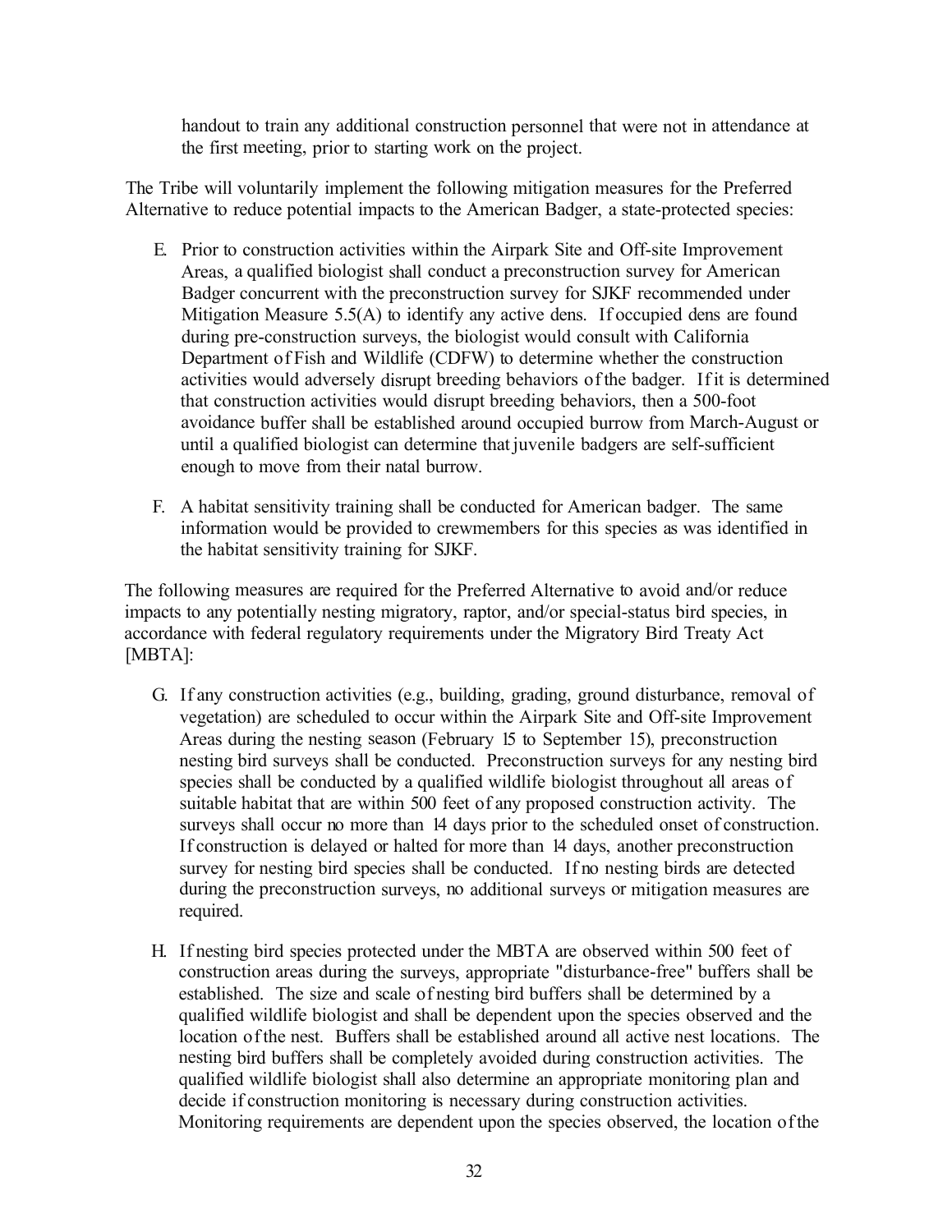nests, and the number of nests observed. The buffers may be removed when the qualified wildlife biologist confirms that the nest(s) is no longer occupied and all birds have fledged.

I. If impacts (i.e., take) to migratory nesting bird species are unavoidable, consultation with USFWS shall be initiated. Through consultation, an appropriate and acceptable course of action shall be established.

The following mitigation measure is required for the Preferred Alternative, in accordance with applicable federal, state, and local regulatory requirements, as they apply to off-site traffic mitigation and utility improvements on non-tribal lands:

J. Prior to the construction of any off-site traffic mitigation and utility infrastructure, a qualified biologist shall perform detailed, and if necessary, focused biological surveys of any undisturbed areas that would be affected by infrastructure development. If it is determined that off-site improvements have the potential to cause adverse effects to sensitive habitats, wetlands and/or Waters of the U.S., special-status species, and/or nesting birds, then project-specific mitigation requirements shall be developed and implemented and any necessary regulatory permits shall be obtained and adhered to.

**Section 6.12** will reduce the potential impacts of lighting to migratory birds. These mitigation measures include: shielding and downcast illumination of lighting, reduction of glare from lights and glass, and the inclusion of natural elements, such as earth paint tones and native building materials.

#### **6.5 CULTURAL AND PALEONTOLOGICAL RESOURCES**

The following mitigation measures are required for the Preferred Alternative, in accordance with federal regulatory requirements:

- A. In the event of inadvertent discovery of prehistoric or historic archaeological or paleontological resources during construction-related earth-moving activities, the appropriate agency shall be notified. All work within 50 feet of the find shall be halted until a professional archaeologist meeting the Secretary of the Interior's qualifications (36 CFR §61) can assess the significance of the find in consultation with the appropriate agency and the Tribe. If the find is determined to be significant by the archaeologist, then the archaeologist, in consultation with the appropriate agency and the Tribe, shall determine the appropriate course of action, including the development an<sup><1</sup> implementation of a Treatment Plan, if necessary. All significant cultural materials recovered shall be subject to scientific analysis, professional curation, and a report prepared by the archaeologist according to current professional standards.
- B. If human remains are discovered during ground-disturbing activities, all construction activities shall halt within 100 feet of the find. The Tribe, approp1iate agency, and County Coroner shall be contacted immediately, and the County Coroner shall determine whether the remains are the result of criminal activity; if possible, a human osteologist shall be contacted as well. If Native American, the provisions of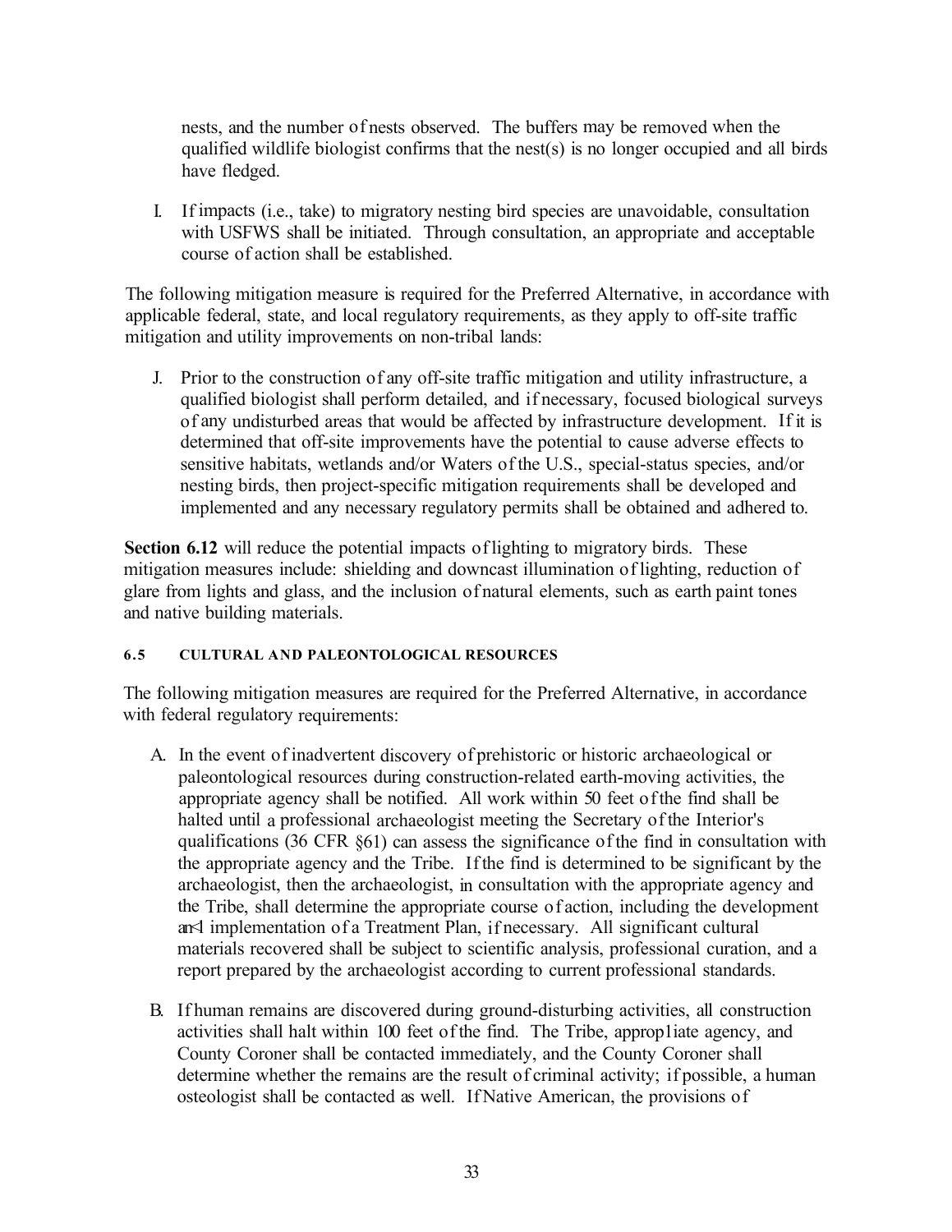appropriate federal or state laws is required. Construction shall not resume in the vicinity until final disposition of the remains has been determined.

C. Prior to undertaking construction of off-site infrastructure, a qualified archaeologist shall conduct a survey for any areas to be disturbed during construction. If significant resources or significant archaeological sites are present, they shall be avoided, as feasible. If avoidance of such resources is not feasible, recordation of the sites shall be required, along with treatment as is recommended by the archaeologist after consultation with the State Historic Preservation Officer (SHPO) and, if the find is prehistoric, the Native American Heritage Commission (NAHC). If unknown resources are encountered during construction, recommendations, including the management recommendations listed in Mitigation Measures 6.5(A) and 6.5(8), shall be implemented to ensure that the resources are avoided, protected, and/or recorded. If off-site traffic mitigation occurs at the intersection of State Route (SR) 13 7 and SR-65, consistent with Mitigation Measure 6.7.3(J), identified resources shall be avoided by all project construction.

#### **6.6 SOCIOECONOMICS**

The following mitigation measure is required in accordance with the anticipated requirements of Section 9.2 of the Compact for the Preferred Alternative:

A. The Tribe shall implement policies at the new facility similar to or more effective than those in effect at the existing Eagle Mountain Casino, which include employee training, self-help brochures available on site, signage near automatic teller machines (ATMs) and cashiers, and self-banning procedures to help those who may be affected by problem gaming. The signage and brochures shall include advertising the problem gambler hotline and website.

#### **6. 7 TRANSPORTATION**

Where transportation infrastructure is shown as having an unacceptable level of service (LOS) with the addition of traffic from the Preferred Alternative (and caused at least in part from project traffic), the Tribe shall pay for a fair share of costs for the recommended mitigation (including right-of-way and any other environmental mitigation). In such cases, the Tribe shall be responsible for the incremental impact that the added project trips generate, calculated as a percentage of the costs involved for construction of the mitigation measure (referred to as the pro rata share). The pro rata share is calculated using the methodology presented in the California Department of Transportation (Caltrans) Guide for the Preparation of Traffic Impact Studies (Appendix I of the Final EIS). Weekday PM peak hour was chosen for pro rata share calculations because it generally represents the worst-case scenario; calculations are included in the traffic impact study (TIS; Appendix I of the Final EIS).

In accordance with the Memorandum of Understanding, the anticipated requirements of the Compact, and to prevent violation of federal, state and local policies related to traffic operations imposed for the protection of the environment (40 CFR 1508.27[b][10]), the following traffic mitigation measures shall be implemented as identified within the TIS.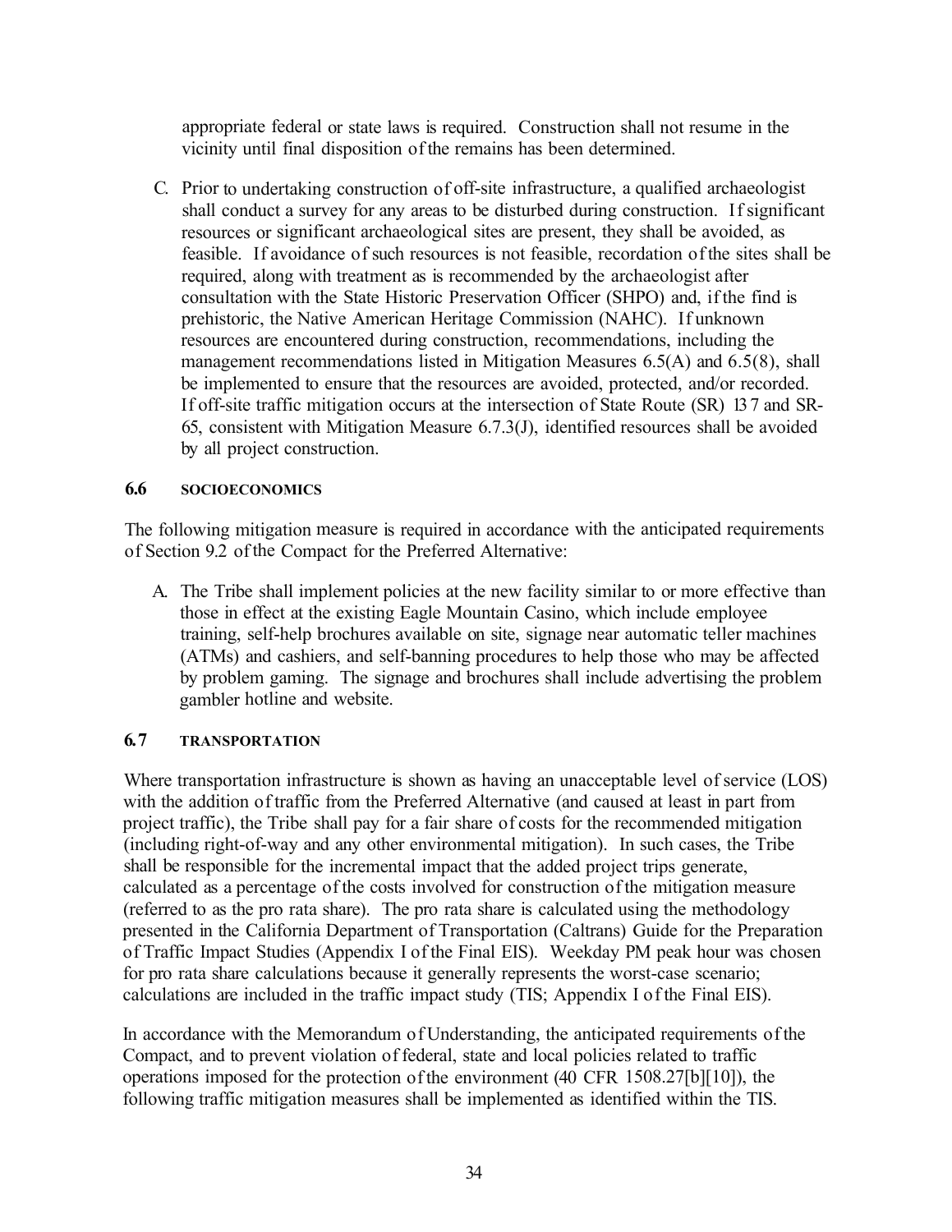# **6. 7.1 Construction**

The following mitigation measure is required under the Preferred Alternative to minimize transportation impacts associated with construction:

A. A traffic management plan shall be prepared in accordance with standards set forth in the Manual on Uniform Traffic Control Devices (MUTCD) for Streets and Highways (FHWA, 2003). The traffic management plan shall be submitted to each affected local jurisdiction and/or agency. Also, prior to construction, the contractor shall coordinate with emergency service providers to avoid obstructing emergency response service. Police, fire, ambulance, and other emergency response providers shall be notified in advance of the details of the construction schedule, location of construction activities, duration of the construction period, and any access restrictions that could impact emergency response services. Traffic management plans shall include details regarding emergency service coordination. Copies of the traffic management plans shall be provided to all affected emergency service providers.

# **6.7.2 Operation (Opening Year 2021)**

The Tribe shall make fair share contributions to the traffic mitigation measures identified below prior to initiation of project construction. Funds shall either be paid directly to the jurisdictional agency, or be placed in an escrow account for use by the governmental entity with jurisdiction over the road to be improved so that the entity may design (funding shall be for design standards consistent with those required for similar facilities in the region, unless a deviation is approved by the entity with jurisdiction), obtain approvals/permits for, and construct the recommended road improvement. While the timing for the off-site roadway improvements is not within the Tribe's jurisdiction or ability to control, the Tribe shall make good faith efforts to assist the County and City with implementation of the improvements prior to opening day.

The following mitigation measures are required under the Preferred Alternative:

- B. The Tribe shall notify the City of Porterville of special events scheduled at the events center, and the Tribe shall meet with local agencies charged with traffic enforcement (including but not limited to the CHP, City of Porterville, and Tulare County) to obtain necessary permits and identify any necessary traffic control measures to be implemented. If determined to be necessary, a Traffic Management Plan (TMP) shall be prepared.
- C. SR-190/Rockford Road (Road 208). Conduct an Intersection Control Evaluation (ICE), and install a traffic signal or roundabout, pending the outcome of the ICE. Prorata share: 28.2 percent.
- D. Scranton Avenue/West Street. Install a traffic signal and widen northbound approach to accommodate left-tum lane or install a roundabout. Pro rata share: 85.6 percent.
- E. Scranton A venue/Westwood Street. Install a traffic signal or a roundabout. Pro-rata share: 55.8 percent.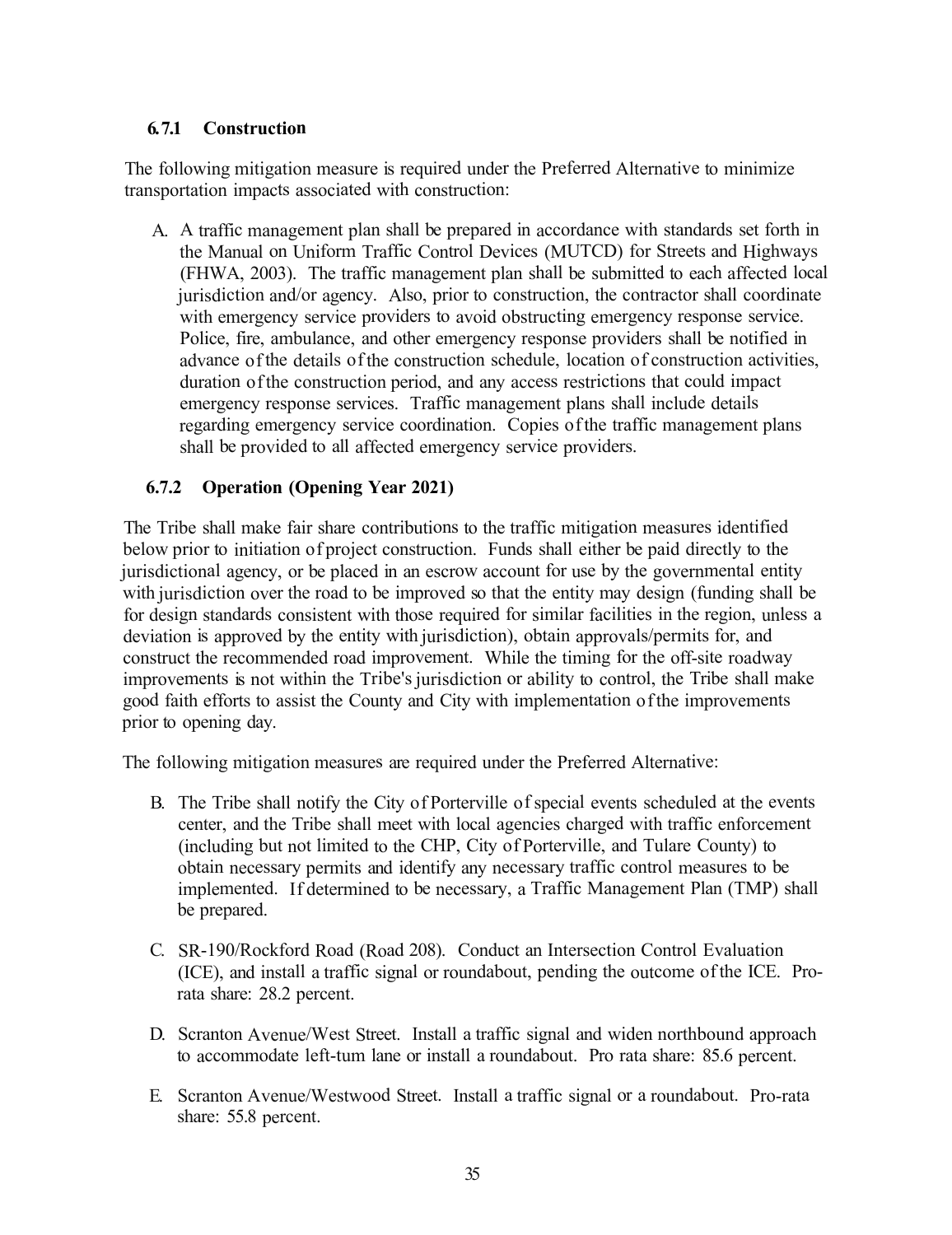F. The Tribe shall offer to enter into an agreement with the appropriate jurisdiction(s) regarding financial responsibility for improving the current conditions of West Street between Scranton Avenue and Yowlumne Avenue, Teapot Dome Avenue between Westwood Street (Road 224) and Newcomb Street, and Westwood Street between Scranton Avenue and approximately one half mile north of Scranton Avenue. The Tribe's one-time fair share towards these improvements would take into consideration other regional projects that contribute to traffic on these roadways, including the County's jail project. Based on the pro-rata fair share calculations provided in the TIS (Appendix I of the Final EIS) for Alternative A, the Tribe would be responsible for: 1) 100 percent of the cost of 1/3 mile ofroad pavement overlay on West Street between Scranton Avenue and Yowlumne Avenue, 2) 59.5 percent of the cost of one mile of road reconstruction on Teapot Dome Avenue between Westwood Street (Road 224) and Newcomb Street, and 3) 65.2 percent of the cost of 1/2 mile ofroad reconstruction immediately north of Scranton Avenue on Westwood Street.

#### **6.7.3 Operation (Cumulative Year 2040)**

The Tribe shall make fair share contributions available for mitigation recommended for cumulative impacts prior to construction of the improvement. The timing for construction of each improvement will be at the discretion of the applicable jurisdictional agency. Funds shall be placed in an escrow account for use by the governmental entity with jurisdiction over the road to be improved so that the entity may design (funding shall be for design standards consistent with those required for similar facilities in the region, unless a deviation is approved by the entity with jurisdiction), obtain approvals/permits for, and construct the recommended road improvement. While the timing for the off-site roadway improvements is not within the Tribe's jurisdiction or ability to control, the Tribe shall make good faith efforts to assist the County and City with implementation of improvements prior to 2040.

The following mitigation measures are required under the Preferred Alternative in the cumulative year 2040:

- G. SR-65 from Pioneer Avenue to SR-190: Upgrade facility to include auxili<sub>ary</sub> lanes between interchanges per Caltrans standards. Pro-rata share: 15.9 percent.
- H. SR-137/SR-63. Conduct an ICE if necessary. Widen northbound approach to accommodate an additional dedicated left tum lane, an additional dedicated thru lane and a dedicated right turn lane. Widen southbound approach to accommodate an additional thru lane. Widen eastbound approach to accommodate an additional dedicated left tum lane. Widen westbound approach to accommodate an additional dedicated thru lane and a dedicated right turn lane. Pro-rata share: 8.6 percent.
- I. SR-137/SR-65. Conduct an ICE if necessary, and widen eastbound approach to accommodate a dedicated thru lane with a shared thru/right tum lane. Pro rata share: 4.7 percent.
- J. SR-137/Road 204 (Spruce). Conduct an ICE if necessary, and widen westbound approach to accommodate two thru lanes and one free right tum-lane; widen southbound approach to accommodate dual-left turn lanes and shared thru-right lane;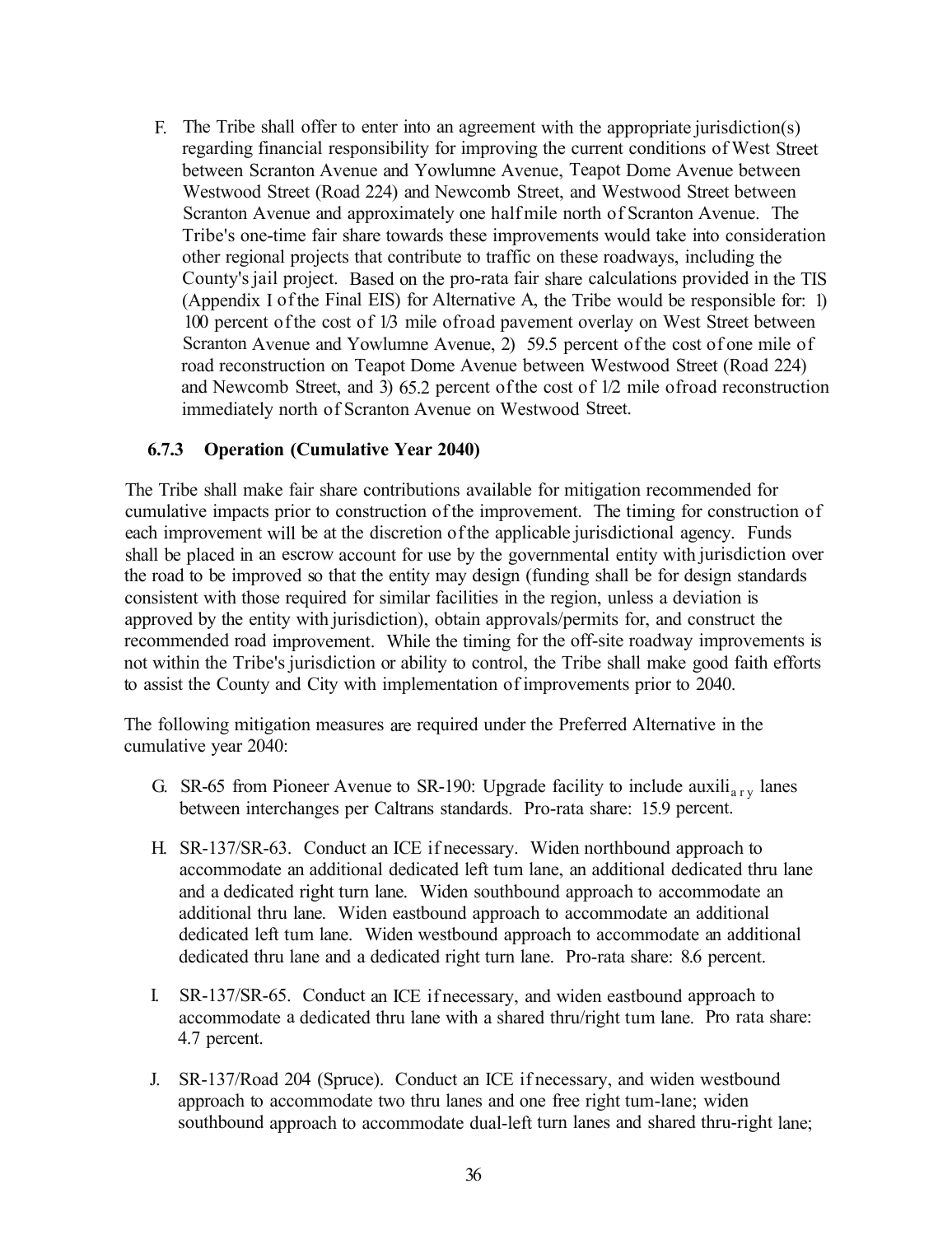widen eastbound approach to provide a thru and thru-right lane. Pro rata share: 4.6 percent.

- K. SR-190/Road 192. Conduct an ICE if necessary, and install a traffic signal or roundabout. Pro rata share: 31.0 percent.
- L. SR-190/Road 216. Conduct an ICE if necessary, and install a traffic signal or roundabout. Pro rata share: 14.7 percent.
- M. SR-198/Spruce Road (Road 204). Conduct an ICE if necessary. Traffic signal modifications to accommodate dual northbound left turn lanes and a shared thru/right lane. Eastbound approach, widen to accommodate dedicated right/thru/left lanes. Eastbound approach channelize right turn lane. Pro-rata share: 4.7 percent.
- N. Avenue 256/Spruce Road (Road 204). Install traffic signal or a roundabout. Pro-rata share: 7.0 percent.

#### **6.8 LAND USE**

Mitigation in **Section 6.3, Section** 6.7, **Section 6.10,** and **Section 6.12** will reduce incompatibilities with neighboring land uses under the Preferred Alternative due to air quality, noise, traffic, and aesthetic impacts to less than significant levels.

### **6.9 PUBLIC SERVICES**

# **6.9.1 Solid Waste**

Implementation of the BMPs below, as well as **Mitigation Measure 6.3.2(C)(6),** would reduce the amount of solid waste generated during construction. These measures are required for the Preferred Alternative in accordance with the Compact to prevent off-Reservation impacts associated with solid waste:

A. Construction waste shall be recycled to the fullest extent practicable by diverting green waste and recyclable building materials (including, but not limited to, metals, steel, wood, etc.) away from the solid waste stream.

The following BMPs will be implemented for the Preferred Alternative to reduce the amount of solid waste generated on-site, in accordance with the Compact to prevent off-Reservation impacts associated with solid waste:

- B. A solid waste management plan for the new facility shall be developed and adopted by the Tribe that addresses recycling and solid waste reduction on site. These measures shall include, but not be limited to, the installation of a trash compactor for cardboard and paper products, and periodic waste stream audits.
- C. Security guards shall be trained to discourage littering on site.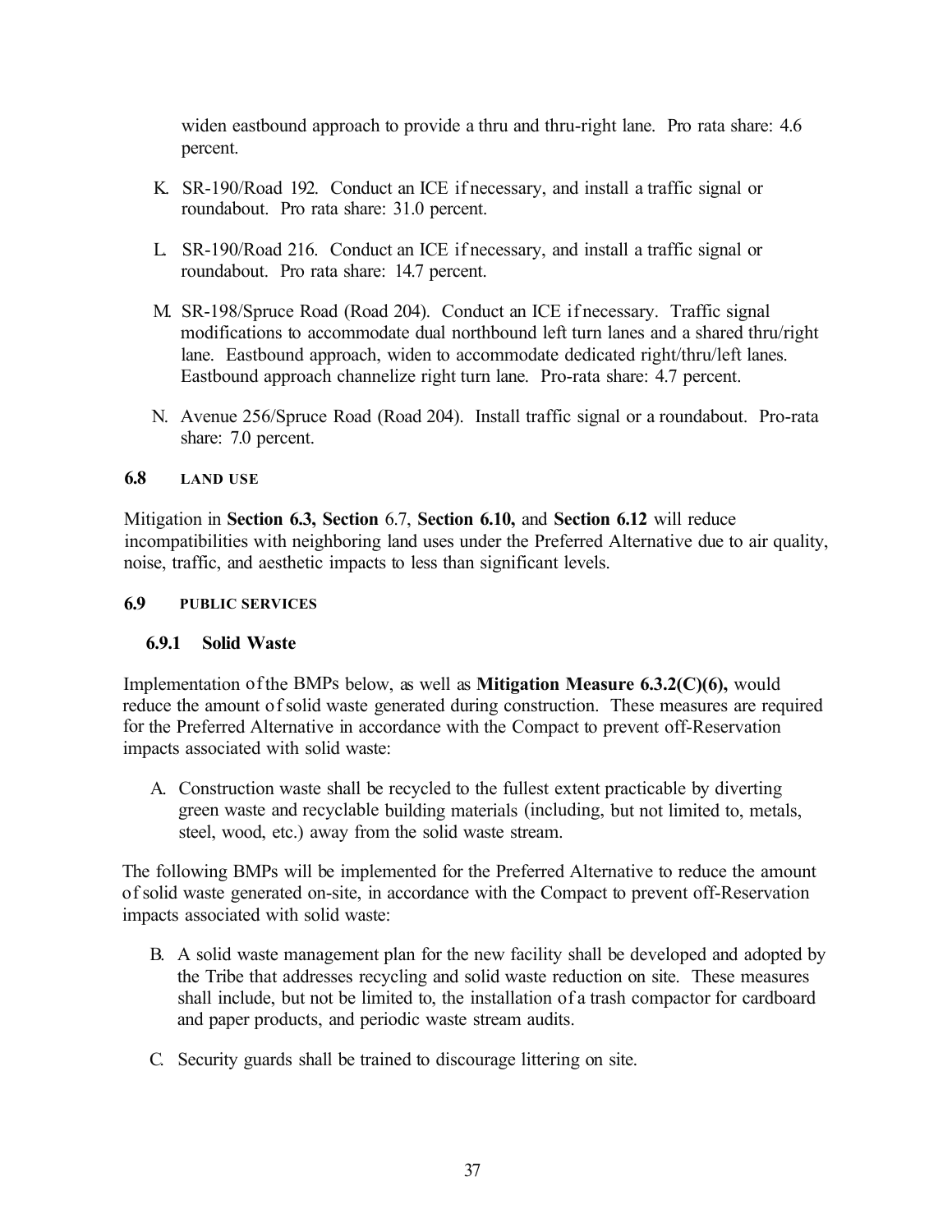### **6.9.2 Law Enforcement, Fire Protection, and Emergency Medical Services**

The mitigation measures below are related to security and shall be implemented in accordance with the Memorandum of Understanding, the Compact, and the Tribe's Gaming Ordinance for the Preferred Alternative:

- D. Areas surrounding the gaming facilities shall have ''No Loitering" signs in place, be well lit and be patrolled regularly by roving security guards.
- E. The Tribe shall conduct background checks of all gaming employees and ensure that all employees meet licensure requirements established by the Indian Gaming Regulatory Act (IGRA) and the Tribe's Gaming Ordinance.

The following mitigation measures shall be implemented in accordance with the Compact and the Tribe's Gaming Ordinance for the Preferred Alternative:

- F. Prior to operation the Tribe shall enter into agreements to reimburse the Porterville Police Department and/or the Tulare County Sheriffs Department for quantifiable direct and indirect costs incurred in conjunction with providing law enforcement services.
- G. Parking areas shall be well lit and monitored by parking staff, and/or roving security guards at all times during operation. This will aid in the prevention of auto theft and other similar criminal activity.
- H. The Tribe shall adopt a Responsible Alcoholic Beverage Policy at the facility that shall include, but not be limited to, checking identification of patrons and refusing service to those who have had enough to drink.
- I. The Tribe shall make annual payments to the City of Porterville and/or Tulare County to offset the cost of increased provision of law enforcement and *fue* protection/emergency medical services in amounts of at least \$275,870 for the Preferred Alternative.

The following industry standard BMP shall be implemented for the Preferred Alternative:

J. During construction, any construction equipment that normally includes a spark arrester shall be equipped with an arrester in good working order. This includes, but is not limited to, vehicles, heavy equipment, and chainsaws. Staging areas, welding areas, or areas slated for development using spark-producing equipment shall be cleared of dried vegetation or other materials that could serve as fire fuel. The contractor shall keep these areas clear of combustible materials in order to maintain a firebreak.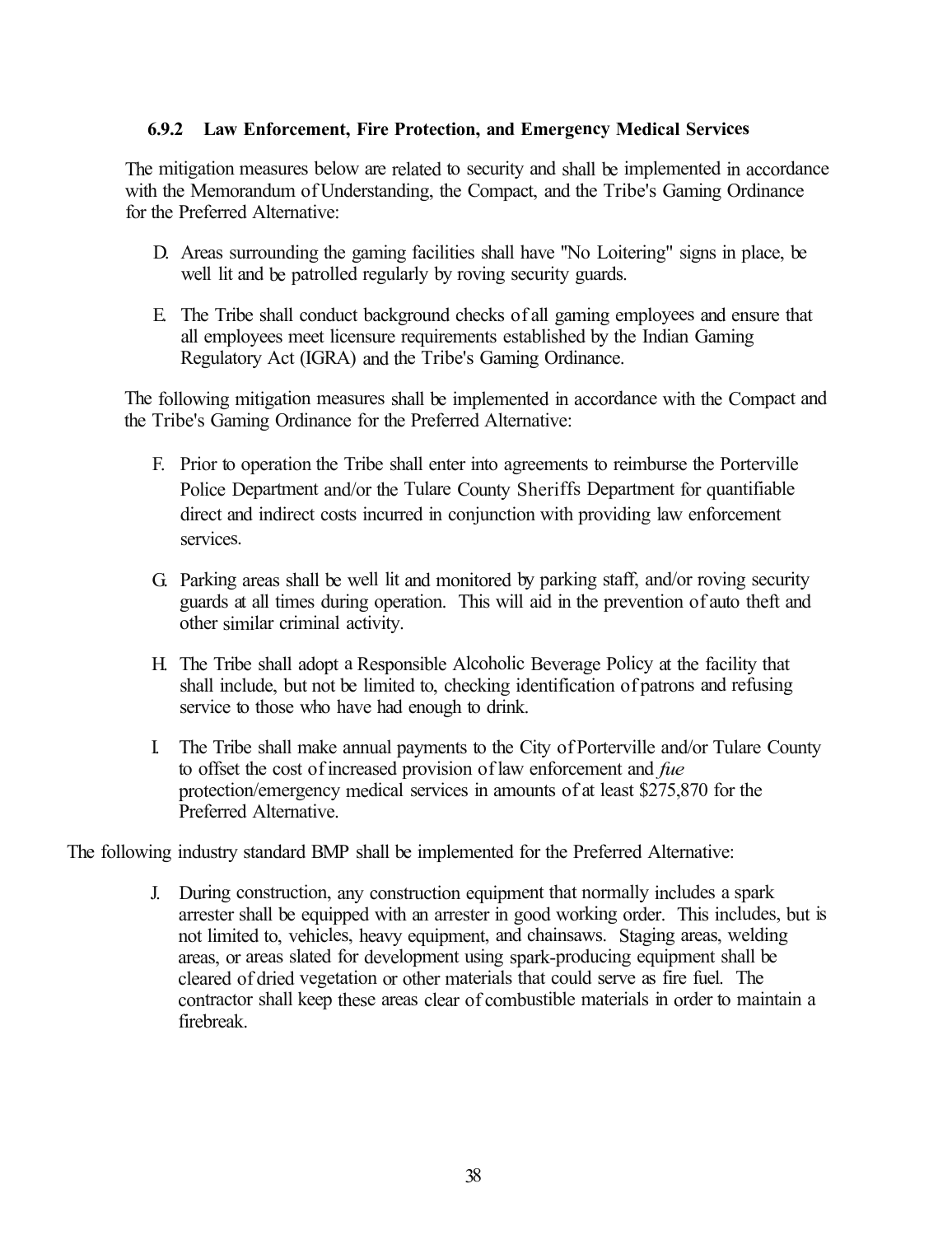# **6.9.3 Electricity, Natural Gas, and Telecommunications**

The following industry standard BMP shall be implemented to minimize potential impacts related to electricity and natural gas utilities. This measure is recommended for the Preferred Alternative:

K. The Tribe shall contact USA North 811, which provides a free "Dig Alert" to all excavators (e.g., contractors, homeowners, and others) in central California, including Tulare County. This call shall automatically notify all utility service providers at the excavator's work site. In response, the utility service providers shall mark or stake the horizontal path of underground facilities, provide information about the facilities, and/or give clearance to dig.

### **6.10 NOISE**

### **6.10.1 Construction**

The following measure is required in accordance with local statutory requirements for construction of off-site utility improvements under the Preferred Alternative:

A. In accordance with the City's noise ordinance, construction activities shall not take place on the Off-site Improvement Areas before 6:00 AM or after 9:00 PM on any day except Saturday or Sunday, or before 7:00 AM or after 5:00 PM on Saturday or Sunday.

# **6.10.2 Operation**

The following measures are required for the Preferred Alternative during operation to prevent violation of the Federal Noise Abatement Criteria (NAC) standards used by the Federal Highway Administration (FHW A) imposed for the protection of the environment ( 40 CFR 1508.27[b ][10]):

- B. The Tribe shall fund 100 percent of a noise reduction wall at the residence located on Road 216 between SR-190 and Scranton Avenue (Avenue 136), which will reduce the ambient noise level by a minimum of 3 dBA Leq. If requested by the residence, in lieu of a sound wall, the Tribe shall fund acoustic windows or a vegetative wall.
- C. The Tribe shall fund 100 percent of a noise reduction wall at the three residences located adjacent to Scranton Avenue between Rockford Road (Road 208) and SR-65, which will reduce the ambient noise level by a minimum of 3 dBA Leq. If requested by the residence, in lieu of a sound wall, the Tribe shall fund acoustic windows or a vegetative wall.

#### **6.11 HAZARDOUS MATERIALS**

The following measures are required to prevent violation of federal requirements related to hazardous materials for the Preferred Alternative: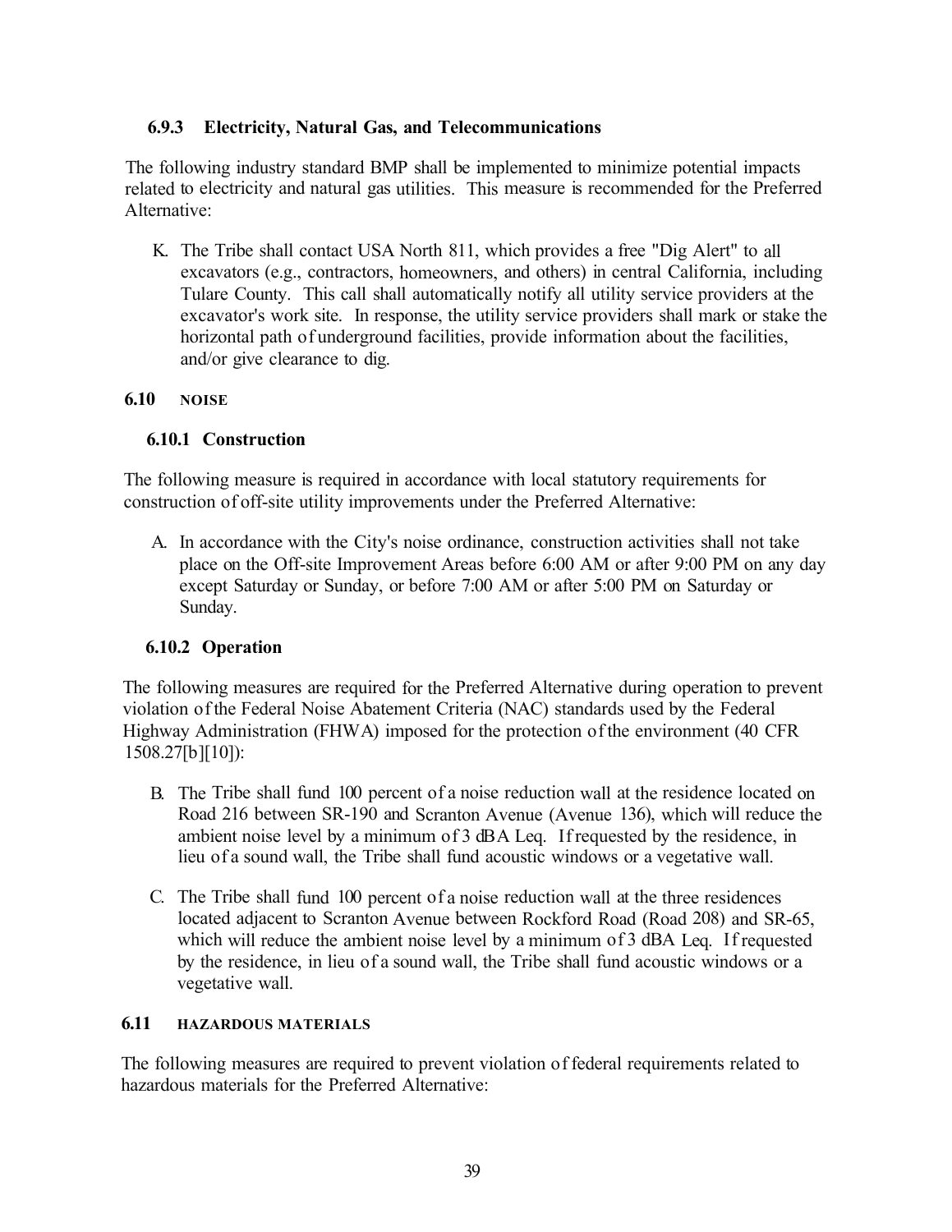- A. If the 40-acre site is selected as the location of the WRF, soil sampling shall occur on the site to ensure agricultural chemical contamination is not present. If sampling and testing indicates hazardous materials contamination, the contaminated soils and/or groundwater shall be properly removed and/or remediated by qualified professionals consistent with an approved remediation plan.
- B. If the 8-acre site is selected as the location of the WRF, soil sampling for lead shall be conducted on the site. Contaminated soils that are determined to be hazardous shall be properly removed and/or remediated by qualified professionals consistent with an approved remediation plan.

The following BMPs are required to prevent violation of federal requirements related to hazardous materials for the Preferred Alternative:

- C. Prior to accepting fill material, it shall be verified to be clean through evidence such as a Phase I Environmental Site Assessment (ESA), soil sampling, or other appropriate measui-es.
- D. Personnel shall follow BMPs for filling and servicing construction equipment and vehicles. BMPs that are designed to reduce the potential for incidents/spills involving the hazardous materials include the following:
	- 1. To reduce the potential for accidental release, fuel, oil, and hydraulic fluids shall be transferred directly from a service truck to construction equipment.
	- 2. Catch-pans shall be placed under equipment to catch potential spills during servicing.
	- 3. Refueling shall be conducted only with approved pumps, hoses, and nozzles.
	- 4. All disconnected hoses shall be placed in containers to collect residual fuel from the hose.
	- 5. Vehicle engines shall be shut down during refueling.
	- 6. No smoking, open flames, or welding shall be allowed in refueling or service areas.
	- 7. Refueling shall be performed away from bodies of water to prevent contamination of water in the event of a leak or spill.
	- 8. Service trucks shall be provided with fire extinguishers and spill containment equipment, such as absorbents.
	- 9. Should a spill contaminate soil, the soil shall be put into containers and disposed of in accordance with local, state, and federal regulations.
	- 10. All containers used to store hazardous materials shall be inspected at least once per week for  $si_{gn}$  s of leaking or failure.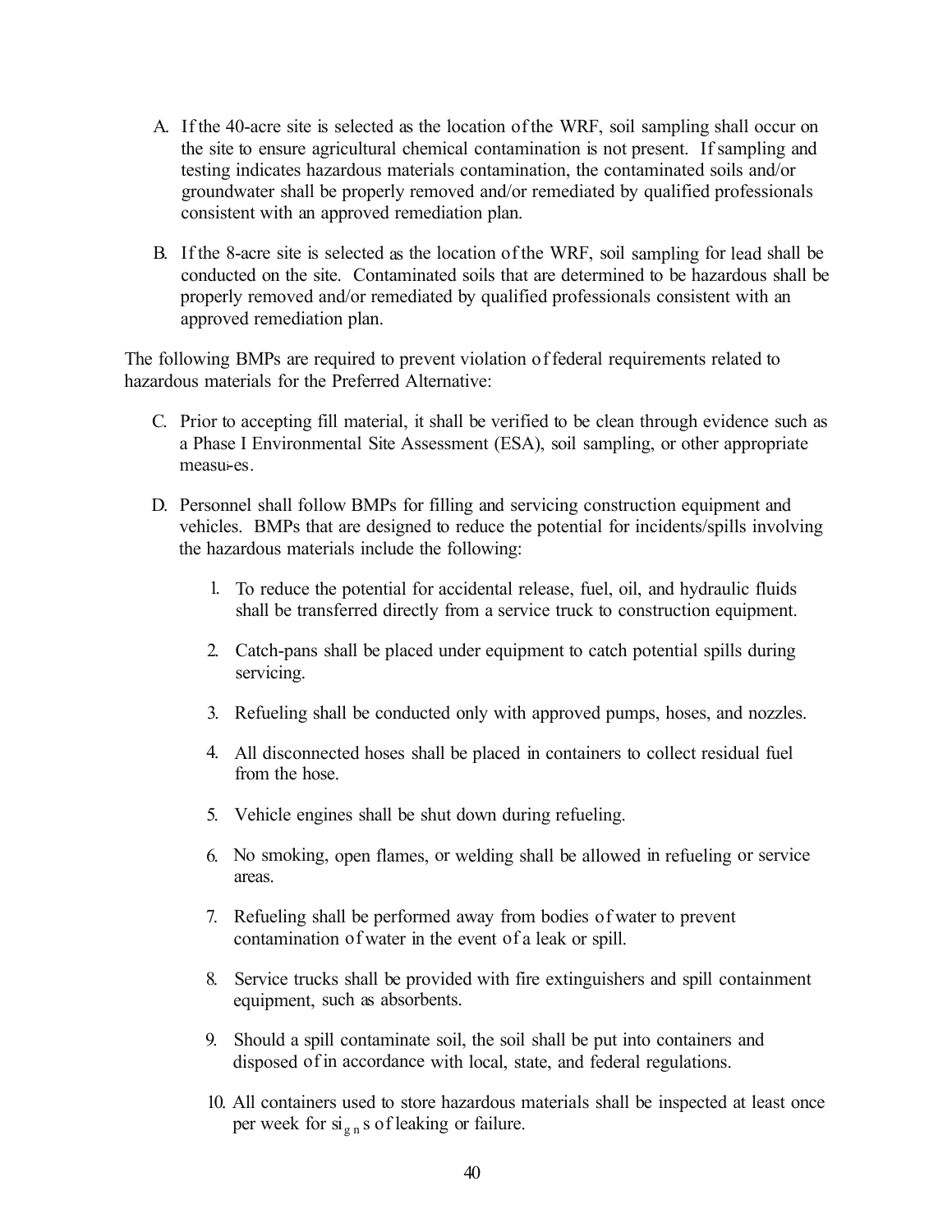E. In the event that contaminated soil and/or groundwater is encountered during construction related earth-moving activities, all work shall be halted until a professional hazardous materials specialist or other qualified individual assesses the extent of contamination. If contamination is determined to be hazardous, the Tribe shall consult with the USEPA to determine the appropriate course of action, including development of a Sampling and Remediation Plan if necessary. Contaminated soils that are determined to be hazardous shall be disposed of in accordance with federal regulations.

#### **6.12 AESTHETICS**

The following BMPs will be implemented in accordance with the Compact to prevent off-Reservation impacts associated with lighting and glare for the Preferred Alternative:

- A. Lighting shall consist of limiting pole-mounted lights to a maximum of 25 feet tall.
- B. All lighting shall be high-pressure sodium or light-emitting diode (LED) with cut-off lenses and downcast illumination, unless an alternative light configuration is needed for security or emergency purposes.
- C. Placement of lights on buildings shall be designed in accordance with Unified Facilities Criteria (UFC) 3-530-01, Interior, Exterior Lighting, and Controls so as not to cast light or glare off-site. No strobe lights, spotlights, or floodlights shall be used.
- D. Shielding, such as with a horizontal shroud, shall be used in accordance with UFC 3- 350-01 for all outdoor lighting so as to ensure it is downcast.
- E. All exterior glass shall be non-reflective low-glare glass.
- F. Screening features and natural elements shall be integrated into the landscaping design of the project to screen the view of the facilities from directly adjacent existing residences.
- G. Design elements shall be incorporated into the project to minimize the impact of buildings and parking lots on the viewshed. These elements include:
	- l. Incorporation of landscape amenities to complement buildings and parking areas, including setbacks, raised landscaped berms and plantings of trees and shrubs.
	- 2. Use earth tones in paints and coatings, and use native building materials such as stone.

#### **6.13 MITIGATION MEASURES THAT ARE NOT ADOPTED**

Council on Environmental Quality (CEQ) NEPA regulations 40 C.F.R. § 1505.2(c) call for identification in the ROD of any mitigation measures specifically mentioned in the Final EIS that are not adopted. Because Alternative A has been selected by BIA in this ROD, mitigation measures for other alternatives in the Final EIS are not adopted.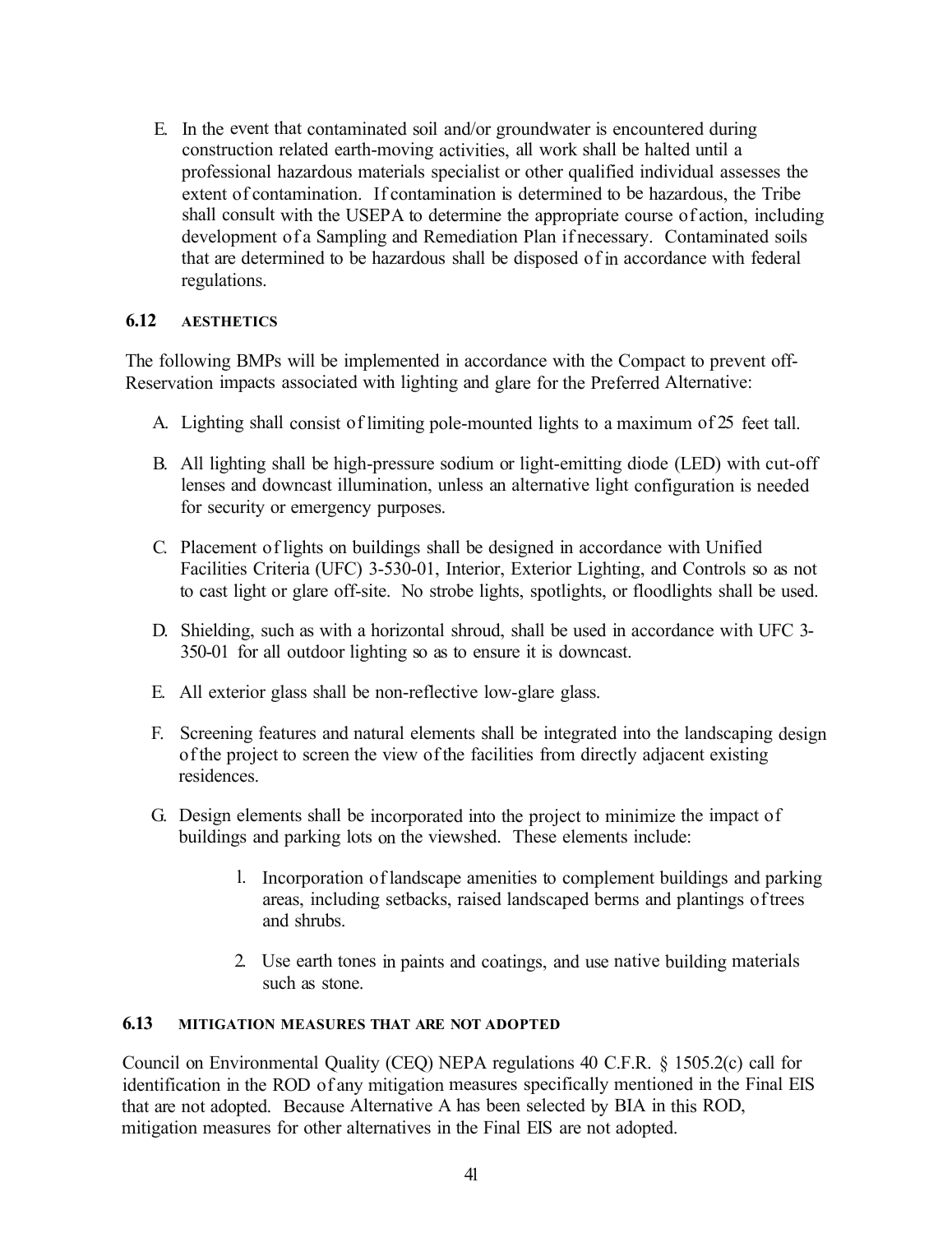The FEIS included a mitigation measure for Alternative A under Section 5.8.2 (f) (Operation - Opening year 2021 ), which required the widening of the eastbound approach to accommodate a left-tum lane at Scranton Avenue/SR-65. However, this intersection has recently been signalized and has been improved to include additional lanes for all approaches. Therefore, no additional improvements are necessary and this mitigation measure will not be adopted.

# **7.0 DECISION TO IMPLEMENT THE PROPOSED ACTION** *I* **PREFERRED ALTERNATIVE**

The Department has determined that it will implement the Proposed Action as identified within the Preferred Alternative (Alternative A) which includes the issuance of a Secretarial Determination and the fee-to-trust transfer of the 40-acre  $Ai_{r,n}$  ark Site and subsequent development of a casino-hotel complex. This decision has been made based upon the environmental impacts identified in the EIS, a consideration of economic and technical factors, as well as the BIA's policy goals and objectives and the purpose and need for the project.

Of the alternatives evaluated in the EIS, Alternative A would best meet the purposes and needs of the BIA, consistent with its statutory mission and responsibilities, to promote the long-term economic vitality and self-sufficiency, self-determination, and self-governance of the Tribe. The construction of a casino-resort and other supporting facilities on the  $Ai_{r}$  ark Site would provide the Tribe the best opportunity for securing a viable means of attracting and maintaining a long-term, sustainable revenue stream for its tribal government. This would enable the tribal government to establish, fund and maintain governmental programs that offer a wide range of health, housing, education, and welfare services to Tribal members, as well as provide the Tribe, its members, and local communities with greater opportunities for employment and economic growth.

The development of Alternative A would meet the purpose and need of the Proposed Action better than the other development alternatives due to the greater environmental impacts of Alternatives Band D and the reduced revenues that would be expected from the operation of Alternatives C, D, and E ( described in detail in Section 2.11 of the Final EIS). While Alternative A would have greater environmental impacts than the No Action Alternative, that alternative does not meet the  $pu_{r,p}$  ose and need for the Proposed Action, and the BMPs and mitigation measures adopted in this ROD adequately address the environmental impacts of the Preferred Alternative. Accordingly, the Department will implement the Proposed Action subject to implementation of the applicable BMPs and mitigation measures listed in **Section**  6.0 and Attachment III of this ROD.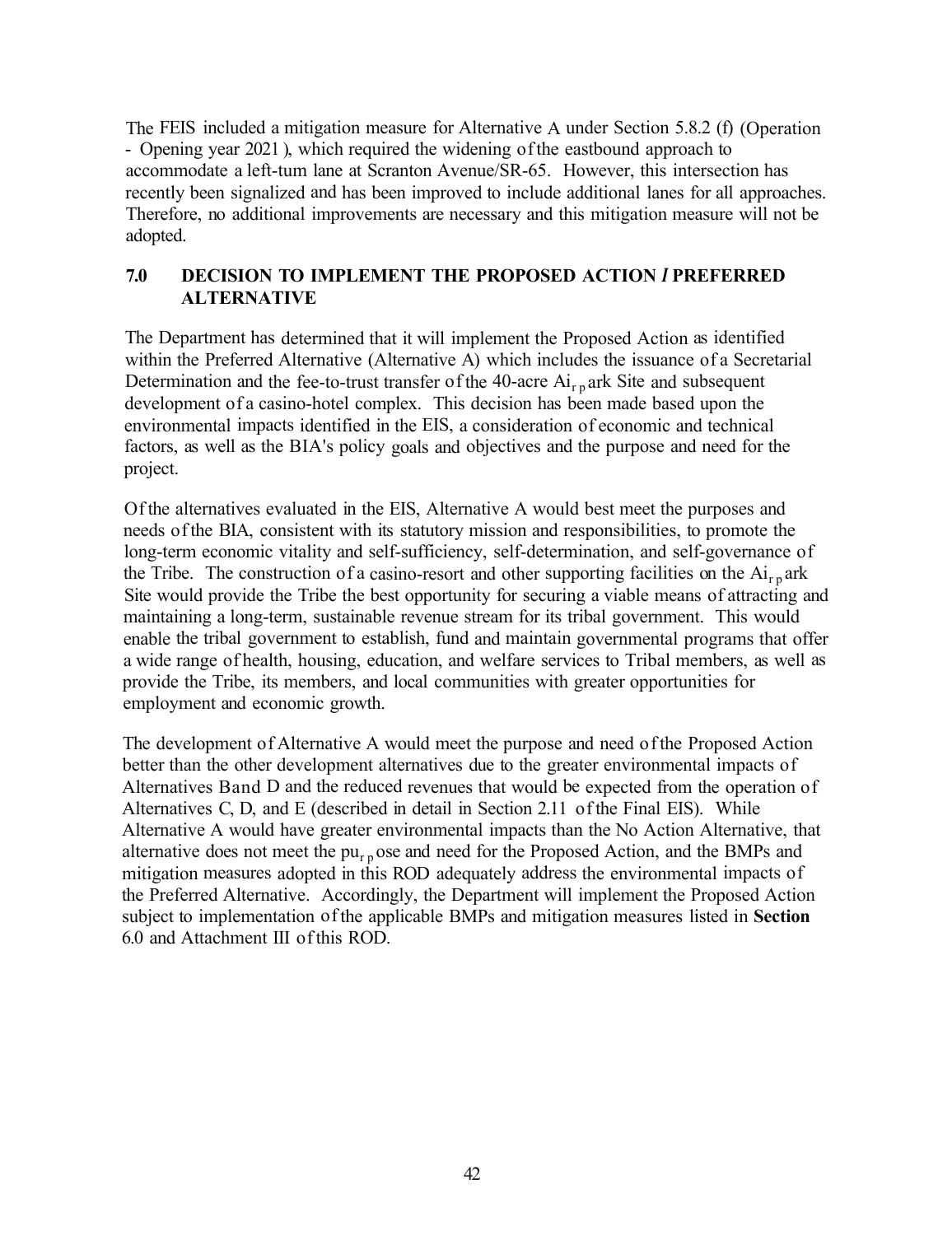### **7.1 THE PREFERRED ALTERNATIVE RESULTS IN SUBSTANTIAL BENEFICIAL IMPACTS**

The Preferred Alternative is reasonably expected to result in beneficial effects for residents of Tulare County, the City of Porterville, the Tribe, and its members. Key beneficial effects include:

- Establishment of a land base for the Tribe to establish a viable business enterprise. Revenues from the operation of the casino would provide funding for a variety of health, housing, education, social, cultural, and other programs and services for tribal members, and provide employment opportunities for its members.
- Revenue generated from the development will also provide capital for other development/improvement opportunities, and will allow the Tribe to achieve tribal self-sufficiency, self-determination, and a strong, stable tribal government.
- Generation of approximately 1,165 full-time equivalent (FTE) employment positions during the construction period, with total wages of \$80.3 million.
- Considering the closure of the existing Eagle Mountain Casino, Alternative A would result in a direct net increase of 790 job opportunities within Tulare County. Net indirect and induced employment opportunities are estimated to total 166 and 119, respectively. Operational activities associated with Alternative A would generate an increase of \$34.6 million in wages in Tulare County. Direct wages are estimated to total approximately \$23 .1 million. Indirect and induced wages are estimated to total \$7.2 million and \$4.3 million, respectively.
- State, county, and local taxes resulting from operating activities of approximately \$308,875 per year, after adjusting for the elimination of the property taxes on the Airpark Site, once it is taken into trust.
- The Memorandum of Understanding articulates certain one time and annual payments to the City of Porterville.
- Recurring revenues to the state and local agencies through the Tribal-State Gaming Compact.

#### **7.2 ALTERNATIVES BAND D WOULD RESULT IN GREATER ENVIRONMENTAL IMPACTS AND REQUIRE ADDITIONAL MITIGATION**

Environmental impacts under Alternatives B, C Water Option 2, and D would be greater than those under the Preferred Alternative, as Alternatives B, C Water Option 2, and D involve drilling groundwater wells on-site, which would have the potential to negativity impact groundwater levels in the Tule Groundwater Sub-basin, which is currently classified as critically overdrafted. The Final EIS identified this as a significant adverse impact despite the implementation of BMPs and mitigation measures.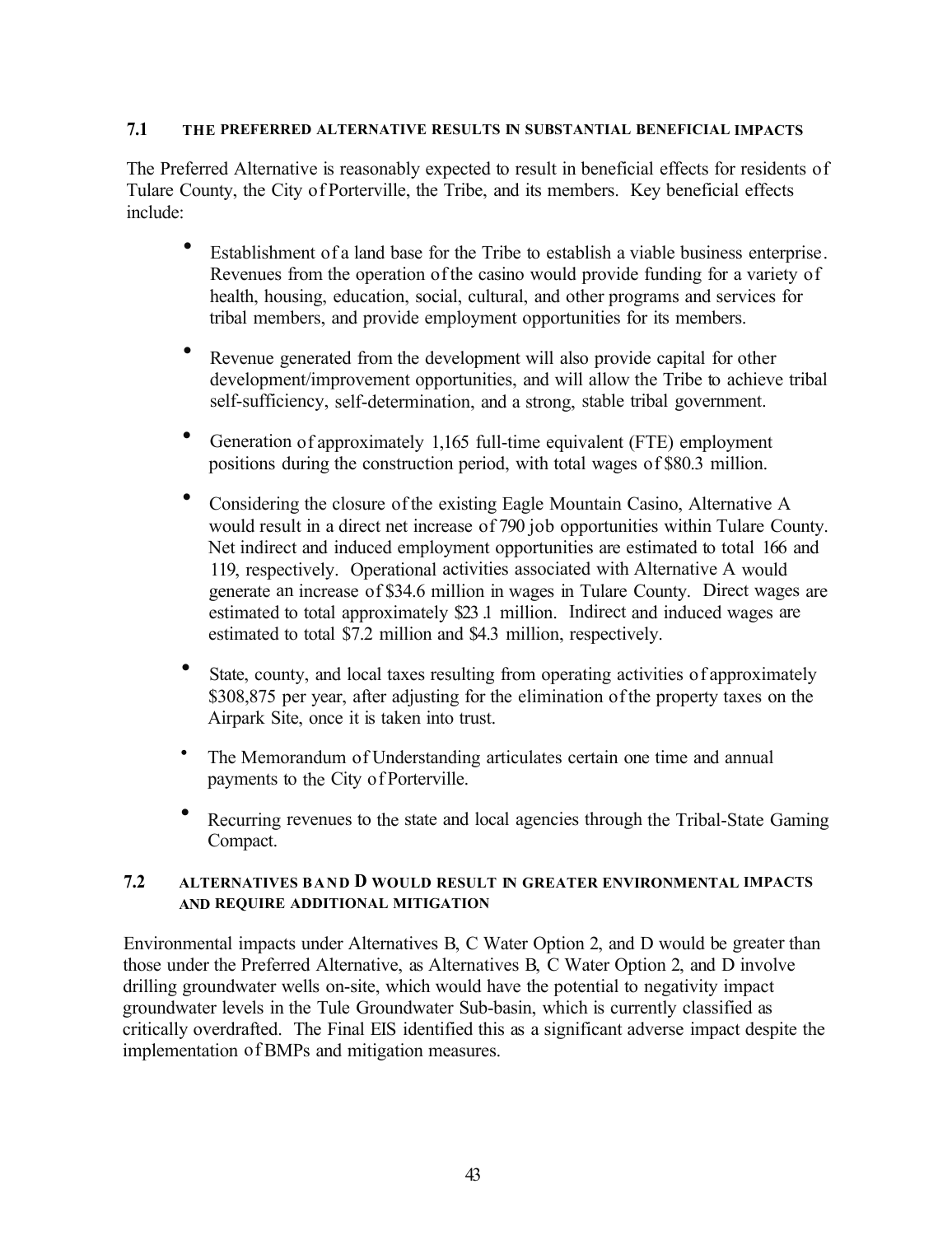#### **7.3 REDUCED INTENSITY ALTERNATlVE RESTRICTS BENEFICIAL EFFECTS**

The Reduced Intensity Alternative (Alternative C) would have similar environmental impacts but would generate less revenue than the Preferred Alternative. As a result, this Alternative would restrict the Tribe's ability to meet its needs and to foster tribal economic development, self-determination, and self-sufficiency. The reduced economic and related benefits of Alternative Caswell as the unavoidable significant impact to water resources under Water Option 2 make it a less viable option, which would fulfill the purpose and need of the Proposed Action to a lesser extent than the Preferred Alternative.

#### **7.4 NON-GAMING AT THE AIRPARK SITE RESTRICTS BENEFICIAL EFFECTS TO THE TRIBE AND SURROUNDING COMMUNITY**

The non-gaming alternative at the  $Ai_{r,p}$  ark Site (Alternative D) would result in less employment and economic growth for both the Tribe and neighboring communities than from the Preferred Alternative. As a result, it would restrict the Tribe's ability to meet its needs and to foster tribal economic development, self-determination, and self-sufficiency. The reduced economic and related benefits of Alternative D as well as the unavoidable significant impact to water resources make it a less viable option, which would fulfill the purpose and need of the Proposed Action to a lesser extent than the Preferred Alternative.

#### **7.5 EXPANSION OF THE EXISTING EAGLE MOUNTAIN CASINO WOULD NOT ALLOW THE TRIBE TO ADEQUATELY PROVIDE GOVERNMENTAL & SOCIAL SERVICES**

Expansion of the Tribe's existing Eagle Mountain Casino (Alternative E) would not produce a substantial additional revenue stream to fund essential governmental, social, and other services. Furthermore, because of a water shortage on the Reservation, Alternative E would require trucking water into the Reservation to meet the needs of the proposed expansion. Because of the remote location of the site, the revenue generated by Alternative E would be substantially lower than under Alternative A and may not be sufficient to cover the costs of construction and increased operational costs associated with trucking in water supplies. Additionally, Alternative E would not assist the Tribe in achieving more efficient allocation of limited water supplies within the Reservation.

#### **7.6 No ACTION ALTERNATIVE FAILS TO MEET PURPOSE AND NEED**

The No Action Alternative (Alternative F) would not meet the stated purpose and need. Specifically, it would not improve the water supply reliability within the Reservation or provide a more stable income source that will enable the tribal government to provide essential social, housing, educational, health, and welfare programs. Therefore, the No Action Alternative would not promote the economic development and self-sufficiency of the Tribe. The No Action alternative also would likely result in substantially less economic benefits to Tulare County and the City of Porterville than any of the development alternatives.